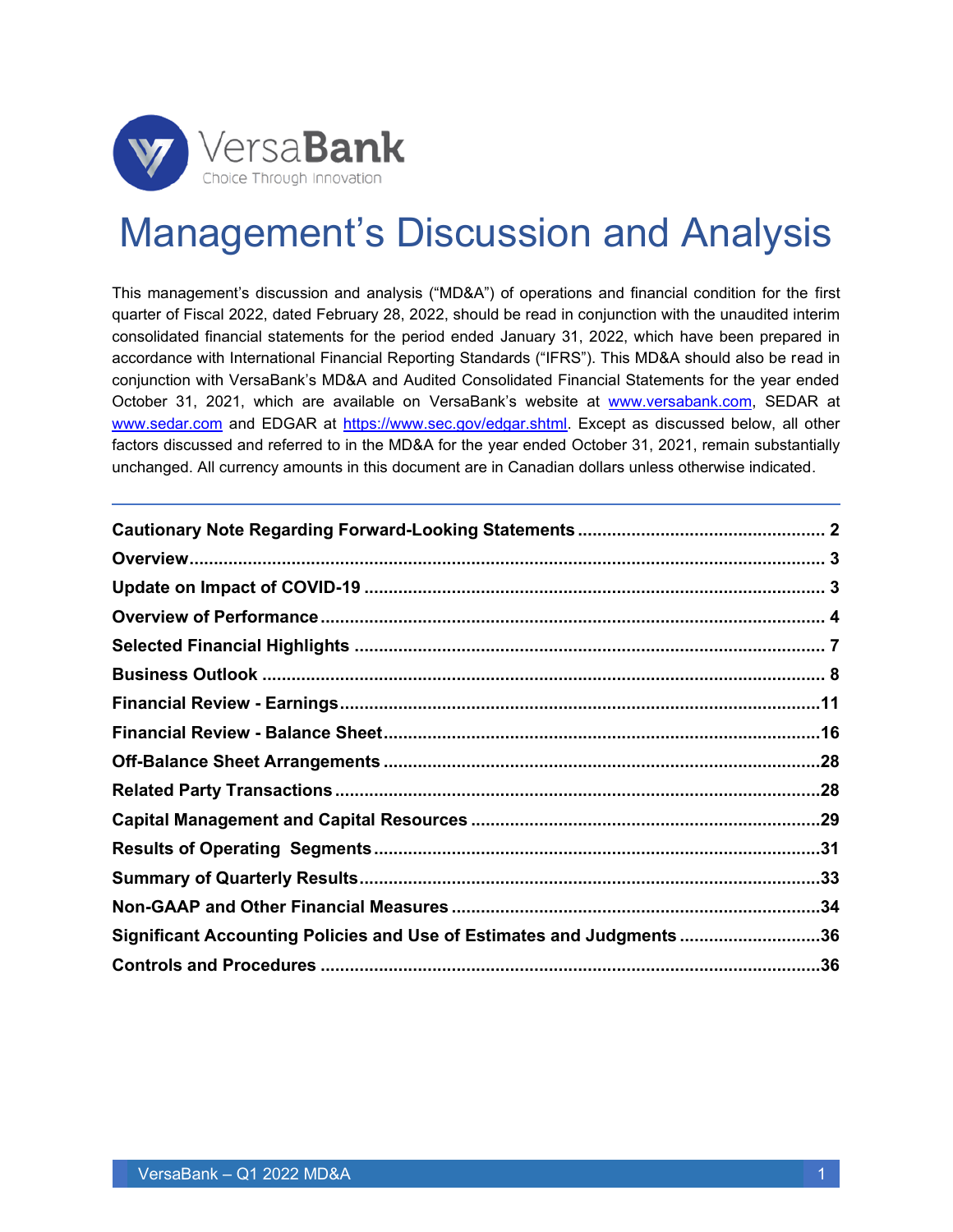### <span id="page-1-0"></span>**Cautionary Note Regarding Forward-Looking Statements**

The statements in this management's discussion and analysis that relate to the future are forward-looking statements. By their very nature, forward-looking statements involve inherent risks and uncertainties, both general and specific, many of which are out of the Bank's control. Risks exist that predictions, forecasts, projections and other forward-looking statements will not be achieved. Readers are cautioned not to place undue reliance on these forward-looking statements as a number of important factors could cause actual results to differ materially from the plans, objectives, expectations, estimates and intentions expressed in such forward-looking statements. These factors include, but are not limited to, the strength of the Canadian economy in general and the strength of the local economies within Canada in which the Bank conducts operations; the effects of changes in monetary and fiscal policy, including changes in interest rate policies of the Bank of Canada; global commodity prices; the effects of competition in the markets in which the Bank operates; inflation; capital market fluctuations; the timely development and introduction of new products in receptive markets; the impact of changes in the laws and regulations regulating financial services; changes in tax laws; technological changes; unexpected judicial or regulatory proceedings; unexpected changes in consumer spending and savings habits; the impact of wars or conflicts including the crisis in Russia-Ukraine; the impact of COVID-19 and the Bank's anticipation of and success in managing the risks implicated by the foregoing. For a detailed discussion of certain key factors that may affect our future results, please see our annual MD&A for the year ended October 31, 2021.

The foregoing list of important factors is not exhaustive. When relying on forward-looking statements to make decisions, investors and others should carefully consider the foregoing factors and other uncertainties and potential events. The forward-looking information contained in the management's discussion and analysis is presented to assist our shareholders and others in understanding our financial position and may not be appropriate for any other purposes. Except as required by securities law, we do not undertake to update any forward-looking statement that is contained in this management's discussion and analysis or made from time to time by the Bank or on its behalf.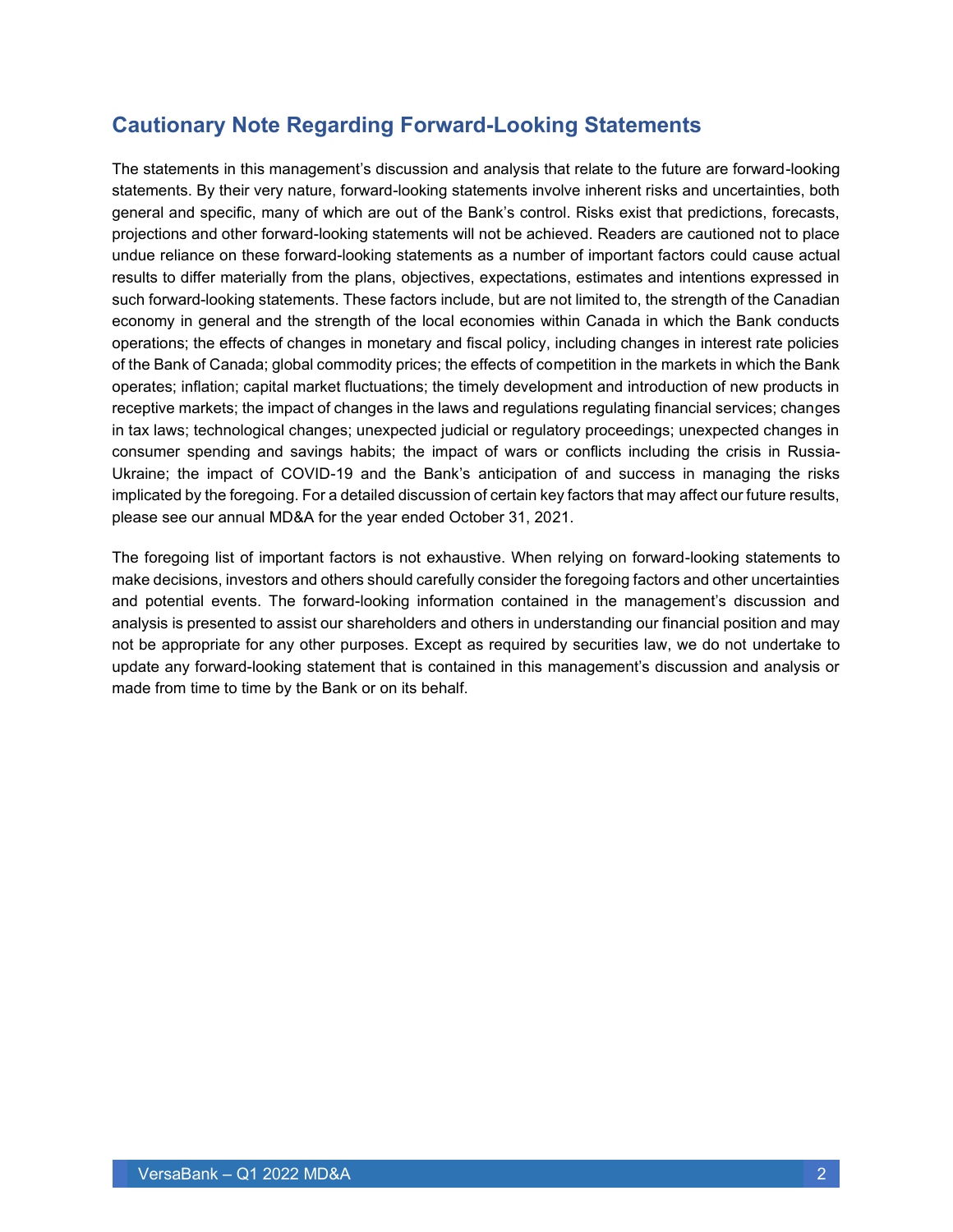### <span id="page-2-0"></span>**Overview**

VersaBank (the "Bank") adopted an electronic branchless model in 1993, becoming the world's first branchless financial institution. It holds a Canadian Schedule 1 chartered bank licence and obtains its deposits, and the majority of its loans and leases, electronically. In addition to its core banking operations, the Bank has also established a cybersecurity services operation through its wholly owned subsidiary, DRT Cyber Inc. VersaBank's Common Shares trade on the Toronto Stock Exchange and Nasdaq under the symbol VBNK. Its Series 1 Preferred Shares trade on the Toronto Stock Exchange under the symbol VBNK.PR.A.

### <span id="page-2-1"></span>**Update on Impact of COVID-19**

COVID-19 continues to impact communities, businesses and the Canadian economy with the emergence of the Omicron variant and the reinstatement of public health restrictions over the course of the current quarter. As a digital bank with a low-risk business-to-business, partner-based model, VersaBank continues to remain relatively insulated from many of the negative influences of COVID-19 as a function primarily of our staff working remotely, enabled by our branchless, technology-driven model. However, with public health restrictions being relaxed somewhat on January 31<sup>st</sup>, 2022 and expected to abate further in the short term, management will begin to execute on its return-to-work strategy, which will see staff transition from working remotely to working in a traditional office setting over the course of the timeframe spanning February 14th, 2022, to March 14th, 2022.

Notwithstanding the above, we continue to operate at a heightened level of awareness to ensure that our origination and underwriting practices remain highly disciplined and focused, and further, have no loans on our balance sheet that are subject to payment deferrals, no impaired loans and no loans in arrears.

As we navigate past the business and operational challenges imposed by the continued impact of COVID-19, the Bank remains highly focused on increasing earnings by concentrating on niche markets that support modestly better pricing for its products and by leveraging its diverse deposit gathering network that provides efficient access to a range of low-cost deposit sources in order to maintain a lower cost of funds.

The underlying drivers of the Bank's performance trends for the current and comparative periods are set out in the following sections of this MD&A.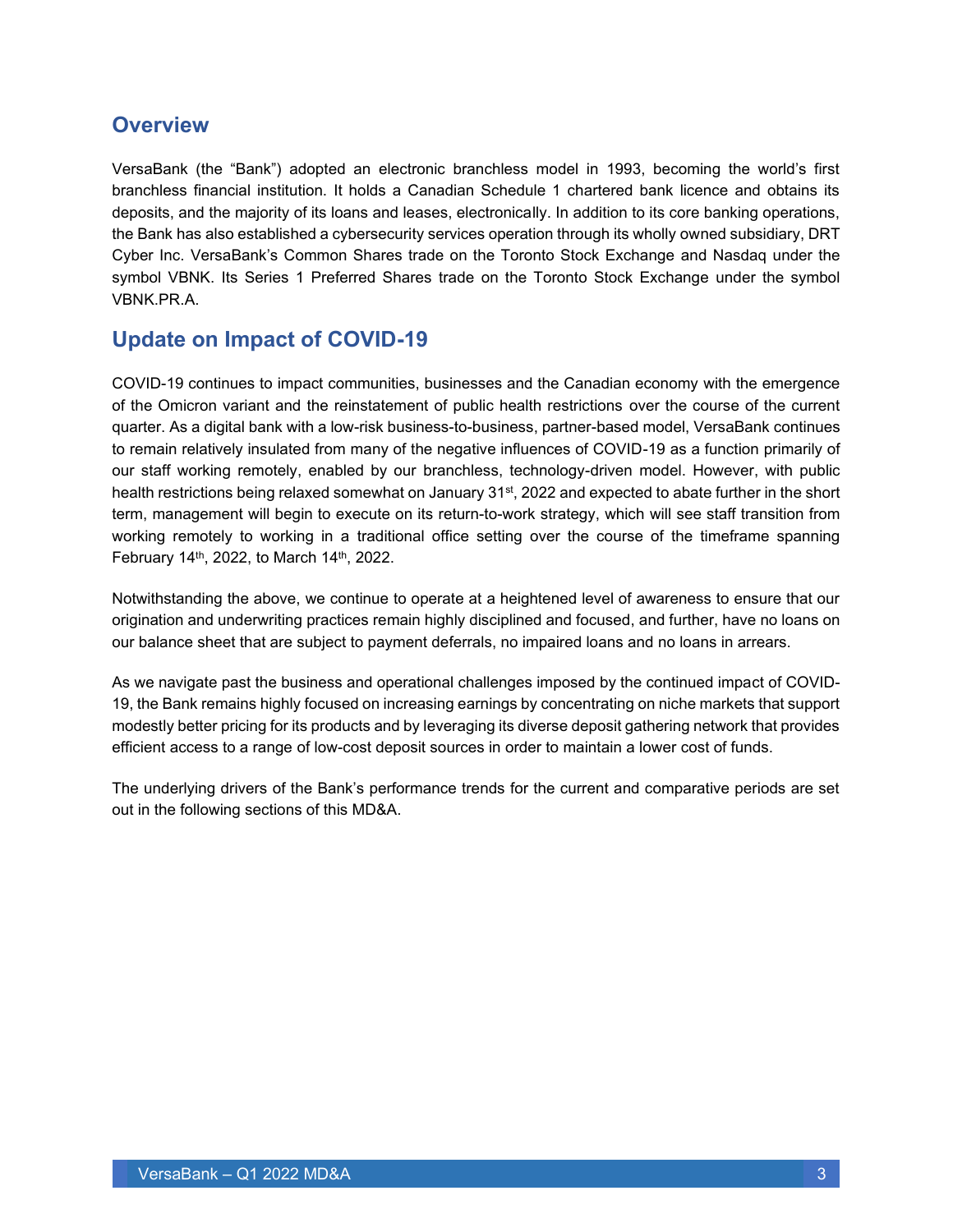### <span id="page-3-0"></span>**Overview of Performance**



\* See definition in the "Non-GAAP and Other Financial Measures" section below.

#### **Q1 2022 vs Q4 2021**

- $\triangleright$  Loans were up 5% to \$2.22 billion attributable to strong growth in the Bank's point of sale loan and lease receivable ("POS Financing") portfolio offset partially by lower commercial real estate ("CRE") portfolio balances;
- ➢ Total revenue was up modestly to \$18.3 million, comprised of net interest income in the amount of \$16.9 million and non-interest income in the amount of \$1.4 million, the latter derived primarily from the Bank's cybersecurity services operation;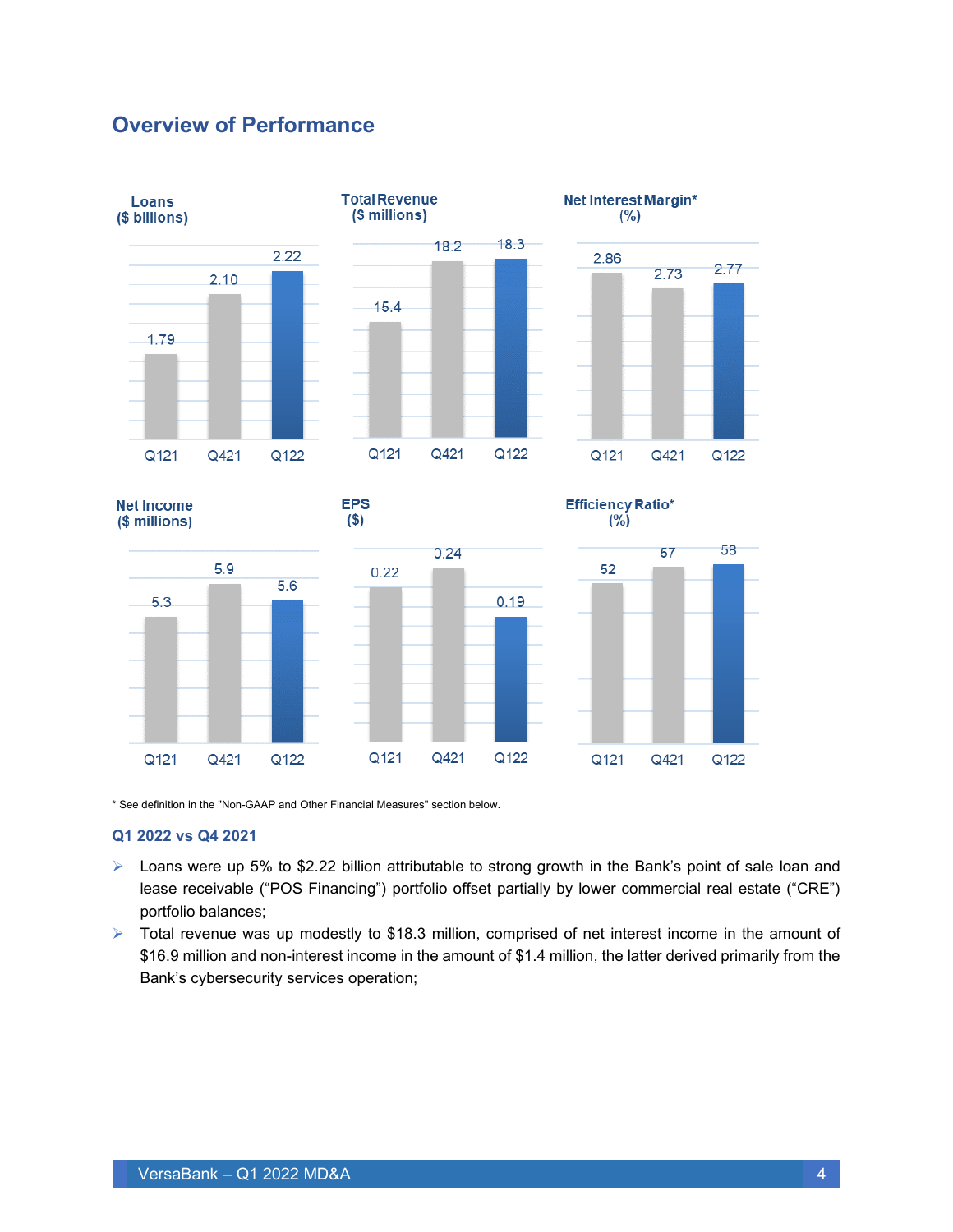- $\triangleright$  Net interest margin (NIM) was up 4 bps to 2.77% as a function primarily of higher yields earned on lending assets and lower cost of funds attributable primarily to the Bank re-deploying cash into higher yielding lending assets;
- ➢ Provision for credit losses was \$2,000 compared to a recovery of credit loss provisions in the amount of \$279,000;
- $\triangleright$  Net income and EPS were down 6% and 21% to \$5.6 million and \$0.19 per share respectively, with the magnitude of the EPS trend being affected notably by the impact of dilution attributable to the issuance of 6.3 million common shares concurrent with the Bank's listing on the Nasdaq in September, 2021;
- ➢ Efficiency ratio was up 2% as a function primarily of higher non-interest expense attributable to general, annual compensation adjustments and higher insurance premiums resulting from the Bank's listing on the Nasdaq in September, 2021.

#### **Q1 2022 vs Q1 2021**

- ➢ Loans were up 24% as a function of strong growth in the Bank's POS Financing portfolio, offset partially by lower CRE portfolio balances;
- $\triangleright$  Total revenue was up 18% as a function of higher net interest income and higher non-interest income, the latter being a function of the Bank's cybersecurity services operation;
- ➢ NIM was down 9 bps attributable to lower yields earned on lending assets offset partially by lower cost of funds;
- $\triangleright$  Provision for credit losses was \$2,000 compared to a provision for credit losses in the amount of \$57,000;
- $\triangleright$  Net income and EPS were up 5% and down 14% respectively, with the magnitude and direction of the EPS trend being affected notably by the impact of dilution attributable to the issuance of 6.3 million common shares concurrent with the Bank's listing on the Nasdaq in September, 2021;
- $\triangleright$  Efficiency ratio was up 11% as a function primarily of higher non-interest expense attributable to general annual compensation adjustments and higher insurance premiums resulting from the Bank's listing on the Nasdaq in September, 2021.

### *Items of note*

#### **Q1 2022**

 $\triangleright$  There were no material items of note in the current quarter.

#### **Q4 2021**

 $\triangleright$  On September 21, 2021 the Bank completed a treasury offering of 5,500,000 common shares at a price of USD \$10.00 per share, the equivalent of CAD \$12.80 per share, for gross proceeds of USD \$55.0 million and on September 29, 2021 the underwriters of the aforementioned offering exercised their full over-allotment option to purchase an additional 825,000 shares (15% of the 5,500,000 common shares issued via the base offering referenced above) at a price of USD \$10.00 per share, or CAD \$12.68 per share, for gross proceeds of USD \$8.3 million, (collectively, "the Common Share Offering"). Total net cash proceeds from the Common Share Offering was CAD \$73.2 million. However, the Bank's share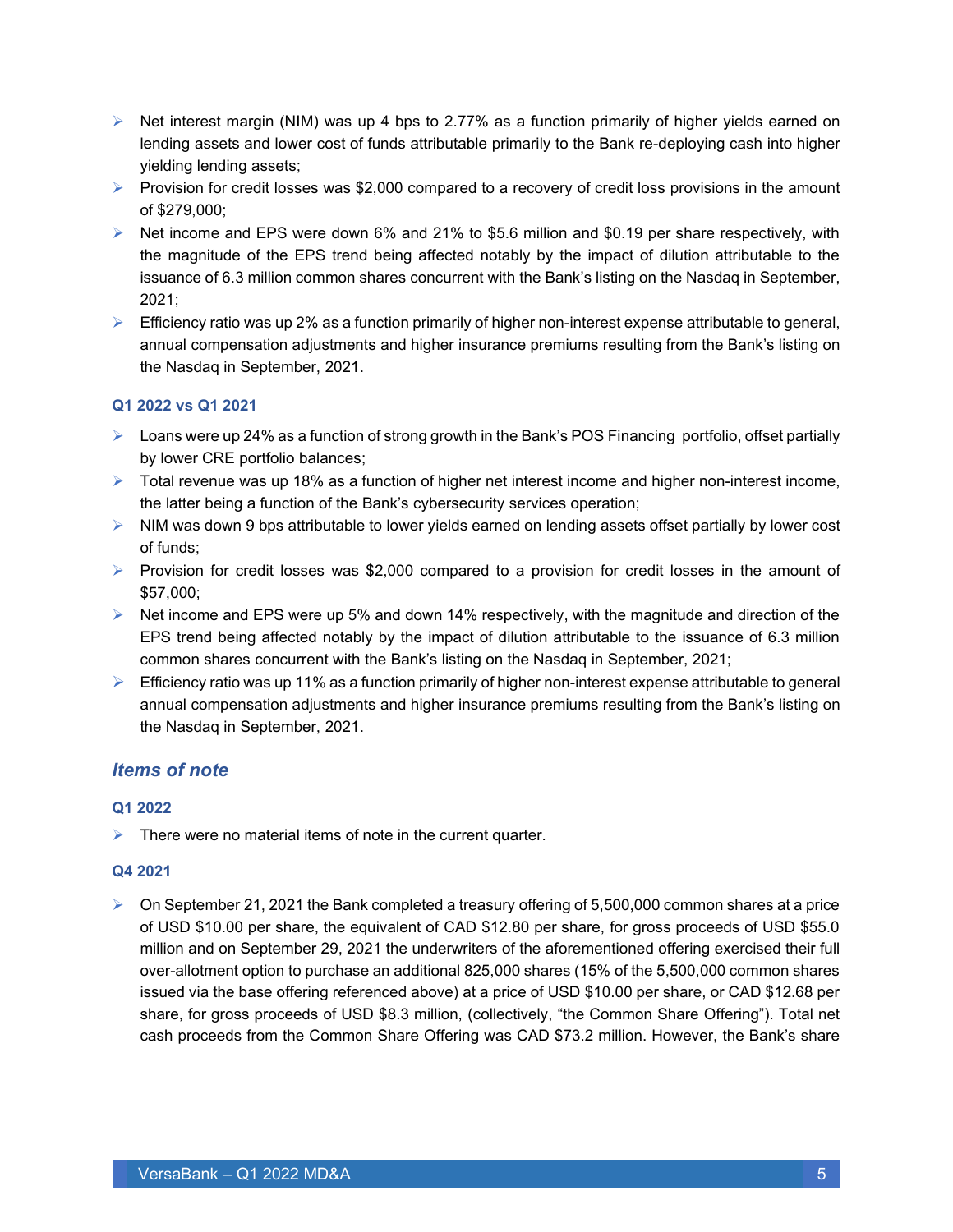capital increased by CAD \$75.1 million as a function of the Common Share Offering and tax effected issue costs in the amount of \$5.4 million. The Bank listed on the Nasdaq under the symbol VBNK concurrent with the Common Share Offering on September 21, 2021.

#### **Q1 2021**

➢ On November 30, 2020, the Bank's wholly owned subsidiary DRT Cyber Inc. ("DRTC") acquired 100% of the shares of 2021945 Ontario Inc., operating as Digital Boundary Group ("DBG"), in exchange for \$8.5 million in cash and a deferred payment obligation of \$1.4 million, for total consideration of \$9.9 million.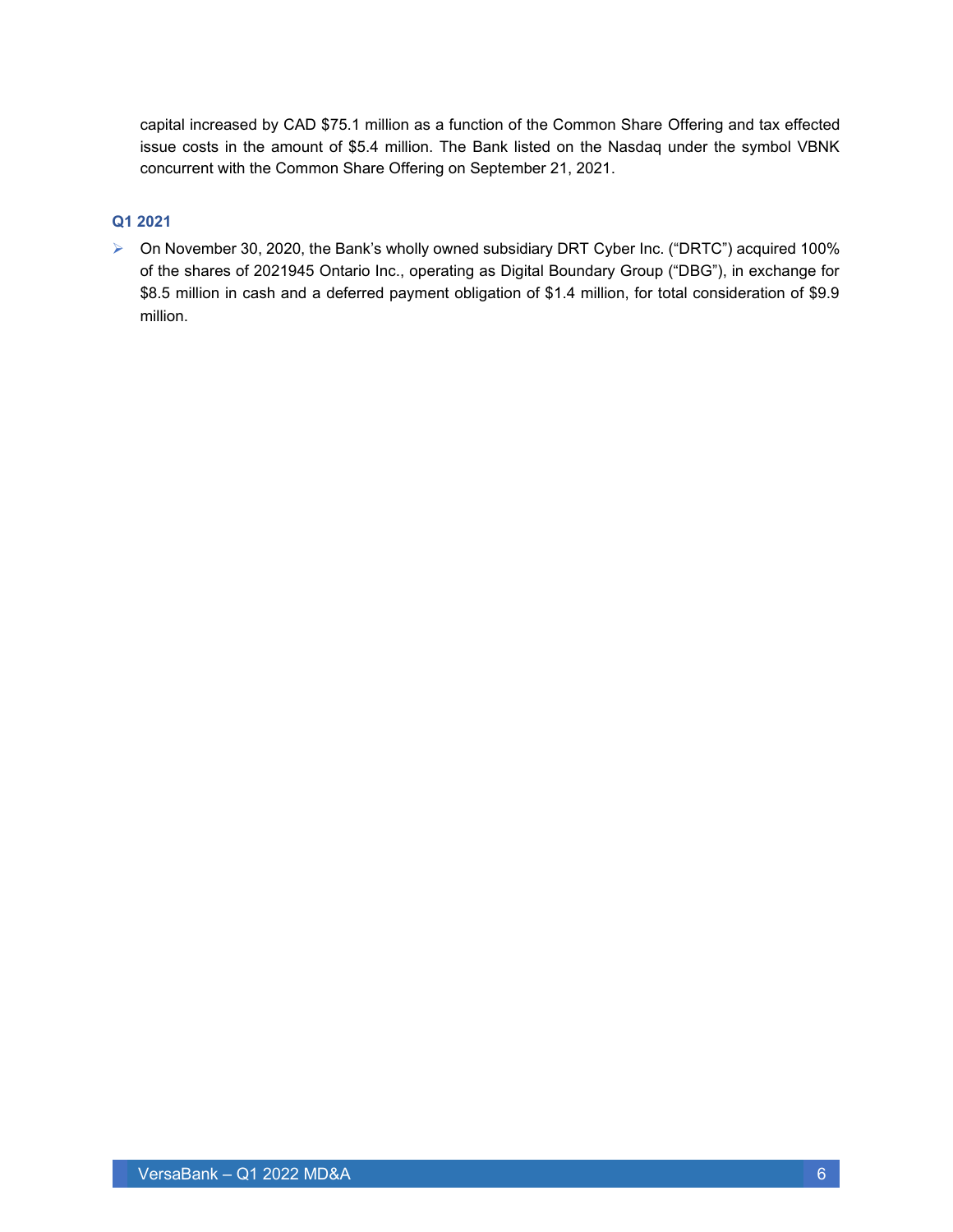## <span id="page-6-0"></span>**Selected Financial Highlights**

| For the three months ended<br>(unaudited)                       |       |                   |            |            |      |            |
|-----------------------------------------------------------------|-------|-------------------|------------|------------|------|------------|
|                                                                 |       | <b>January 31</b> | October 31 |            |      | January 31 |
| (thousands of Canadian dollars except per share amounts)        |       | 2022              |            | 2021       |      | 2021       |
| <b>Results of operations</b>                                    |       |                   |            |            |      |            |
| Interest income                                                 | \$    | 24,720            | \$         | 23,924     | \$   | 21,515     |
| Net interest income                                             |       | 16,885            |            | 16,146     |      | 14,374     |
| Non-interest income                                             |       | 1,381             |            | 2,090      |      | 1,048      |
| Total revenue                                                   |       | 18,266            |            | 18,236     |      | 15,422     |
| Provision (recovery) for credit losses                          |       | $\overline{2}$    |            | (279)      |      | 57         |
| Non-interest expenses                                           |       | 10,636            |            | 10,377     |      | 8,087      |
| Net income                                                      |       | 5,566             |            | 5,910      |      | 5,290      |
| Income per common share:                                        |       |                   |            |            |      |            |
| Basic                                                           | \$    | 0.19              | \$         | 0.24       | \$   | 0.22       |
| <b>Diluted</b>                                                  | \$    | 0.19              | \$         | 0.24       | \$   | 0.22       |
| Dividends paid on preferred shares                              | \$    | 247               | \$         | 247        | \$   | 542        |
| Dividends paid on common shares                                 | \$    | 687               | \$         | 684        | \$   | 528        |
| Yield*                                                          |       | 4.06%             |            | 4.04%      |      | 4.28%      |
| Cost of funds*                                                  |       | 1.29%             |            | 1.31%      |      | 1.42%      |
| Net interest margin*                                            |       | 2.77%             |            | 2.73%      |      | 2.86%      |
| Return on common equity*                                        |       | 6.58%             |            | 8.07%      |      | 8.26%      |
| Book value per common share*                                    | \$    | 11.78             | \$         | 11.61      | - \$ | 10.90      |
| Efficiency ratio*                                               |       | 58%               |            | 57%        |      | 52%        |
| Return on total assets*                                         |       | 0.87%             |            | 0.96%      |      | 0.94%      |
| Gross impaired loans to total loans*                            |       | 0.00%             |            | 0.00%      |      | 0.00%      |
| Provision (recovery) for credit losses as a % of average loans* |       | 0.00%             |            | $(0.05\%)$ |      | 0.01%      |
|                                                                 |       |                   |            | As at      |      |            |
| <b>Balance Sheet Summary</b>                                    |       |                   |            |            |      |            |
| Cash                                                            | $\$\$ | 155,239           | \$         | 271,523    | \$   | 212,016    |
| Loans, net of allowance for credit losses                       |       | 2,215,638         |            | 2,103,050  |      | 1,793,724  |
| Average loans*                                                  |       | 2,159,344         |            | 2,027,602  |      | 1,724,317  |
| <b>Total assets</b>                                             |       | 2,415,346         |            | 2,415,086  |      | 2,044,976  |
| Deposits                                                        |       | 1,847,003         |            | 1,853,204  |      | 1,664,694  |
| Subordinated notes payable                                      |       | 97,726            |            | 95,272     |      | 4,891      |
| Shareholders' equity                                            |       | 336,951           |            | 332,106    |      | 259,508    |
| <b>Capital ratios**</b>                                         |       |                   |            |            |      |            |
| Risk-weighted assets                                            | \$    | 2,095,335         | \$         | 2,013,544  | \$   | 1,721,935  |
| Common Equity Tier 1 capital                                    |       | 310,825           |            | 305,708    |      | 214,851    |
| Total regulatory capital                                        |       | 426,237           |            | 418,718    |      | 251,020    |
| Common Equity Tier 1 (CET1) capital ratio                       |       | 14.83%            |            | 15.18%     |      | 12.48%     |
| Tier 1 capital ratio                                            |       | 15.49%            |            | 15.86%     |      | 14.18%     |
| Total capital ratio                                             |       | 20.34%            |            | 20.80%     |      | 14.58%     |
| Leverage ratio                                                  |       | 12.69%            |            | 12.60%     |      | 11.40%     |

\* See definition in "Non-GAAP and Other Financial Measures" section below.

\*\*Capital management and leverage measures are in accordance with OSFI's Capital Adequacy Requirements and Basel III Accord.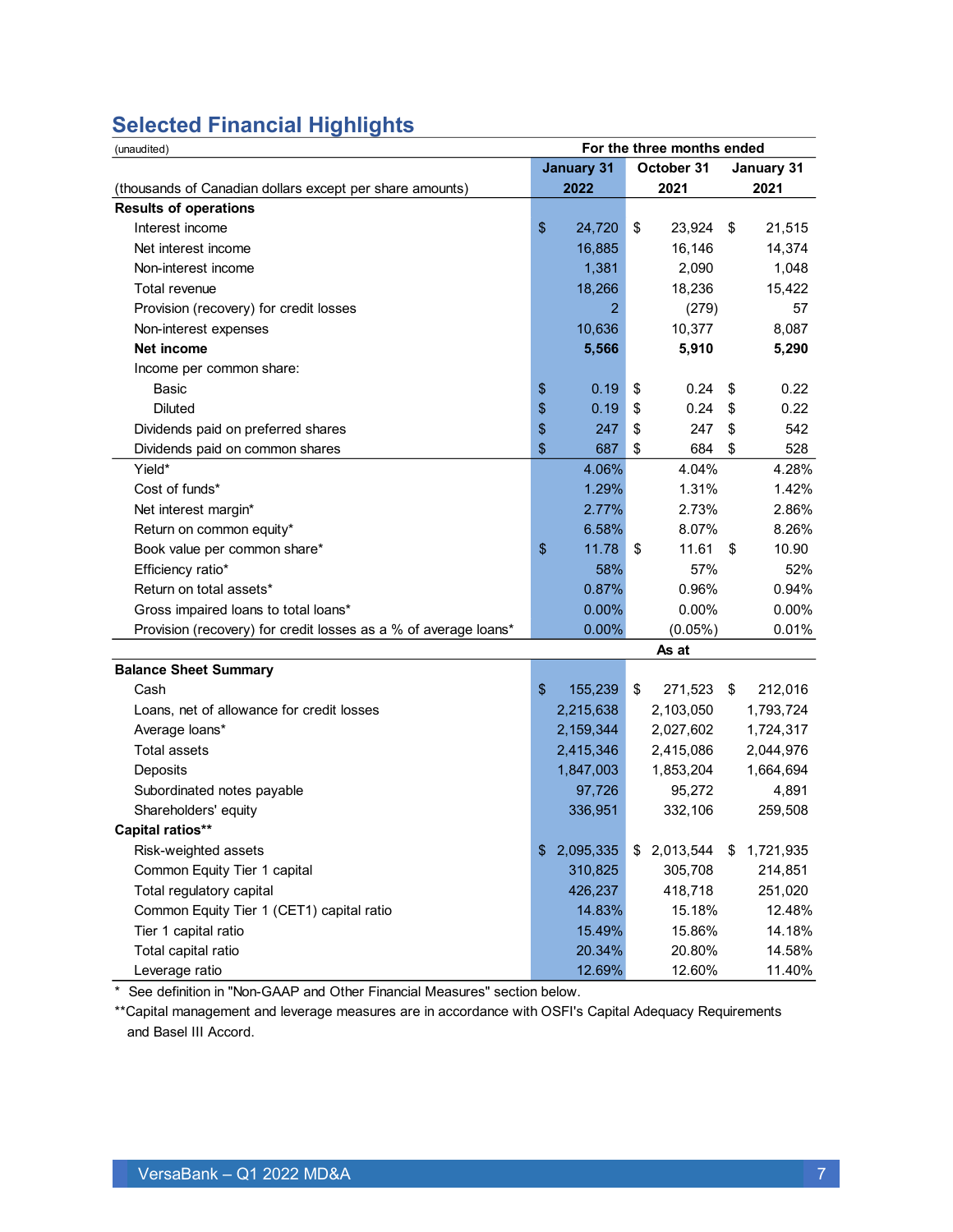### <span id="page-7-0"></span>**Business Outlook**

The Bank is active in niche markets that support more attractive pricing for its lending products, and further, continues to develop and expand its diverse deposit gathering network that provides efficient access to a range of low-cost deposit sources. In addition, the Bank remains highly committed to, and focused on further developing and enhancing its technology advantage, a key component of its value proposition that not only provides efficient access to the Bank's chosen niche lending and deposit markets, but also delivers superior financial products and better customer service to its clients.

Management is closely monitoring the current situation in Ukraine and the potential, derivative impact of same on the Bank's business. At this time, management has not identified any material direct or indirect risk exposure to the Bank as a function of the conflict, however we will continue to examine the available information and further evaluate the situation as it evolves.

While the Bank does not provide guidance on specific performance metrics, we provide commentary below related to aspects of our business and certain expected trends related to same that, in management's view could potentially impact future performance.

#### *Lending Assets*

- $\triangleright$  The Bank anticipates that fiscal 2022 will bring continued growth in the commercial mortgage space, particularly with respect to financing for residential housing properties. Management expects that the demand for residential housing will be a function primarily of continued development in communities on the periphery of the major city centres as a result of consumers continuing to seek more affordable housing outside of the city centres and the federal government's efforts to revitalize immigration programs. Management is of the view that the multi-unit residential rental sector, within the Bank's target markets remains one of the most stable and low-risk sectors in the real estate market. Further, as COVID-19 restrictions continue to abate, management anticipates higher origination volumes related to commercial asset classes such as student housing and commercial and retail property types as the risk profile associated with this asset class realigns with the Bank's risk appetite. Finally, management continues to pursue opportunities to develop more meaningful balance sheet exposure to the B-20 compliant conventional, uninsured mortgage financing space; and,
- ➢ Consumer spending is expected to remain strong into at least the second half of fiscal 2022 as COVID-19 restrictions continue to abate, and in many cases are removed altogether and as consumers exhaust excess savings built up over the course of the pandemic. Management anticipates that consumers will continue to deploy their savings into a range of durable goods, including assets related to home improvements as well as home purchases for which the Bank's POS loan and lease origination partners provide financing. This, along with the anticipated addition of new origination partners and the Bank's planned entrance into the US market represent key drivers of POS Financing balance sheet growth over the course of fiscal 2022.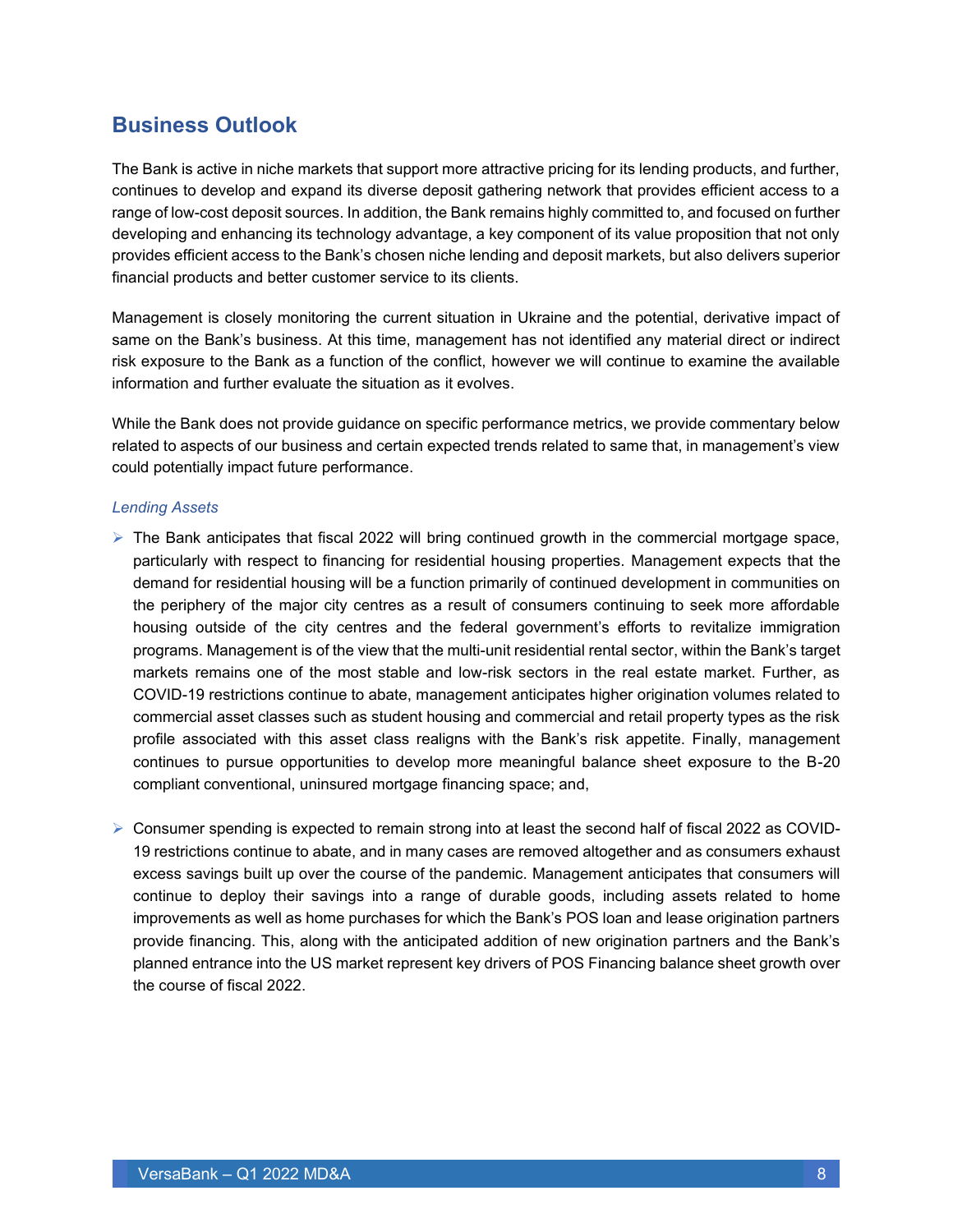#### *Credit Quality*

- $\triangleright$  The Bank lends to niche markets that support more attractive pricing for its lending products but typically exhibit a lower than average risk profile generally as a function of the lower inherent risk associated with the underlying collateral assets and/or the structure of the Bank's offered financing arrangements;
- $\triangleright$  We have no loans on our balance sheet that are subject to payment deferrals, no impaired loans and no loans in arrears, however, we continue to monitor our lending portfolio and the underlying borrowers as well as our origination partners closely to ensure that management has good visibility on credit trends that could provide an early warning indication of the emergence of any elevated risk in our lending portfolio;
- $\triangleright$  Forward-looking macroeconomic and industry data remains broadly dynamic and as a result, management anticipates that estimated expected credit loss ("ECL") amounts may continue to exhibit modest volatility over the course of fiscal 2022, most specifically as a function of the scope and timing of the removal or relaxation of public health restrictions which were imposed as a function of the emergence and rapid spread of the Omicron variant, the timing, velocity and impact of monetary policy tightening, the potential implementation of new federal government stimulus programs, and the magnitude and directionality of inflation trends. Notwithstanding the above, management also expects that the lower risk profile of the Bank's lending portfolio, which is a function of the Bank's prudent underwriting practices, and its focus on niche financing markets within which it has a wealth of experience will contribute to mitigating potential volatility in its forward ECL amounts; and,
- ➢ The Bank has sourced credit risk modeling systems and forecast macroeconomic scenario data from Moody's Analytics, a third party service provider, for the purpose of computing forward-looking credit risk parameters under multiple macroeconomic scenarios that consider both market-wide and idiosyncratic factors and influences. These credit risk modeling systems are used in conjunction with the Bank's internally developed ECL models. We continue to see dynamic, modestly improving trends in the macroeconomic data used as forward-looking information in our credit risk models and depending on the growth trajectory and composition of our lending portfolio, these improving trends could result in the Bank recognizing lower provisions for credit losses, or potentially even recognizing further recoveries in the coming quarters. However, if the performance of the Canadian economy is not aligned with the current forecast macroeconomic trends, and further, begins to deteriorate, our borrowers could be exposed to credit risk that could result in loan deferrals and/or loan defaults and have an unfavourable impact on our estimated ECL.

#### *Funding and Liquidity*

➢ Management anticipates that commercial deposit volumes raised via the Bank's Trustee Integrated Banking ("TIB") program will continue to grow over the course of fiscal 2022 as a function of an increase in the volume of consumer bankruptcy and proposal restructuring proceedings over the same timeframe. This perspective is attributable primarily to the anticipated effect of changes to federal government support programs as the impact of COVID-19 moderates, and higher interest rates as a result of the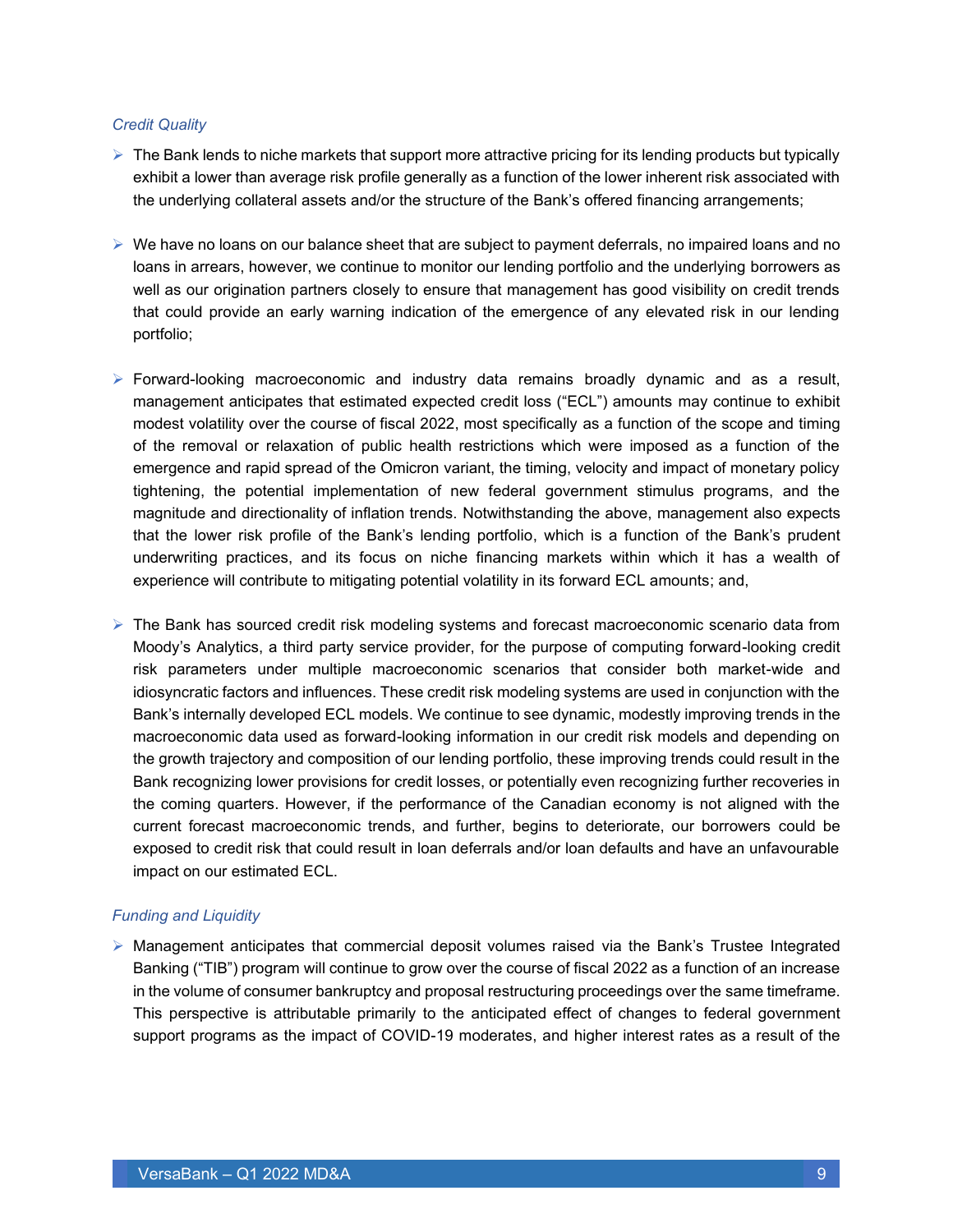Bank of Canada tightening monetary policy over the course of the year. Further, the Bank continues to grow and expand its well-established, diverse deposit broker network through which it sources personal deposits, consisting primarily of guaranteed investment certificates. Management expects the combination of the operational trends set out above will allow the Bank to continue to effectively mitigate its cost of funds, even in a rising interest rate environment; and,

➢ Management anticipates that liquidity levels will remain reasonably consistent over the course of fiscal 2022 as the Bank continues to fund anticipated, additional balance sheet growth across each of its lines of business.

#### *Earnings and Capital*

- $\triangleright$  Earnings growth in fiscal 2022 will be realized as a function primarily of anticipated organic balance sheet growth and incremental earnings contributions from the Bank's cybersecurity services operation;
- $\triangleright$  Net interest income growth is expected to be a function primarily of the expansion of each of our core business lines across key lending asset categories, disciplined liquidity management and the expectation that the Bank will be able to continue to maintain, and potentially further moderate its cost of funds over the course of the year;
- $\triangleright$  Non-interest income growth will be a function primarily of the Bank's cybersecurity services business DRT Cyber Inc. deploying its suite of cybersecurity solutions into the market which includes financial institutions, multi-national corporations and government entities;
- $\triangleright$  The Bank's capital ratios are currently well in excess of regulatory minimums. Management is of the view that the Bank's current capital levels are sufficient to accommodate anticipated, medium term balance sheet growth, however; management will continue to closely monitor the capital markets to identify opportunities for the Bank to raise additional regulatory capital on attractive terms in order to position the Bank to support a potentially more robust growth profile; and,
- ➢ Management does not anticipate increasing the Bank's dividend rate over the course of fiscal 2022 in order to ensure that it continues to have adequate regulatory capital available to support the balance sheet growth currently contemplated over the same period and remain in compliance with its established regulatory capital ratio targets and thresholds.

There is potential that the Bank may not realize or achieve the anticipated performance trends set out above as a function of a number of factors and variables including, but not limited to, the strength of the Canadian economy in general and the strength of the local economies within Canada in which the Bank conducts operations; the effects of changes in monetary and fiscal policy, including changes in the interest rate policies of the Bank of Canada; global commodity prices; the effects of competition in the markets in which the Bank operates; inflation; capital market fluctuations; the timely development and introduction of new products in receptive markets; the ability of the Bank to grow its business and execute its strategy in the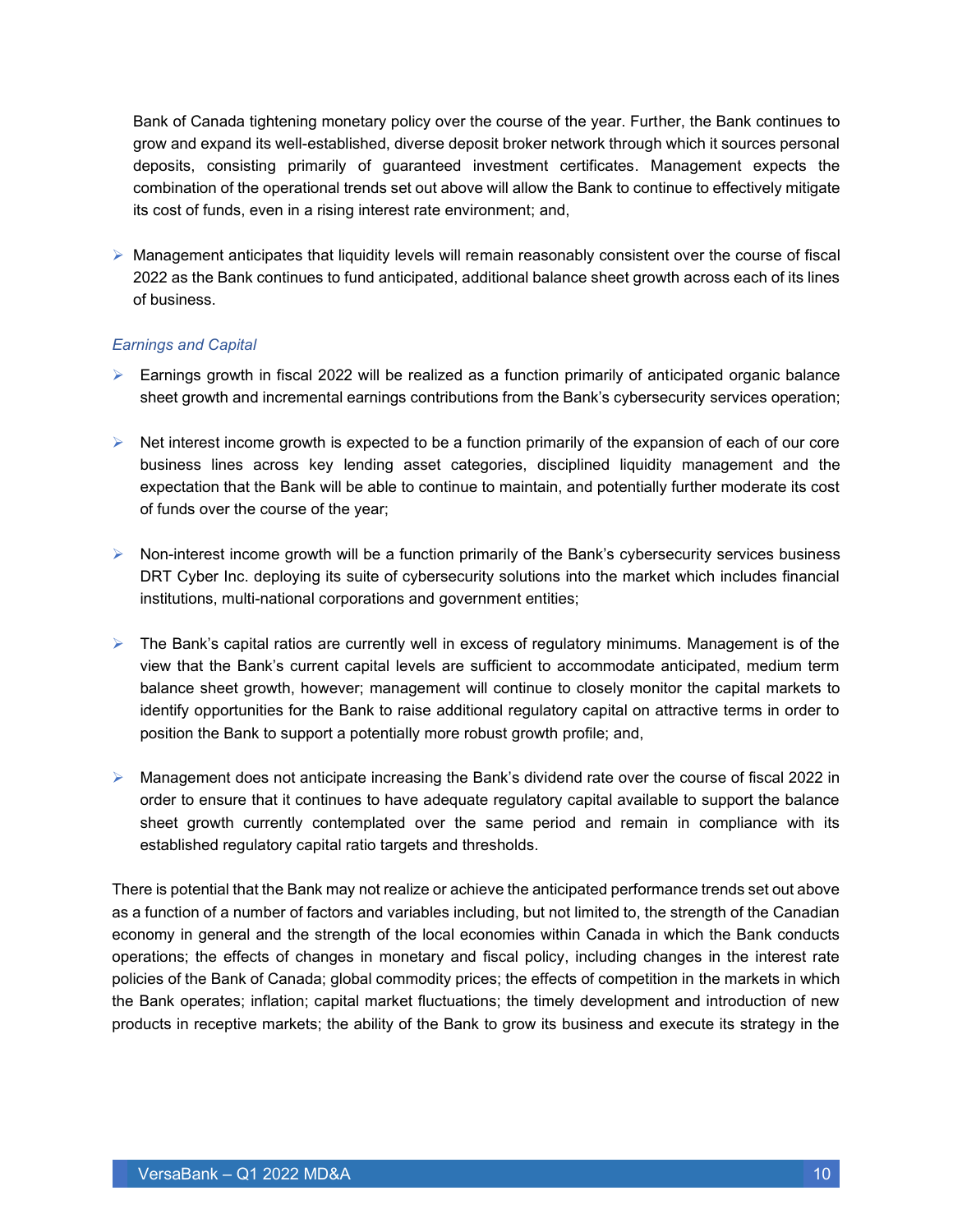US market; the impact of changes in the laws and regulations regulating financial services; the impact of wars or conflicts including the crisis in Russia-Ukraine; and the impact of COVID-19 on the Canadian economy. Please see "Cautionary Note Regarding Forward-Looking Statements" on page 2 of this MD&A.

### <span id="page-10-0"></span>**Financial Review - Earnings**

### **Total Revenue**

Total revenue, which consists of net interest income and non-interest income was up modestly to \$18.3 million compared to last quarter and was up 18% compared to the same period a year ago.

#### *Net Interest Income*

(thousands of Canadian dollars)

|                                   |               | January 31 |    | October 31 |        |              |        |
|-----------------------------------|---------------|------------|----|------------|--------|--------------|--------|
| For the three months ended:       |               | 2022       |    | 2021       | Change | 2021         | Change |
|                                   |               |            |    |            |        |              |        |
| Interest income                   |               |            |    |            |        |              |        |
| Commercial real estate mortgages  | \$            | 9,753      | \$ | 9.935      | (2%)   | \$<br>9,110  | 7%     |
| Commercial real estate loans      |               | 192        |    | 328        | (41%)  | 342          | (44%)  |
| Point of sale loans and leases    |               | 14,455     |    | 13,208     | 9%     | 11,501       | 26%    |
| Public sector and other financing |               | 114        |    | 119        | (4%)   | 133          | (14%)  |
| Other                             |               | 206        |    | 334        | (38%)  | 429          | (52%)  |
| Interest income                   | \$            | 24,720     | \$ | 23,924     | 3%     | \$<br>21,515 | 15%    |
|                                   |               |            |    |            |        |              |        |
| Interest expense                  |               |            |    |            |        |              |        |
| Deposit and other                 | \$            | 6,469      | \$ | 6,479      | $0\%$  | \$<br>7,014  | (8%)   |
| Subordinated notes                |               | 1,366      |    | 1,299      | 5%     | 127          | 976%   |
| Interest expense                  | \$            | 7,835      | \$ | 7,778      | 1%     | \$<br>7,141  | 10%    |
|                                   |               |            |    |            |        |              |        |
| Net interest income               | \$            | 16,885     | \$ | 16,146     | 5%     | \$<br>14,374 | 17%    |
|                                   |               |            |    |            |        |              |        |
| Non-interest income               | $\frac{1}{2}$ | 1,381      | \$ | 2,090      | (34%)  | \$<br>1,048  | 32%    |
|                                   |               |            |    |            |        |              |        |
| Total revenue                     | \$            | 18,266     | S  | 18,236     | $0\%$  | \$<br>15,422 | 18%    |
|                                   |               |            |    |            |        |              |        |

#### *Q1 2022 vs Q4 2021*

Net interest income was up 5% to \$16.9 million as a function primarily of:

- ➢ Higher interest income earned on lending assets attributable to growth in the Bank's POS Financing portfolio; and,
- ➢ Redeployment of cash into higher yielding lending assets.

Offset partially by:

➢ Lower interest income earned on the Bank's CRE Mortgage and Loan portfolios attributable to lower asset balances; and,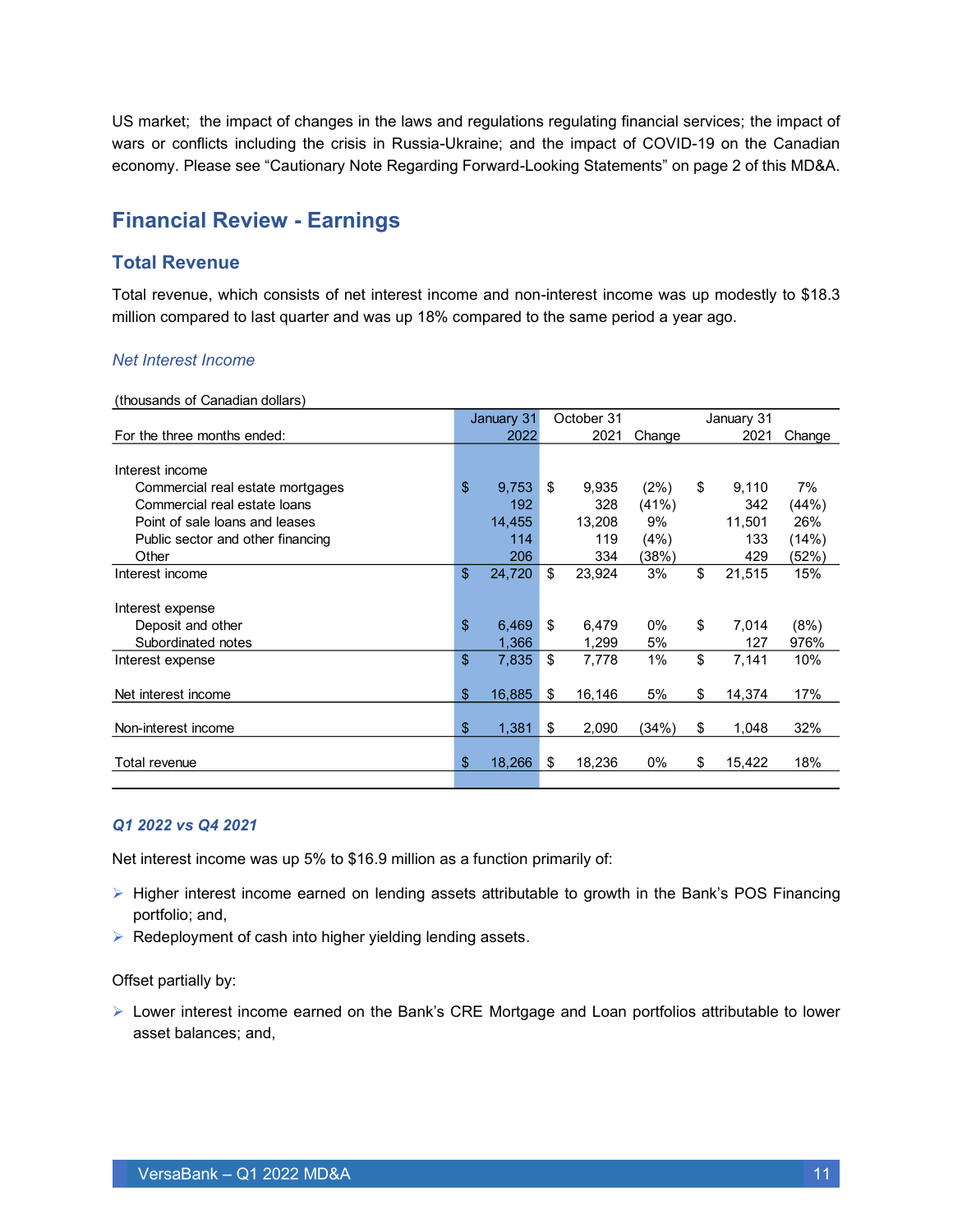➢ Higher interest expense attributable to the Bank's USD subordinated notes payable (the "Notes") resulting from changes in the USD/CAD foreign exchange spot rate over the course of the period.

#### *Q1 2022 vs Q1 2021*

Net interest income was up 17% as a function primarily of:

- ➢ Higher interest income earned on the Bank's POS Financing and CRE Mortgage portfolios attributable primarily to lending asset growth; and,
- ➢ Redeployment of cash into higher yielding lending assets.

#### Offset partially by:

 $\triangleright$  Higher interest expense attributable to the Notes.

#### *Net Interest Margin*

#### (thousands of Canadian dollars)

|                             | January 31   | October 31<br>January 31 |        |              |        |
|-----------------------------|--------------|--------------------------|--------|--------------|--------|
| For the three months ended: | 2022         | 2021                     | Change | 2021         | Change |
|                             |              |                          |        |              |        |
| Interest income             | \$<br>24,720 | 23.924<br>\$             | 3%     | \$<br>21.515 | 15%    |
| Interest expense            | 7,835        | 7,778                    | 1%     | 7,141        | 10%    |
| Net interest income         | 16,885       | 16,146                   | 5%     | 14.374       | 17%    |
|                             |              |                          |        |              |        |
| Average assets              | \$2,415,216  | \$2,350,429              | 3%     | \$1,994,431  | 21%    |
| Yield                       | 4.06%        | 4.04%                    | 0%     | 4.28%        | (5%)   |
| Cost of funds               | 1.29%        | 1.31%                    | (2%)   | 1.42%        | (9%)   |
| Net interest margin         | 2.77%        | 2.73%                    | $1\%$  | 2.86%        | (3%)   |
|                             |              |                          |        |              |        |

#### *Q1 2022 vs Q4 2021*

Net interest margin was up 4 bps as a function primarily of:

 $\triangleright$  Redeployment of cash into higher yielding lending assets.

#### *Q1 2022 vs Q1 2021*

Net interest margin was down 9 bps as a function primarily of:

- $\triangleright$  Changes in the Bank's lending portfolio mix; and,
- ➢ Higher interest expense attributable to the Notes.

#### Offset partially by:

➢ Lower cost of funds attributable primarily to growth in operating accounts that the Bank makes available to Canadian insolvency professionals.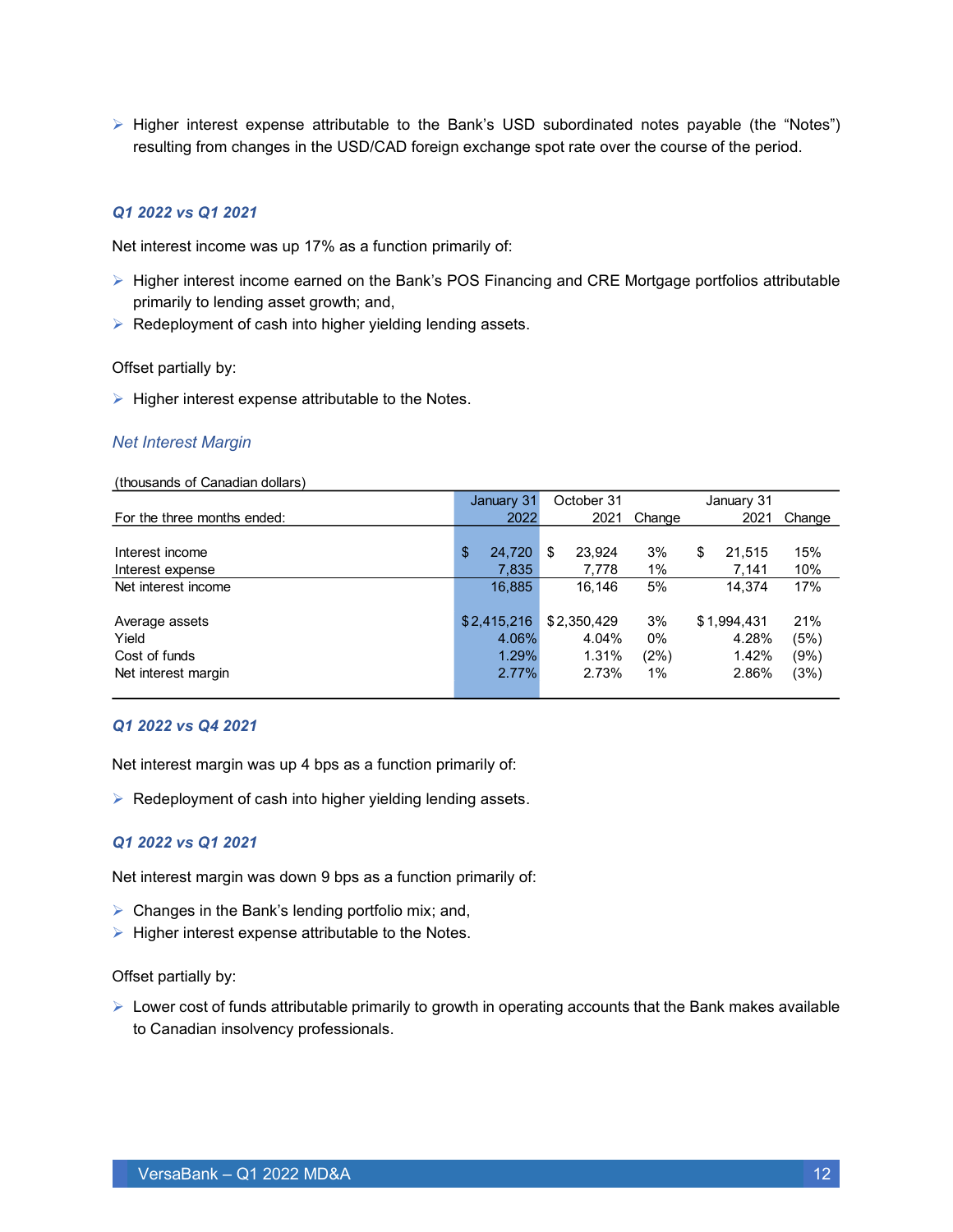#### *Non-Interest Income*

Non-interest income reflects the consolidation of the gross profit generated through the Bank's cybersecurity services business and income derived from miscellaneous transaction fees not directly attributable to lending assets.

Non-interest income for the quarter was \$1.4 million compared to \$2.1 million last quarter and \$1.0 million for the same period a year ago. The quarter over quarter trend was a function primarily of strong performance in the comparative quarter attributable to engagements that were deferred in early 2021, due to COVID-19, being realized last quarter and normal course seasonality. The year over year trend was a function primarily of higher service work volume in the current quarter attributable partially to the comparative period including only two months of operations due to the timing of the Bank's acquisition of DBG on November 30, 2020.

#### **Provision for Credit Losses**

#### (thousands of Canadian dollars)

|                                                             | January 31 | October 31 | January 31 |
|-------------------------------------------------------------|------------|------------|------------|
| For the three months ended:                                 | 2022       | 2021       | 2021       |
|                                                             |            |            |            |
| Provision for (recovery of) credit losses by lending asset: |            |            |            |
| Commercial real estate mortgages                            | \$<br>69'  | (287) \$   | 147        |
| Commercial real estate loans                                | (9)        |            | (65)       |
| Point of sale loans and leases                              | 95         | 16         | (8)        |
| Public sector and other financing                           | (15)       |            | 17)        |
| Total provision for (recovery of) credit losses             | \$<br>О.   | (279)      | 57         |
|                                                             |            |            |            |

#### *Q1 2022 vs Q4 2021*

The Bank recorded a provision for credit losses in the amount of \$2,000 compared to a recovery of credit loss provisions in the amount of \$279,000 as a function primarily of:

➢ Higher lending asset balances.

Offset partially by:

- ➢ Changes in the Bank's lending asset portfolio mix; and,
- ➢ Changes in the forward-looking information used by the Bank in its credit risk models in the current quarter.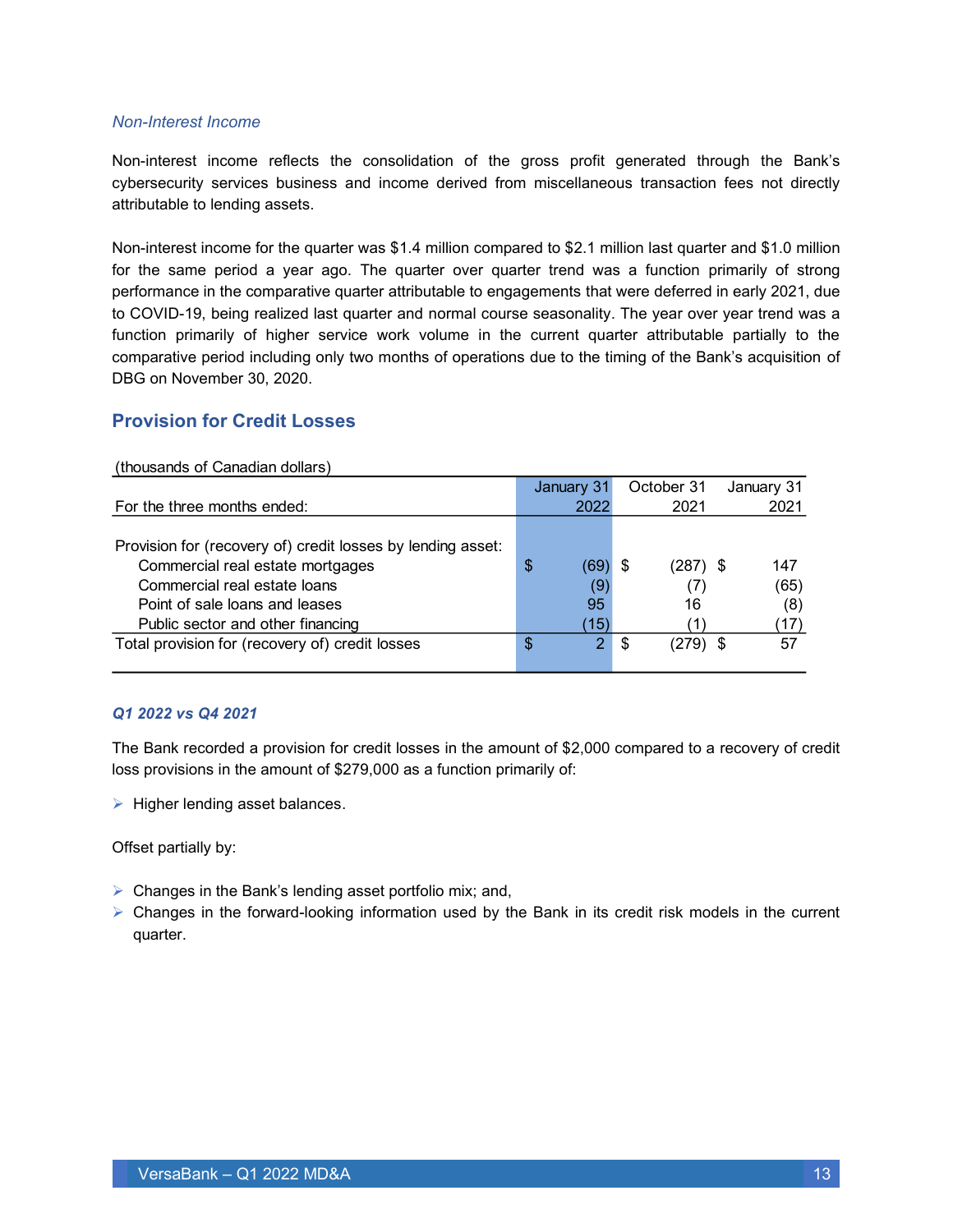#### *Q1 2022 vs Q1 2021*

The Bank recorded a provision for credit losses in the amount of \$2,000 compared to a provision for credit losses in the amount of \$57,000 as a function primarily of:

- $\triangleright$  Changes in the Bank's lending asset portfolio mix; and,
- $\triangleright$  Changes in the forward-looking information used by the Bank in its credit risk models in the current quarter.

Offset partially by:

➢ Higher lending asset balances.

#### **Non-Interest Expenses**

| (thousands of Canadian dollars) |
|---------------------------------|
|---------------------------------|

|                             | January 31   | October 31 |        |        |    |        |        | January 31 |  |  |  |
|-----------------------------|--------------|------------|--------|--------|----|--------|--------|------------|--|--|--|
| For the three months ended: | 2022         |            | 2021   | Change |    | 2021   | Change |            |  |  |  |
|                             |              |            |        |        |    |        |        |            |  |  |  |
| Salaries and benefits       | \$<br>6,083  |            | 5.407  | 13%    | \$ | 5.030  | 21%    |            |  |  |  |
| General and administrative  | 3,624        |            | 3,974  | (9%)   |    | 2,339  | 55%    |            |  |  |  |
| Premises and equipment      | 929          |            | 996    | 7%)    |    | 718    | 29%    |            |  |  |  |
| Total non-interest expenses | \$<br>10.636 |            | 10.377 | 2%     | \$ | 8.087  | 32%    |            |  |  |  |
|                             |              |            |        |        |    |        |        |            |  |  |  |
| <b>Efficiency Ratio</b>     | 58.23%       |            | 56.90% | 2%     |    | 52.44% | 11%    |            |  |  |  |
|                             |              |            |        |        |    |        |        |            |  |  |  |

#### *Q1 2022 vs Q4 2021*

Non-interest expenses were up 2% to \$10.6 million as a function primarily of:

- ➢ Higher salary and benefits expense attributable to general, annual compensation adjustments and increased staffing levels to support expanded business activity across the Bank; and,
- $\triangleright$  Higher insurance premiums attributable to the Bank's listing on the Nasdaq.

Offset partially by:

➢ Timing of general operating expense items.

#### *Q1 2022 vs Q1 2021*

Non-interest expenses were up 32% as a function primarily of:

- ➢ Higher salary and benefits expense attributable to general annual compensation adjustments and increased staff levels to support expanded business activity across the Bank;
- ➢ Higher insurance premiums attributable to the Bank's listing on the Nasdaq;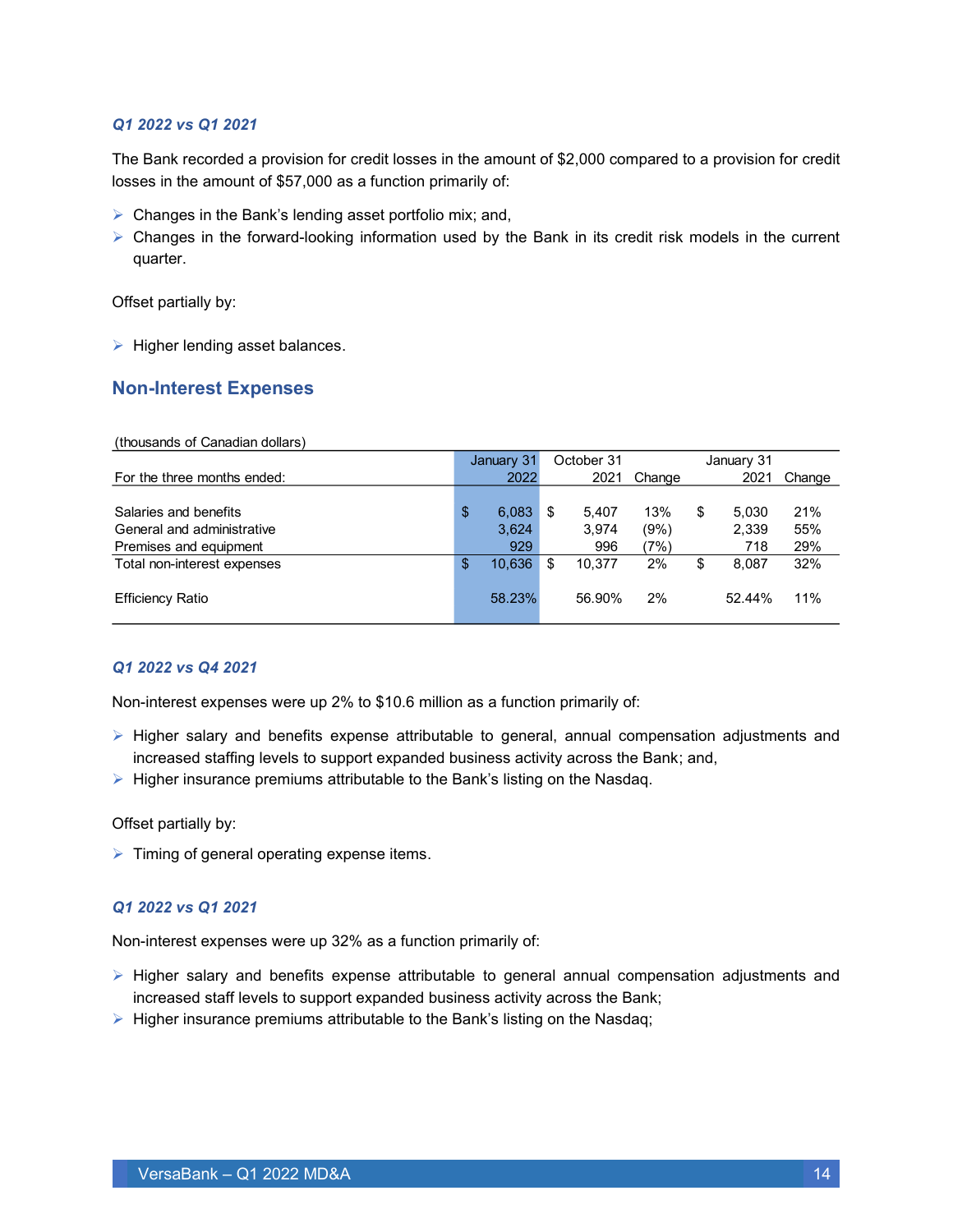- $\triangleright$  Investments in the Bank's business development initiatives; and,
- ➢ Current quarter including three months of operating expenses of DBG compared to two months of operating expenses included in the comparative period due to the timing of the Bank's acquisition of DBG on November 30, 2020.

#### **Income Tax Provision**

The Bank's tax rate is approximately 27%, similar to that of previous periods. The tax rate is impacted by certain items not being taxable or deductible for income tax purposes. Provision for income taxes for the current quarter was \$2.1 million compared to \$2.2 million last quarter and \$2.0 million for the same period a year ago.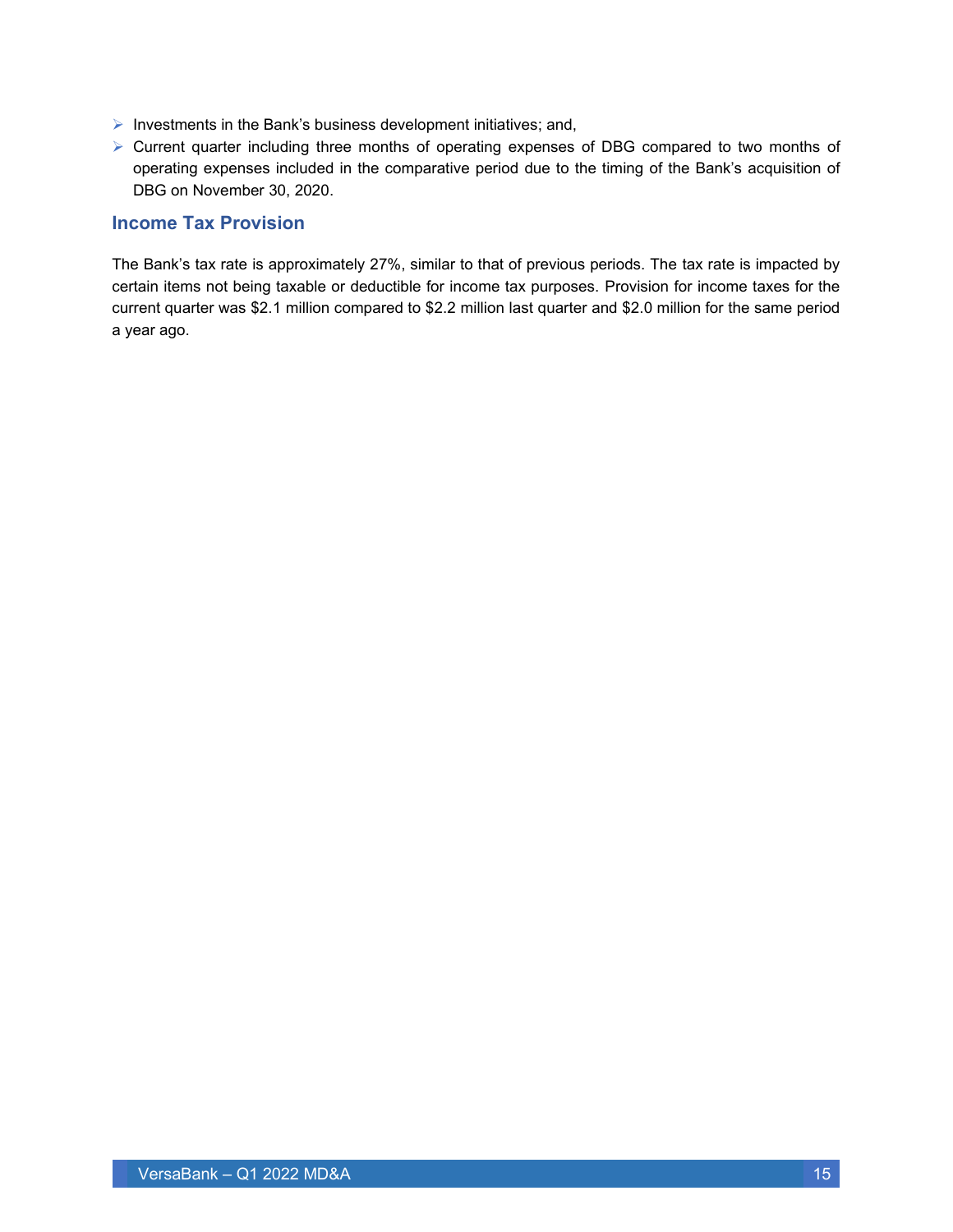### <span id="page-15-0"></span>**Financial Review - Balance Sheet**

|                                           | January 31  | October 31  |        | January 31  |        |
|-------------------------------------------|-------------|-------------|--------|-------------|--------|
|                                           | 2022        | 2021        | Change | 2021        | Change |
|                                           |             |             |        |             |        |
| Total assets                              | \$2,415,346 | \$2,415,086 | 0%     | \$2,044,976 | 18%    |
| Cash                                      | 155,239     | 271.523     | (43%)  | 212.016     | (27%)  |
| Loans, net of allowance for credit losses | 2,215,638   | 2,103,050   | 5%     | 1,793,724   | 24%    |
| Deposits                                  | 1,847,003   | 1,853,204   | 0%     | 1.664.694   | 11%    |
|                                           |             |             |        |             |        |

### **Total Assets**



Total assets at January 31, 2022, were \$2.42 billion compared to \$2.42 billion last quarter and \$2.04 billion a year ago. The year over year trend was a function primarily of growth in the Bank's POS Financing portfolio offset partially by lower cash balances.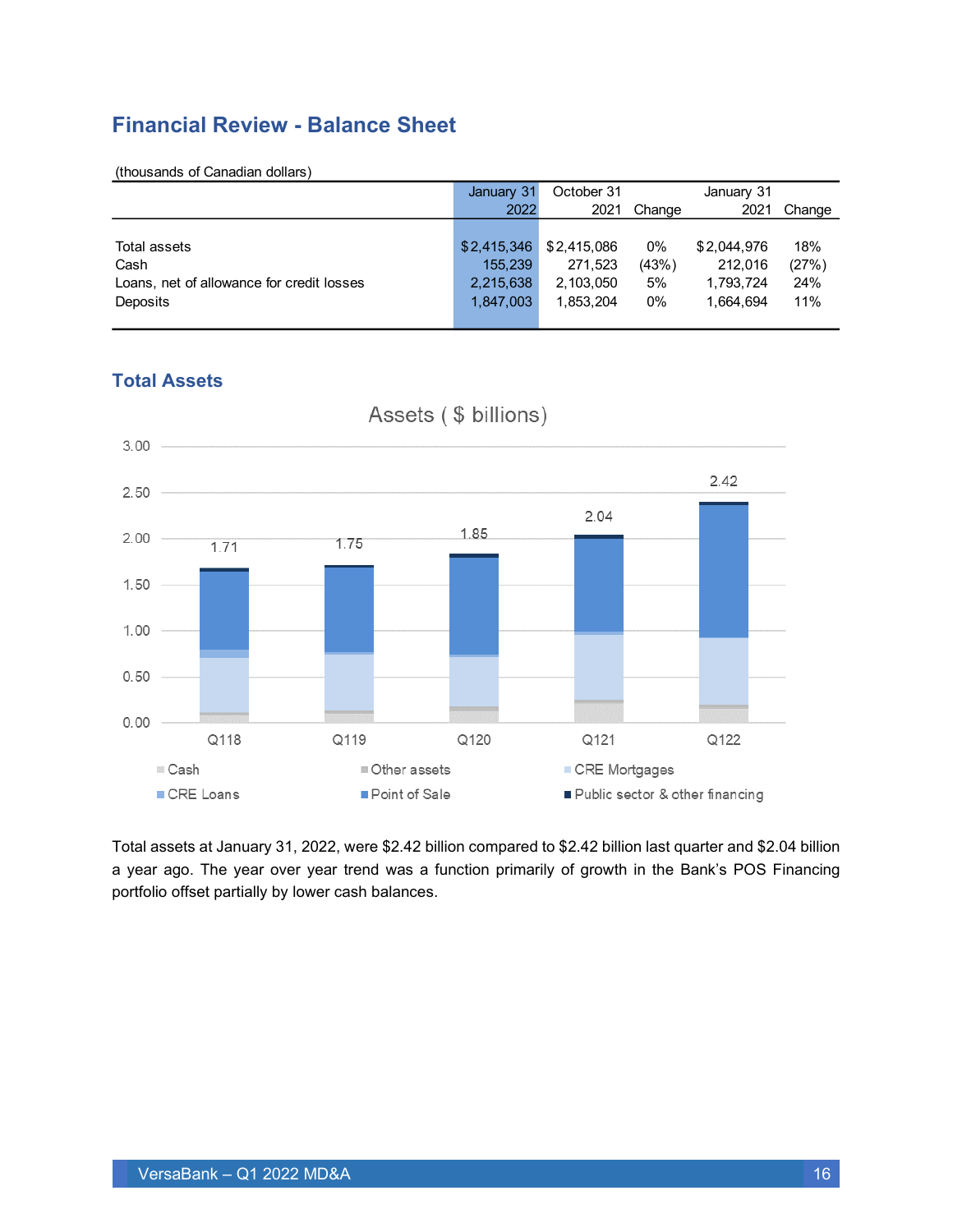### **Cash**

Cash, which is held primarily for liquidity purposes, was \$155.2 million or 6% of total assets at January 31, 2022, compared to \$271.5 million or 11% of total assets last quarter and \$212.0 million or 10% of total assets a year ago. The quarter over quarter and year over year trends were a function primarily of the Bank deploying cash into higher yielding lending assets over the respective periods.

#### **Loans**

(thousands of Canadian dollars)

|                                   | January 31    | October 31   |        | January 31    |         |
|-----------------------------------|---------------|--------------|--------|---------------|---------|
|                                   | 2022          | 2021         | Change | 2021          | Change  |
|                                   |               |              |        |               |         |
|                                   |               |              |        |               |         |
| Commercial real estate mortgages  | 722,829<br>\$ | 757.576<br>S | (5%)   | 712,256<br>\$ | $1\%$   |
| Commercial real estate loans      | 14.600        | 26,569       | (45%)  | 31,663        | (54%)   |
| Point of sale loans and leases    | 1,439,781     | 1,279,576    | 13%    | 1,008,029     | 43%     |
| Public sector and other financing | 31.247        | 32,587       | (4%)   | 36,612        | $15\%)$ |
|                                   | \$2,208,457   | \$2.096.308  | 5%     | \$1.788.560   | 23%     |
|                                   |               |              |        |               |         |

The Bank organizes its lending portfolio into the following four broad asset categories: Commercial Real Estate Mortgages, Commercial Real Estate Loans, Point of Sale Loans & Leases, and Public Sector and Other Financing. These categories have been established in the Bank's proprietary, internally developed asset management system and have been designed to catalogue individual lending assets as a function primarily of their key risk drivers, the nature of the underlying collateral, and the applicable market segment.

The **Commercial Real Estate Mortgages ("CRE Mortgages")** asset category is comprised of Commercial and Residential Construction Mortgages, Commercial Term Mortgages, Commercial Insured Mortgages and Land Mortgages. While all of these loans would be considered commercial loans or business-tobusiness loans, the underlying credit risk exposure is diversified across both the commercial and retail market segments, and further, the portfolio benefits from diversity in its underlying security in the form of a broad range of collateral properties.

The **Commercial Real Estate Loans ("CRE Loans")** asset category is comprised primarily of Condominium Corporation Financing loans.

The **Point of Sale Loans and Leases ("POS Financing")** asset category is comprised of Point of Sale Loan and Lease Receivables acquired from the Bank's broad network of origination and servicing partners as well as Warehouse Loans that provide bridge financing to the Bank's origination and servicing partners for the purpose of accumulating and seasoning practical volumes of individual loans and leases prior to the Bank purchasing the cashflow receivables derived from same.

The **Public Sector and Other Financing ("PSOF")** asset category is comprised primarily of Public Sector Loans and Leases, a small balance of Corporate Loans and Leases and Single Family Residential Conventional and Insured Mortgages. The Bank has de-emphasized Corporate lending and continues to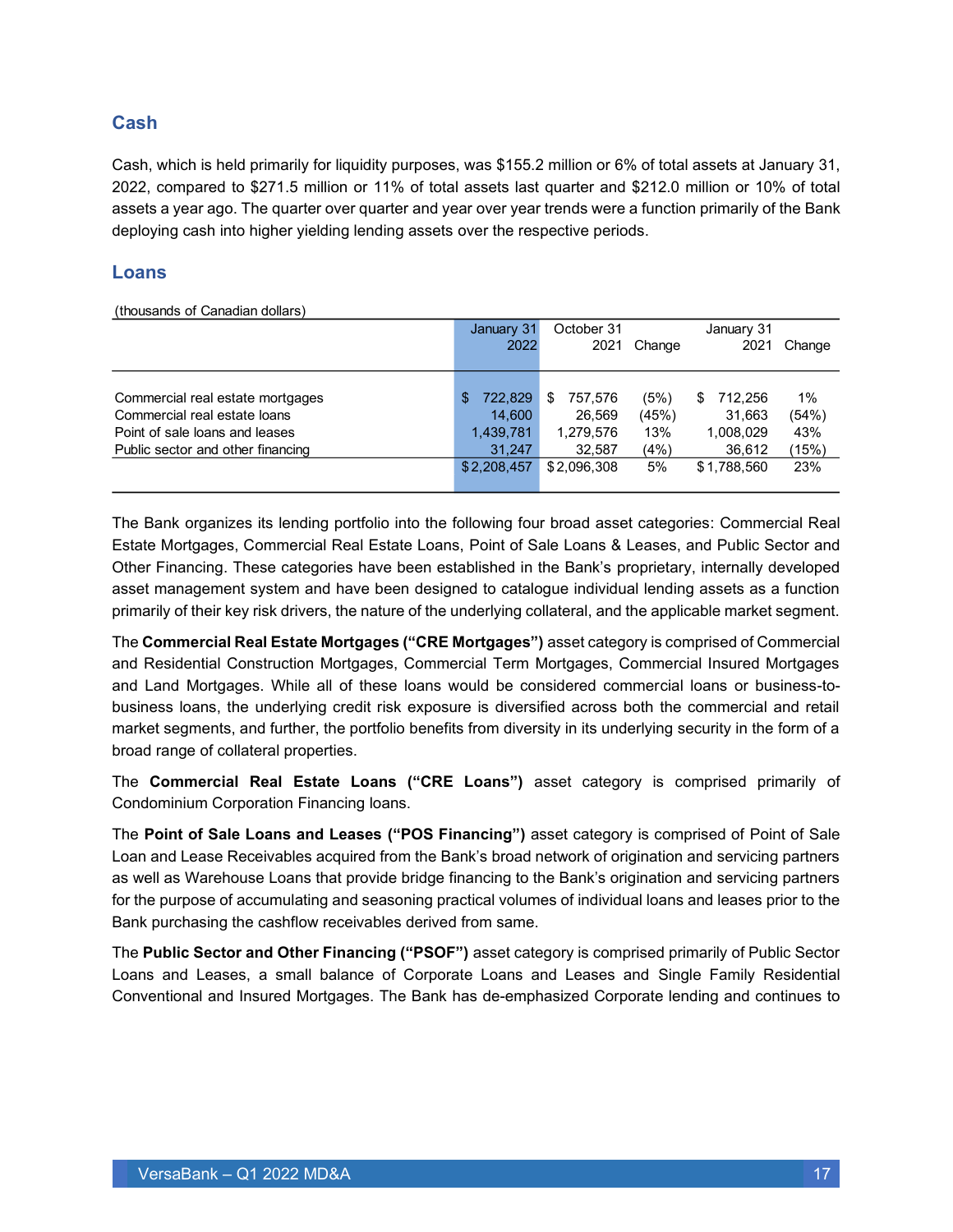monitor the public sector space in anticipation of more robust demand for Federal, Provincial and Municipal infrastructure and other project financings.

#### *Q1 2022 vs Q4 2021*

Loans were up 5% to \$2.22 billion as a function primarily of:

➢ Higher POS Financing portfolio balances attributable primarily to continued strong demand for home finance, auto and home improvement/HVAC receivable financing.

Offset partially by:

➢ Lower CRE Mortgage and Loan portfolio balances.

#### *Q1 2022 vs Q1 2021*

Loans were up 24% as a function primarily of:

➢ Higher POS Financing portfolio balances attributable primarily to continued strong demand for home finance, auto and home improvement/HVAC receivable financing and higher CRE Mortgage portfolio balances.

Offset partially by:

➢ Lower CRE Loan portfolio balances.

#### **Residential Mortgage Exposures**

In accordance with the Office of the Superintendent of Financial Institutions ("OSFI") Guideline B-20 – Residential Mortgage Underwriting Practices and Procedures, additional information is provided regarding the Bank's residential mortgage exposure. For the purposes of the Guideline, a residential mortgage is defined as a loan to an individual that is secured by residential property (one to four unit dwellings) and includes home equity lines of credit (HELOCs). This differs from the classification of residential mortgages used by the Bank which also includes multi-family residential mortgages.

Under OSFI's definition, the Bank's exposure to residential mortgages at January 31, 2022, was \$2.4 million compared to \$2.7 million last quarter and \$4.1 million a year ago. The Bank did not have any HELOC's outstanding at January 31, 2022, last quarter or a year ago.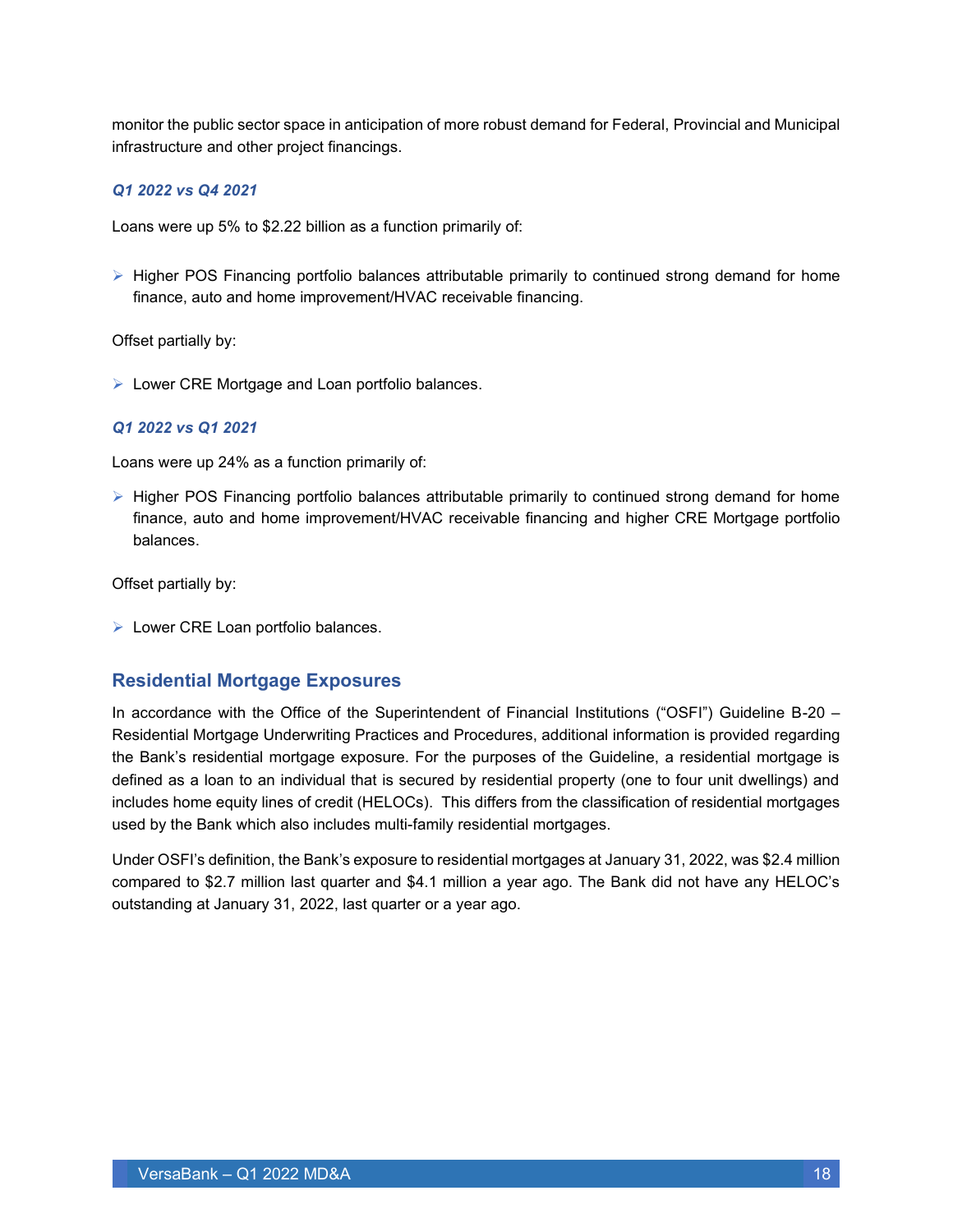### **Credit Quality and Allowance for Credit Losses**

As discussed previously, we currently have no loans on our balance sheet that are subject to payment deferrals, no impaired loans and no loans in arrears, but we continue to monitor our lending portfolio, as well as the underlying borrowers and our origination partners closely to ensure that we have good visibility on any credit trends that could provide an early warning indication of the emergence of any elevated risk in our lending portfolio.

#### *Allowance for Credit Losses*

The Bank must maintain an allowance for expected credit losses or ECL allowance that is adequate, in management's opinion, to absorb all credit related losses in the Bank's lending and treasury portfolios. Under IFRS 9 the Bank's ECL allowance is estimated using the expected credit loss methodology and is comprised of expected credit losses recognized on both performing loans, and non-performing, or impaired loans even if no actual loss event has occurred.

| $($ ulousarius or Odriaaidi dollars $)$ |             |             |        |             |        |
|-----------------------------------------|-------------|-------------|--------|-------------|--------|
|                                         | January 31  | October 31  |        | January 31  |        |
|                                         | 2022        | 2021        | Change | 2021        | Change |
|                                         |             |             |        |             |        |
| ECL allowance by lending asset:         |             |             |        |             |        |
| Commercial real estate mortgages        | \$<br>1,045 | \$<br>1,114 | (6%)   | \$<br>1,513 | (31%)  |
| Commercial real estate loans            | 36          | 45          | (20%)  | 72          | (50%)  |
| Point of sale loans and leases          | 370         | 275         | 35%    | 207         | 79%    |
| Public sector and other financing       |             | 19          | (79%)  | 40          | (90%)  |
| <b>Total ECL allowance</b>              | \$<br>1,455 | \$<br>1,453 | $0\%$  | \$<br>1,832 | (21%)  |
|                                         |             |             |        |             |        |
| (thousands of Canadian dollars)         |             |             |        |             |        |
|                                         | January 31  | October 31  |        | January 31  |        |
|                                         | 2022        | 2021        | Change | 2021        | Change |
|                                         |             |             |        |             |        |
| ECL allowance by stage:                 |             |             |        |             |        |
| ECL allowance stage 1                   | \$<br>1,359 | \$<br>1,316 | 3%     | \$<br>1,665 | (18%)  |
| ECL allowance stage 2                   | 96          | 137         | (30%)  | 167         | (43%)  |
| ECL allowance stage 3                   |             |             |        |             |        |
| <b>Total ECL allowance</b>              | \$<br>1,455 | \$<br>1,453 | 0%     | \$<br>1,832 | (21%)  |
|                                         |             |             |        |             |        |

(thousands of Canadian dollars)

#### *Q1 2022 vs Q4 2021*

The Bank's ECL allowance at January 31, 2022 was \$1.5 million compared to \$1.5 million last quarter as a function primarily of:

 $\triangleright$  Higher lending asset balances.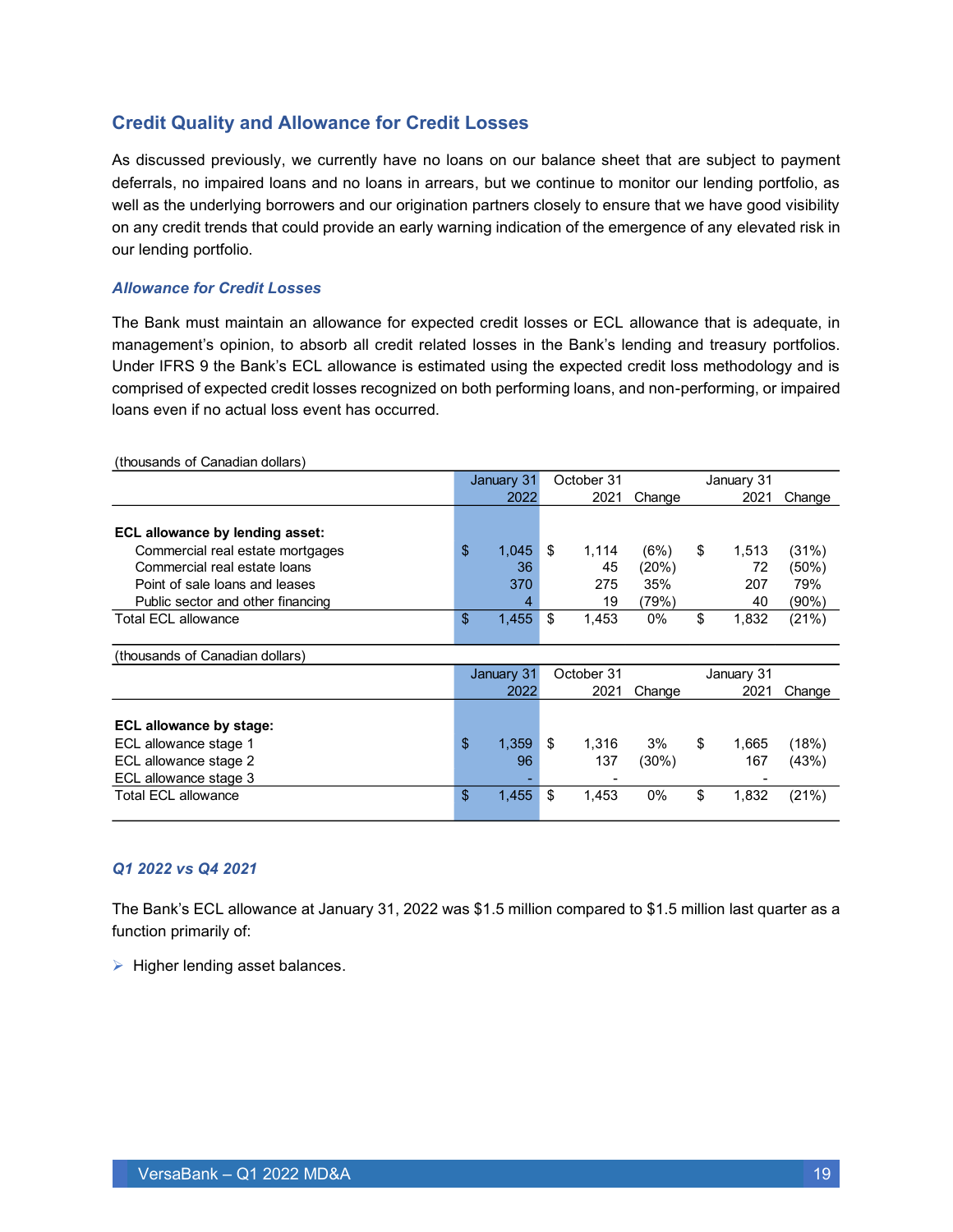#### Offset by:

- $\triangleright$  Changes in the Bank's lending asset portfolio mix; and,
- $\triangleright$  Changes in the forward-looking information used by the Bank in its credit risk models.

#### *Q1 2022 vs Q1 2021*

The Bank's ECL allowance at January 31, 2022 was \$1.5 million compared to \$1.8 million a year ago as a function primarily of:

- $\triangleright$  Changes in the Bank's lending asset portfolio mix; and,
- $\triangleright$  Changes in the forward-looking information used by the Bank in its credit risk models.

#### Offset partially by:

 $\triangleright$  Higher lending asset balances.

The Bank's gross impaired loans at January 31, 2022 were \$nil compared to \$nil last quarter and \$nil a year ago.

#### *Assessment of significant increase in credit risk ("SICR")*

At each reporting date, the Bank assesses whether or not there has been a SICR for loans since initial recognition by comparing, at the reporting date, the risk of default occurring over the remaining expected life against the risk of default at initial recognition.

SICR is a function of the loan's internal risk rating assignment, internal watchlist status, loan review status and delinquency status which are updated as necessary in response to changes including, but not limited to, changes in macroeconomic and/or market conditions, changes in a borrower's credit risk profile, and changes in the strength of the underlying security, including guarantor status, if a guarantor exists.

Quantitative models may not always be able to capture all reasonable and supportable information that may indicate a SICR. As a result, qualitative factors may be considered to supplement such a gap.

Examples include changes in adjudication criteria for a particular group of borrowers or asset categories or changes in portfolio composition, and more specifically changes attributable to the continued impact of COVID-19 on the Canadian economy and the Bank's business.

#### *Forward-Looking Information*

The Bank incorporates the impact of future economic conditions, or more specifically forward-looking information into the estimation of expected credit losses at the credit risk parameter level. This is accomplished via the credit risk parameter models and proxy datasets that the Bank utilizes to develop probability of default, ("PD") and loss given default, ("LGD") term structure forecasts for its loans. The Bank has sourced credit risk modeling systems and forecast macroeconomic scenario data from Moody's Analytics, a third party service provider for the purpose of computing forward-looking credit risk parameters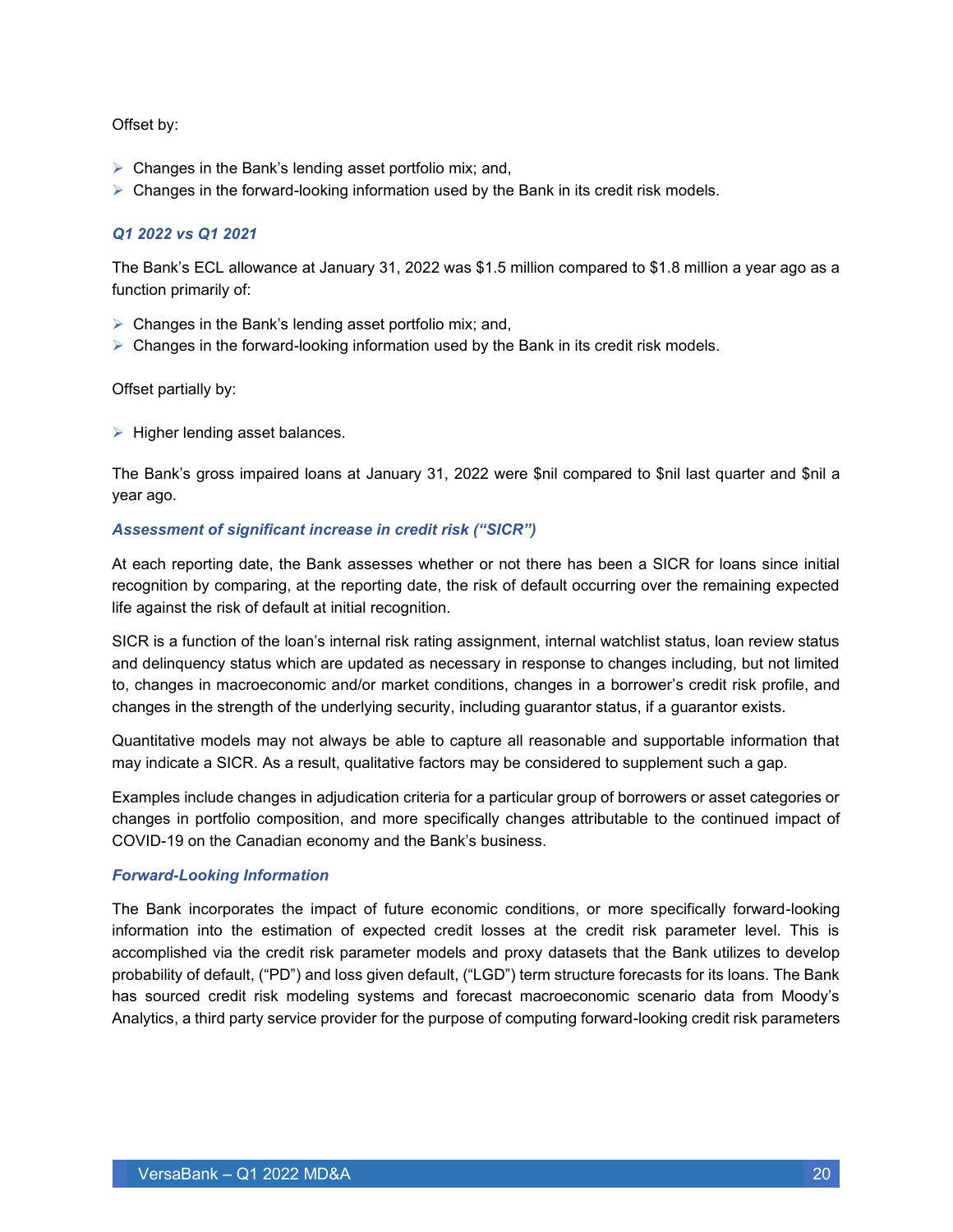under multiple macroeconomic scenarios that consider both market-wide and idiosyncratic factors and influences. These systems are used in conjunction with the Bank's internally developed ECL models. Given that the Bank has experienced very limited historical losses and, therefore, does not have available statistically significant loss data inventory for use in developing internal, forward looking expected credit loss trends, the use of unbiased, third party forward-looking credit risk parameter modeling systems is particularly important for the Bank in the context of the estimation of expected credit losses.

The Bank utilizes macroeconomic indicator data derived from multiple macroeconomic scenarios in order to mitigate volatility in the estimation of expected credit losses, as well as to satisfy the IFRS 9 requirement that future economic conditions are to be based on an unbiased, probability-weighted assessment of possible future outcomes. More specifically, the macroeconomic indicators set out in the macroeconomic scenarios are used as inputs for the credit risk parameter models utilized by the Bank to sensitize the individual PD and LGD term structure forecasts to the respective macroeconomic trajectory set out in each of the scenarios (see Expected Credit Loss Sensitivity below). Currently the Bank utilizes upside, downside and baseline forecast macroeconomic scenarios, and assigns discrete weights to each for use in the estimation of its reported ECL. The Bank has also applied expert credit judgment, where appropriate, to reflect, amongst other items, uncertainty in the Canadian macroeconomic environment attributable to the continued impact of COVID-19.

The macroeconomic indicator data utilized by the Bank for the purpose of sensitizing PD and LGD term structure data to forward economic conditions include, but are not limited to: real GDP, the national unemployment rate, long term interest rates, the consumer price index, the S&P/TSX Index and the price of oil. These specific macroeconomic indicators were selected in an attempt to ensure that the spectrum of fundamental macroeconomic influences on the key drivers of the credit risk profile of the Bank's balance sheet, including: corporate, consumer and real estate market dynamics; corporate, consumer and SME borrower performance; geography; as well as collateral value volatility, are appropriately captured and incorporated into the Bank's forward macroeconomic sensitivity analysis.

Key assumptions driving the macroeconomic forecast trends this quarter include: the rate of decline of new case counts of the Omicron variant and the relaxation of public health restrictions as a function of same, the timing and magnitude of the Bank of Canada's ("BoC") first overnight rate increase as well as the number and magnitude of additional, anticipated increases over the course of 2022 and beyond, the resiliency of consumer spending in a rising rate environment, the mitigation of the current high rate of inflation as a function of the resolution of existing supply-chain bottlenecks, the trajectory of oil and gasoline prices, tighter monetary policy and a shrinking BoC balance sheet, the continued rate of job growth, the impact of more specific eligibility requirements associated with the federal government's remaining stimulus programs, and the level and duration of historically high housing prices.

Management developed ECL estimates using credit risk parameter term structure forecasts sensitized to individual baseline, upside and downside forecast macroeconomic scenarios, each weighted at 100%, and subsequently computed the variance of each to the Bank's reported ECL as at January 31, 2022 in order to assess the alignment of the Bank's reported ECL with the Bank's credit risk profile, and further, to assess the scope, depth and ultimate effectiveness of the credit risk mitigation strategies that the Bank has applied to its lending portfolios (see Expected Credit Loss Sensitivity below).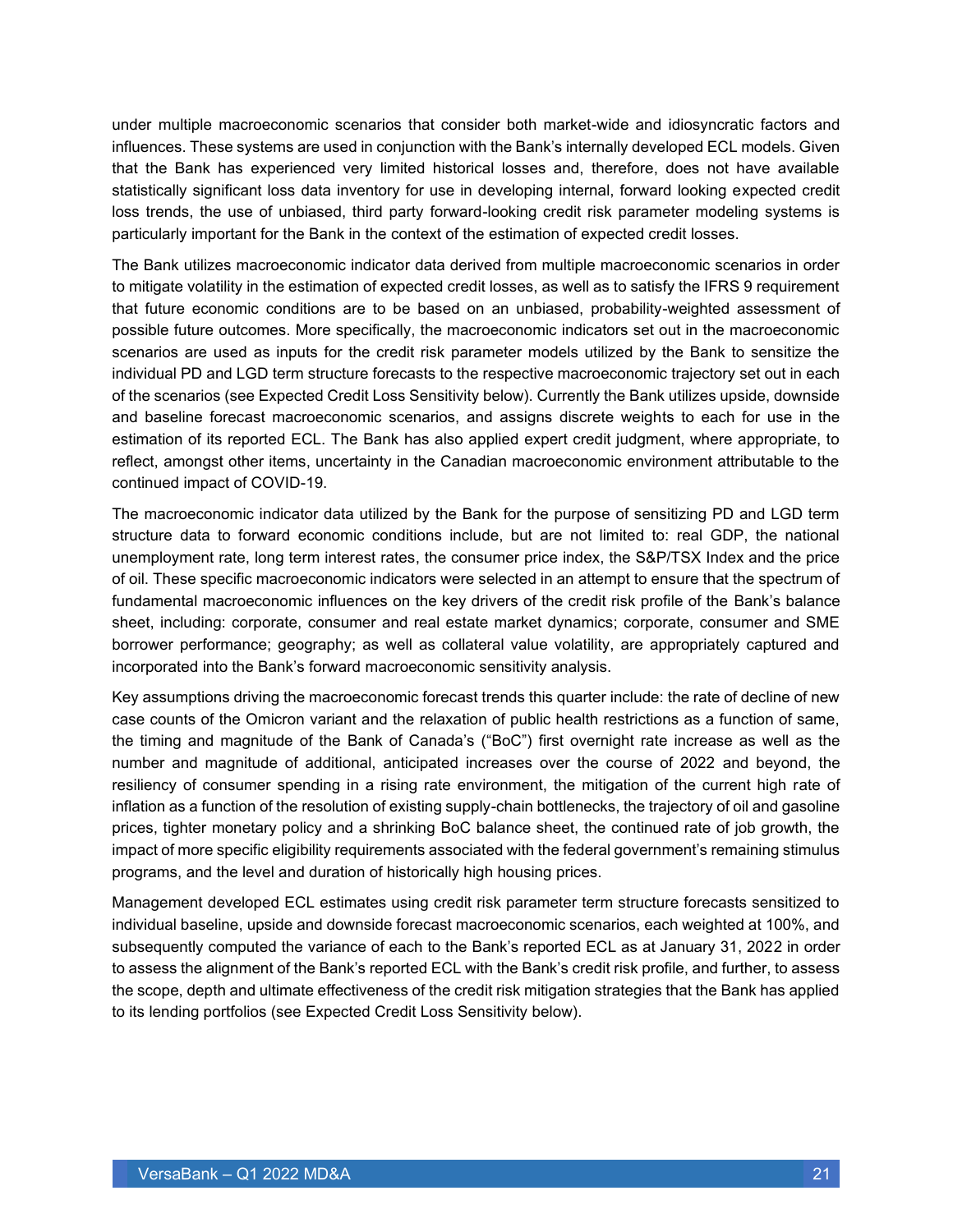A summary of the key forecast macroeconomic indicator data trends utilized by the Bank for the purpose of sensitizing lending asset credit risk parameter term structure forecasts to forward looking information, which in turn are used in the estimation of the Bank's reported ECL, as well as in the assessment of same are presented in the charts below.





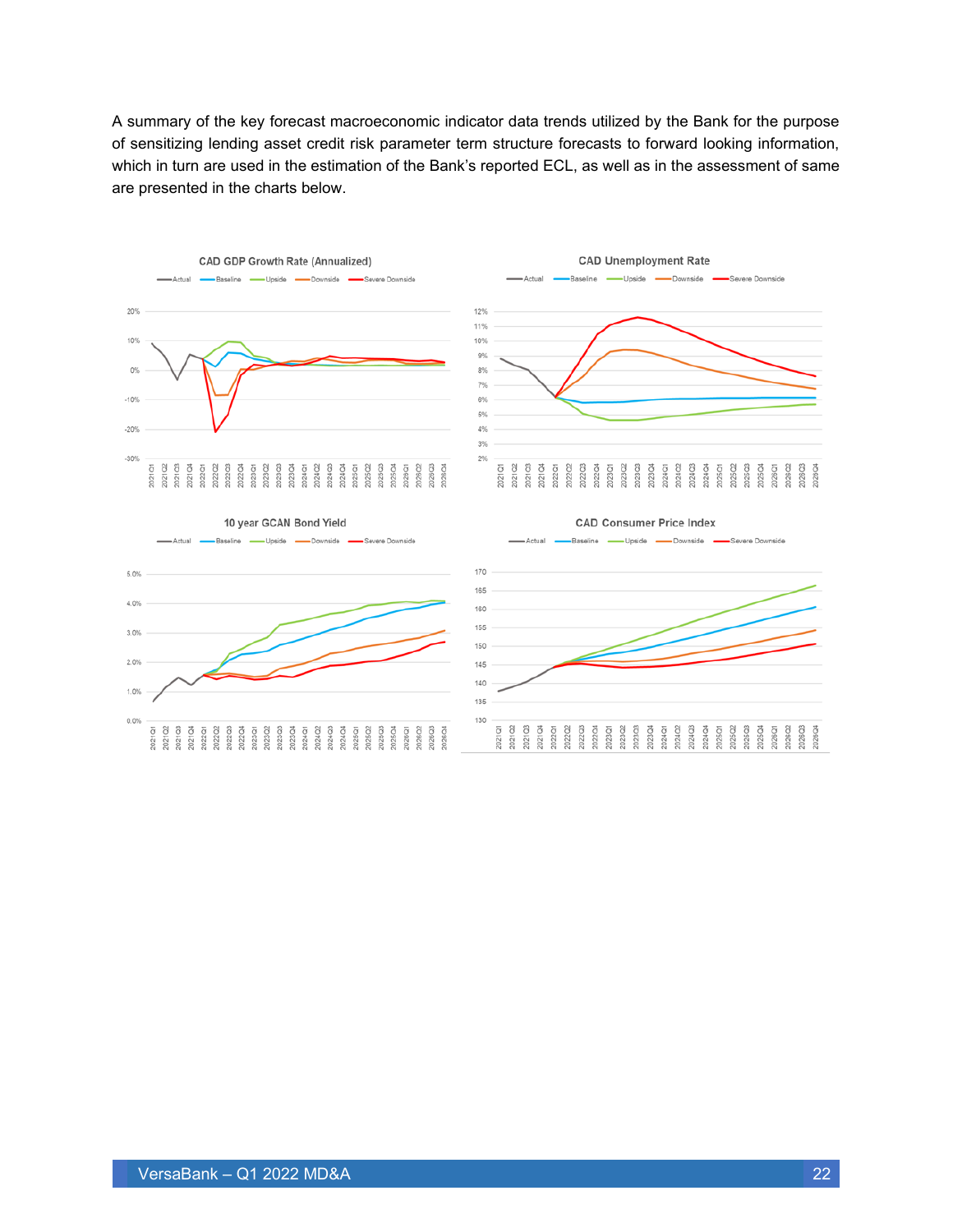#### *Expected Credit Loss Sensitivity:*

The following table presents the sensitivity of the Bank's estimated ECL to a range of individual forecast macroeconomic scenarios, that in isolation may not reflect the Bank's actual expected ECL exposure, as well as the variance of each to the Bank's reported ECL as at January 31, 2022:

| (thousands of Canadian dollars)                                                                      |            |            |                       |                              |                     |                 |          |
|------------------------------------------------------------------------------------------------------|------------|------------|-----------------------|------------------------------|---------------------|-----------------|----------|
|                                                                                                      | Reported   |            | 100%                  | 100%                         | 100%                |                 |          |
|                                                                                                      | <b>ECL</b> |            |                       |                              | Upside              | <b>Baseline</b> | Downside |
| Allowance for expected credit losses<br>Variance from reported ECL<br>Variance from reported ECL (%) | S          | $1,455$ \$ | 898<br>(557)<br>(38%) | $1.193$ \$<br>(262)<br>(18%) | 1.675<br>220<br>15% |                 |          |

Management is of the view that forward-looking macroeconomic and industry data will remain somewhat dynamic, specifically related to the economy's anticipated recovery from the impact of the re-imposed public health restrictions attributable to the emergence and spread of the Omicron variant as well as the interpretation of the economy's forward response to tighter monetary policy and prolonged, historically high rates of inflation. As a result, management anticipates that the Bank's estimated ECL amounts will continue to exhibit some volatility over the course of fiscal 2022.

Considering the analysis set out above and based on management's review of the loan and credit data comprising the Bank's lending portfolio, combined with our interpretation of the available forecast macroeconomic and industry data, management is of the view that its reported ECL allowance represents a reasonable proxy for potential, future losses.

#### **Deposits**

The Bank has established three core funding channels, those being personal deposits, commercial deposits, and cash reserves retained from the Bank's POS Financing origination partners that are classified as other liabilities, which are discussed in the *Other Assets and Liabilities* section below.

|                     | January 31    | October 31    |        | January 31    |        |
|---------------------|---------------|---------------|--------|---------------|--------|
|                     | 2022          | 2021          | Change | 2021          | Change |
|                     |               |               |        |               |        |
| Commercial deposits | \$<br>596,211 | 606,143<br>\$ | (2%)   | 523.471<br>\$ | 14%    |
| Personal deposits   | 1,250,792     | 1,247,061     | 0%     | 1,141,223     | 10%    |
| Total deposits      | \$1,847,003   | \$1,853,204   | 0%     | \$1.664.694   | 11%    |
|                     |               |               |        |               |        |

(thousands of Canadian dollars)

Personal deposits, consisting principally of guaranteed investment certificates, are sourced primarily through a well-established and well-diversified deposit broker network that the Bank continues to grow and expand across Canada.

Commercial deposits are sourced primarily via specialized operating accounts made available to insolvency professionals ("Trustees") in the Canadian insolvency industry. The Bank developed customized banking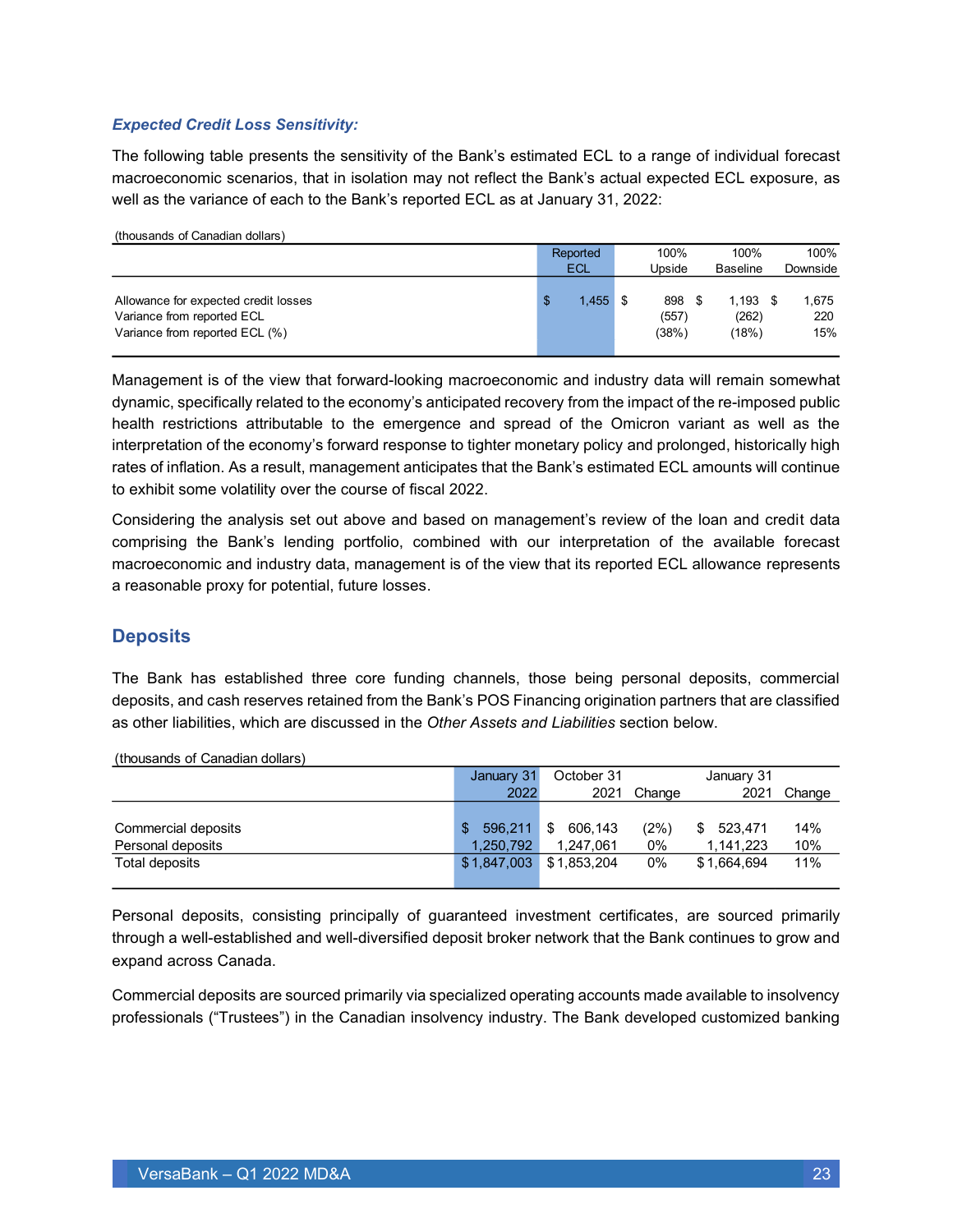software for use by Trustees that integrates banking services with the market-leading software platform used in the administration of consumer bankruptcy and proposal restructuring proceedings.

#### *Q1 2022 vs Q4 2021*

Deposits were unchanged at \$1.8 billion as a function primarily of:

 $\triangleright$  Modestly higher personal deposits attributable to the Bank increasing activity in its broker market network to fund balance sheet growth.

Offset by:

 $\triangleright$  Lower commercial deposits attributable to withdrawals made by Trustees to fund normal course disbursements associated with consumer bankruptcy and proposal restructuring proceedings.

#### *Q1 2022 vs Q1 2021*

Deposits were up 11% as a function primarily of:

- ➢ Higher personal deposits attributable to the Bank increasing activity in its broker market network to fund balance sheet growth; and,
- $\triangleright$  Higher commercial deposits attributable to continued growth in the Bank's TIB program.

### **Subordinated Notes Payable**

(thousands of Canadian dollars)

|                                                                                                                                                                                                      | January 31  |     | October 31 | January 31 |
|------------------------------------------------------------------------------------------------------------------------------------------------------------------------------------------------------|-------------|-----|------------|------------|
|                                                                                                                                                                                                      | 2022        |     | 2021       | 2021       |
| Ten year term, unsecured, non-viability contingent capital compliant,<br>subordinated notes payable, principal amount of \$5.0 million,<br>effective interest rate of 10.41%, maturing March 2029.   | \$<br>4.901 | \$. | 4.898      | 4,891      |
| Ten year term, unsecured, non-viability contingent capital compliant,<br>subordinated notes payable, principal amount of USD \$75.0 million,<br>effective interest rate of 5.38%, maturing May 2031. | 92,825      |     | 90.374     |            |
|                                                                                                                                                                                                      | 97.726      |     | 95.272     | 4,891      |

Subordinated notes payable, net of issue costs, were \$97.7 million at January 31, 2022, compared to \$95.3 million last quarter and \$4.9 million a year ago. The quarter over quarter trend was a function primarily of changes in the USD/CAD foreign exchange spot rate. The year over year trends was a function of the April 30, 2021 private placement of the Notes in the principal amount of USD \$75.0 million.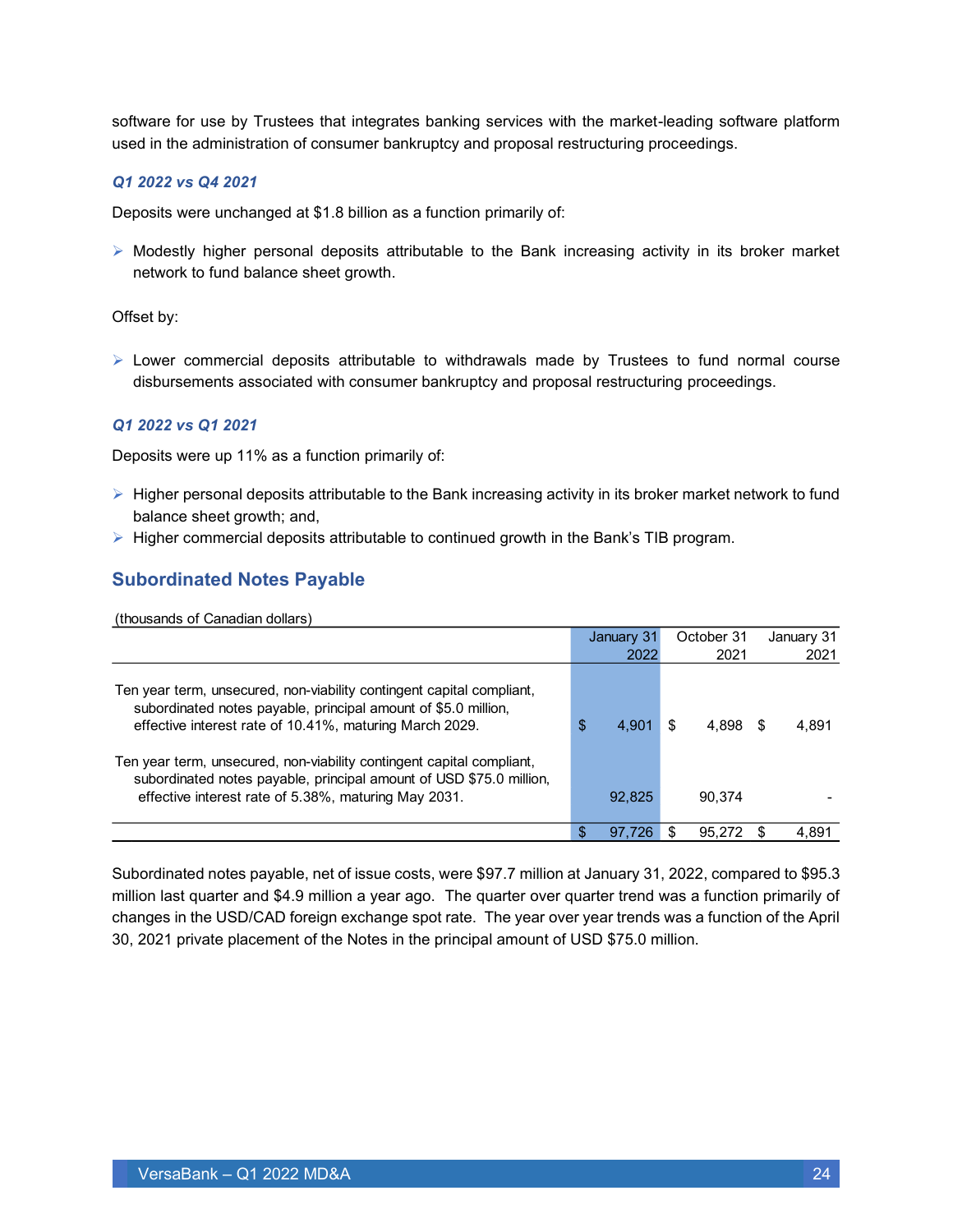### **Other Assets and Liabilities**

#### *Other Assets*

(thousands of Canadian dollars)

|                            | January 31 |        | October 31 |        | January 31 |              |          |  |
|----------------------------|------------|--------|------------|--------|------------|--------------|----------|--|
|                            |            | 2022   |            | 2021   | Change     | 2021         | Change   |  |
|                            |            |        |            |        |            |              |          |  |
| Accounts receivable        | \$         | 2,938  | \$         | 2.643  | 11%        | \$<br>2.604  | 13%      |  |
| Prepaid expenses and other |            | 16,881 |            | 12,699 | 33%        | 9.726        | 74%      |  |
| Property and equipment     |            | 6,905  |            | 7,075  | (2%)       | 7,643        | $(10\%)$ |  |
| Right-of-use assets        |            | 4,643  |            | 4,817  | (4% )      | 5.337        | (13%)    |  |
| Deferred income tax asset  |            | 2,868  |            | 2,931  | (2%)       | 4,286        | (33%)    |  |
| Investment                 |            | 953    |            | 953    | $0\%$      |              |          |  |
| Goodwill                   |            | 5,754  |            | 5,754  | $0\%$      | 5.754        | 0%       |  |
| Intangible assets          |            | 3,527  |            | 3,641  | (3%)       | 3,886        | (9%)     |  |
|                            |            |        |            |        |            |              |          |  |
| Total other assets         | \$         | 44,469 | \$         | 40,513 | 10%        | \$<br>39,236 | 13%      |  |

#### *Q1 2022 vs Q4 2021*

Other assets were up 10% to \$44.5 million as a function primarily of:

- $\triangleright$  Higher prepaid expenses and other attributable primarily to the capitalization of compensation costs and various development costs; and,
- ➢ Higher accounts receivable attributable primarily to the normal course timing of general corporate receivables.

Offset partially by:

- $\triangleright$  Lower capitalized assets due to amortization; and,
- $\triangleright$  Draw downs on the deferred income tax asset derived from taxable income generated by the Bank.

#### *Q1 2022 vs Q1 2021*

Other assets were up 13% as a function primarily of:

- $\triangleright$  Higher prepaid expenses and other attributable primarily the prepayment of higher insurance premiums resulting from the Bank's listing on the Nasdaq as well as capitalization of compensation costs and various development costs;
- ➢ Higher accounts receivable attributable primarily to the normal course timing of general corporate receivables; and,
- ➢ The Bank's 11% investment in Canada Stablecorp Inc. ("Stablecorp") for cash consideration of \$953,000 in February 2021. This was a strategic investment made by the Bank to bring together the necessary financial and technology expertise that will facilitate the development and future issuance of a new, highly encrypted digital deposit receipt which the Bank will brand as VCAD.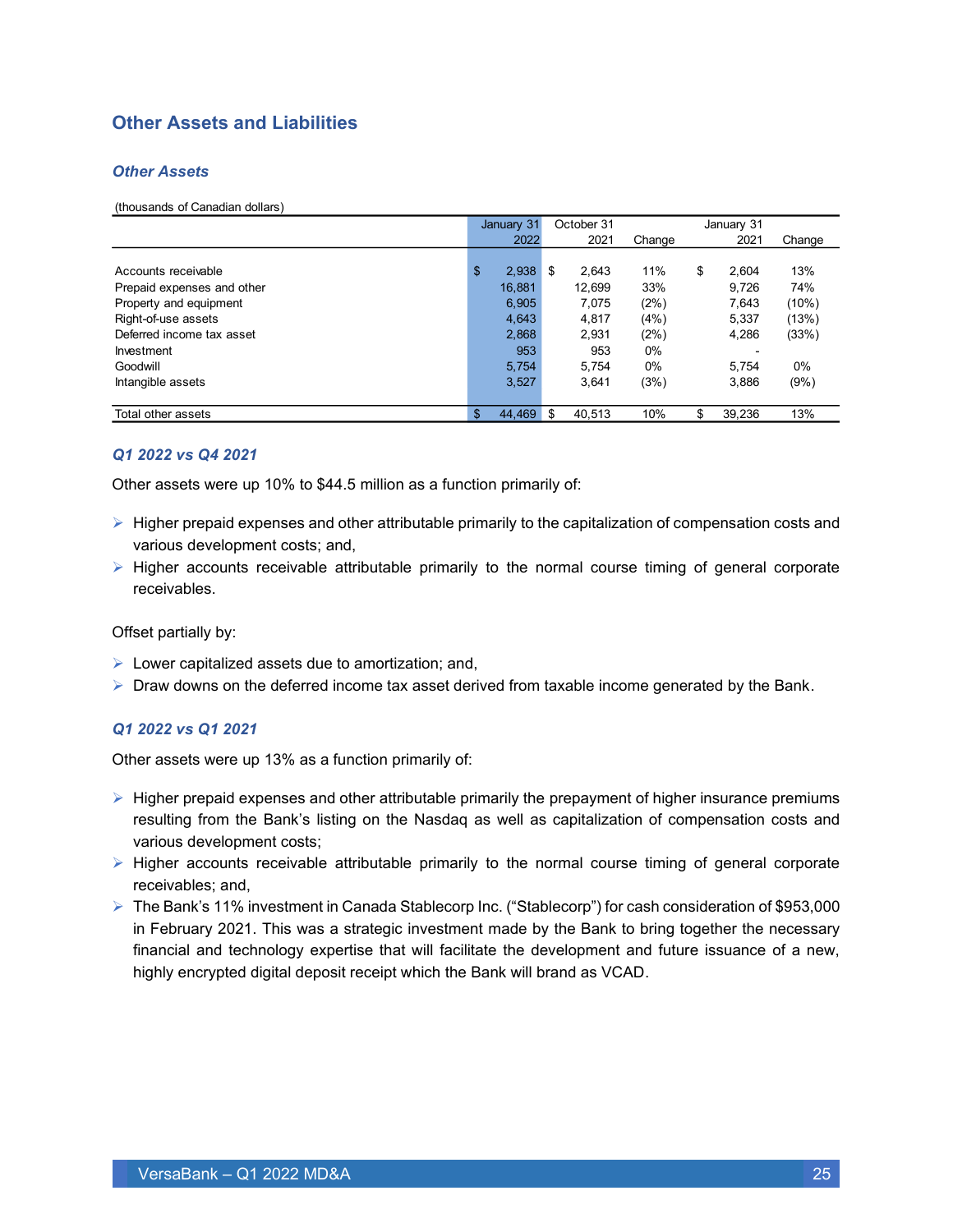Offset partially by:

- $\triangleright$  Lower capitalized assets due to amortization; and,
- $\triangleright$  Draw downs on the deferred income tax asset derived from taxable income generated by the Bank.

#### *Other Liabilities*

(thousands of Canadian dollars)

|                                             | January 31    | October 31 |          |    | January 31 |        |  |
|---------------------------------------------|---------------|------------|----------|----|------------|--------|--|
|                                             | 2022          | 2021       | Change   |    | 2021       | Change |  |
|                                             |               |            |          |    |            |        |  |
| Accounts payable and other                  | \$<br>6,155   | 6,893      | $(11\%)$ | \$ | 5.359      | 15%    |  |
| Current income tax liability                | 1.975         | 2,949      | (33%)    |    | 1.052      | 88%    |  |
| Deferred income tax liability               | 855           | 898        | (5%)     |    | 898        | (5%)   |  |
| Lease obligations                           | 4.944         | 5.113      | (3%)     |    | 5.598      | (12%)  |  |
| Cash collateral and amounts held in escrow  | 5,252         | 7.887      | (33%)    |    | 3.379      | 55%    |  |
| Cash reserves on loan and lease receivables | 114.485       | 110.764    | 3%       |    | 99.597     | 15%    |  |
|                                             |               |            |          |    |            |        |  |
| Total other liabilities                     | \$<br>133.666 | 134.504    | $1\%$    | S  | 115.883    | 15%    |  |

#### *Q1 2022 vs Q4 2021*

Other liabilities were down 1% to \$133.7 million as a function primarily of:

- ➢ Lower cash collateral and amounts held in escrow; and,
- $\triangleright$  General decrease in accounts payable and income tax payable amounts attributable to the timing of cash payments.

Offset partially by:

 $\triangleright$  Higher cash reserve balances attributable to higher POS Financing portfolio balances.

#### *Q1 2022 vs Q1 2021*

Other liabilities were up 15% attributable primarily to:

- ➢ Higher cash reserves balances attributable to higher POS Financing portfolio balances;
- ➢ The Bank recognizing higher income taxes payable after utilizing the significant income tax loss carryforwards in the prior fiscal year;
- ➢ Higher cash collateral and amounts held in escrow; and,
- $\triangleright$  General increase in accounts payable amount attributable to increased earning activity.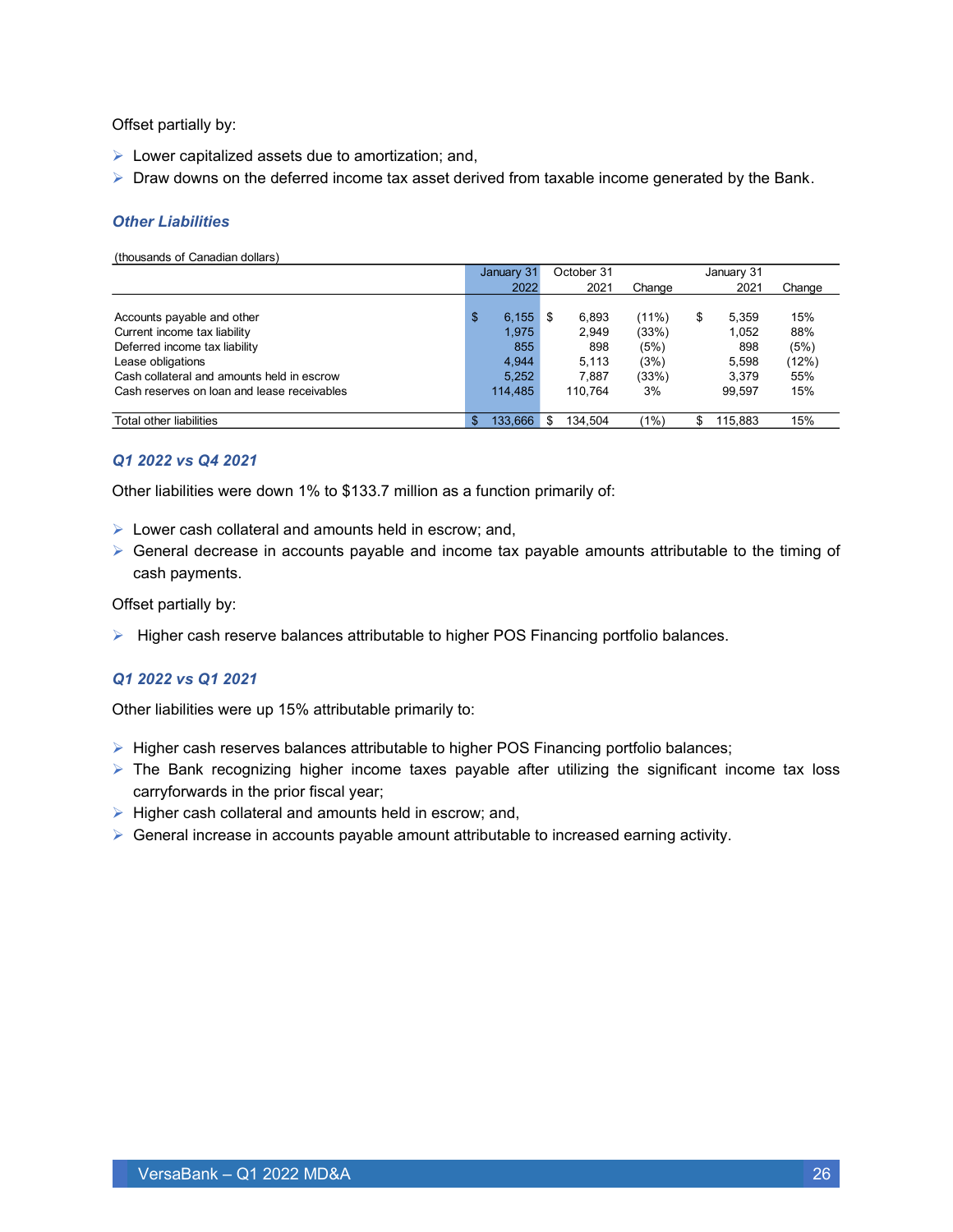### **Shareholders' Equity**

Shareholders' equity was \$337.0 million at January 31, 2022 compared to \$332.1 million last quarter and \$259.5 million a year ago.

#### *Q1 2022 vs Q4 2021*

Shareholders' equity was up 1% attributable primarily to:

➢ Higher retained earnings attributable to net income earned.

Offset partially by:

 $\triangleright$  Payment of dividends.

#### *Q1 2022 vs Q1 2021*

Shareholders' equity was up 30% attributable primarily to:

- $\triangleright$  The Common Share Offering; and,
- ➢ Higher retained earnings attributable to net income earned.

Offset partially by:

- ➢ The Bank's redemption of its outstanding Non-Cumulative Series 3 preferred shares (NVCC) in April 2021; and,
- $\triangleright$  Payment of dividends.

The Bank's book value per common share at January 31, 2022 was \$11.78 compared to \$11.61 last quarter and \$10.90 a year ago. The quarter over quarter and year over year trends were a function primarily of higher retained earnings attributable to net income earned in each of the periods offset partially by the payment of dividends over the respective periods.

See note 8 to the unaudited interim consolidated financial statements for additional information relating to share capital.

#### **Stock-Based Compensation**

Stock options are accounted for using the fair value method which recognizes the fair value of the stock option over the applicable vesting period as an increase in salaries and benefits expense with the same amount being recorded in share capital. The Bank recognized compensation expense for the quarter totalling \$196,000 compared to \$nil last quarter and \$nil for the same period a year ago, relating to the estimated fair value of stock options granted. The fair value of the 913,730 stock options granted during the period ended January 31, 2022, was estimated at the grant date using the Black-Scholes valuation model and the following input assumptions: risk-free rate of 1.26%, expected option life of 3.5 years, expected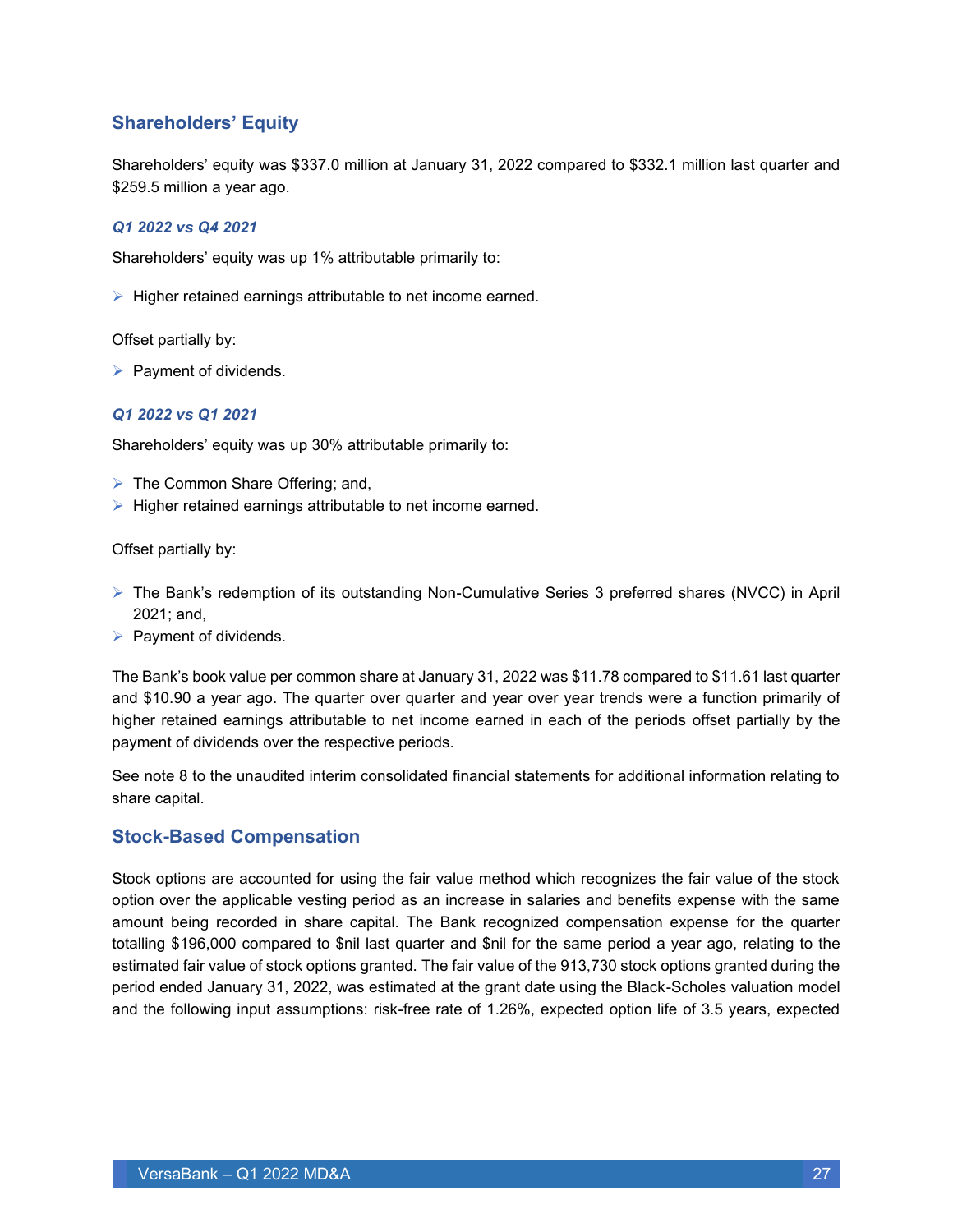volatility of 29.5%, expected annual dividends of 0.64% and a forfeiture rate of 2.0%. The fair value of each stock option granted was estimated at \$3.10 per share.

As at January 31, 2022, 40,000 common share stock options were fully vested and exercisable at \$7.00 per share and expire in October 2023. See note 8 to the unaudited interim consolidated financial statements for additional information relating to stock options.

#### *Updated Share Information*

As at February 28, 2022, there were no changes since January 31, 2022 in the number of common shares, Series 1 preferred shares, and common share options outstanding.

### <span id="page-27-0"></span>**Off-Balance Sheet Arrangements**

As at January 31, 2022, the Bank did not have any significant off-balance sheet arrangements other than loan commitments and letters of credit resulting from normal course business activities. See note 11 to the unaudited interim consolidated financial statements for more information.

### <span id="page-27-1"></span>**Related Party Transactions**

The Bank's Board of Directors and senior executive officers represent key management personnel. See note 12 to the unaudited interim consolidated financial statements for additional information on related party transactions and balances.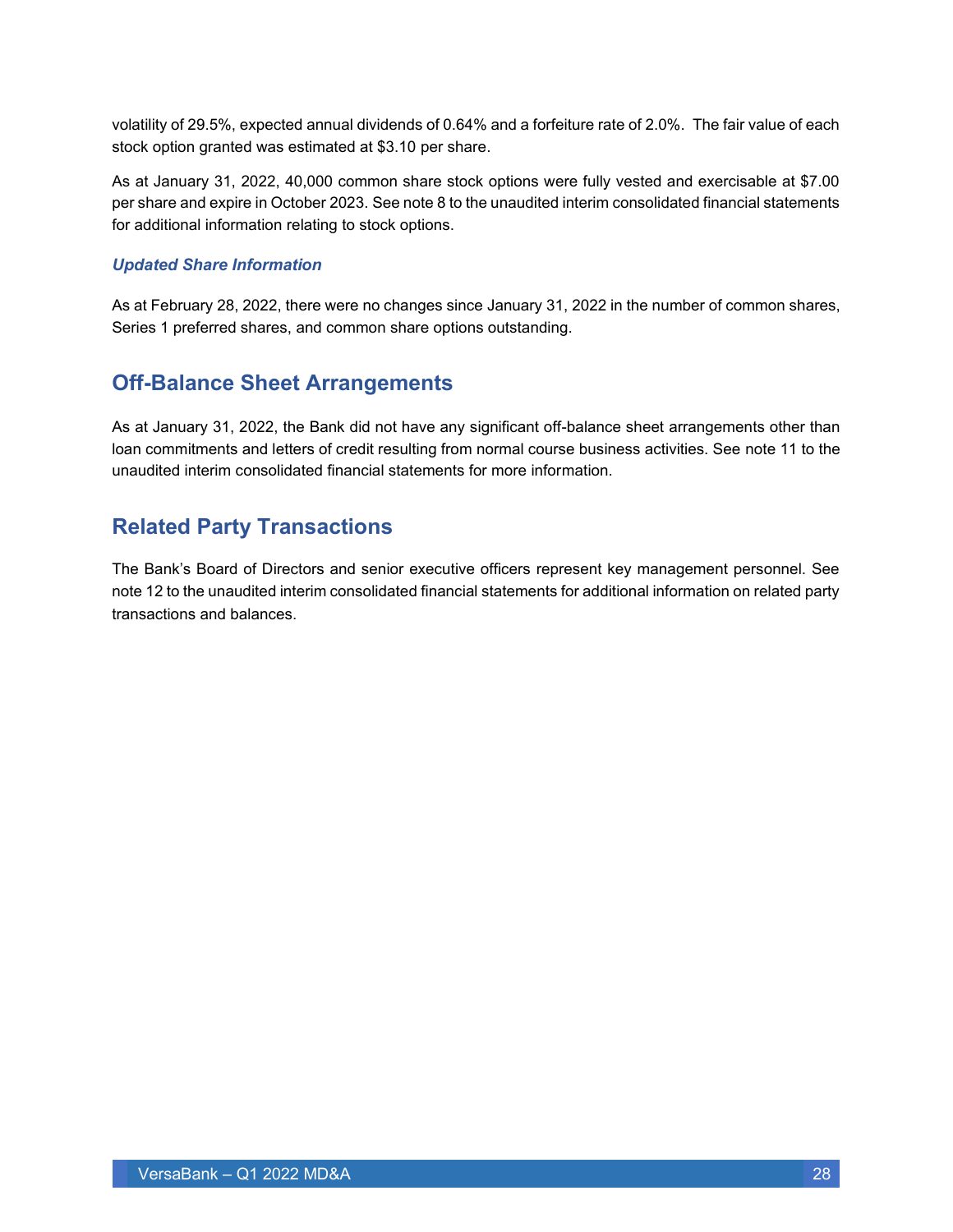### <span id="page-28-0"></span>**Capital Management and Capital Resources**

The table below presents the Bank's regulatory capital position, risk-weighted assets and regulatory capital and leverage ratios for the current and comparative periods.

|                              |                   | January 31 | October 31 |             |        |    | January 31  |        |  |  |  |  |
|------------------------------|-------------------|------------|------------|-------------|--------|----|-------------|--------|--|--|--|--|
|                              |                   | 2022       |            | 2021        | Change |    | 2021        | Change |  |  |  |  |
|                              |                   |            |            |             |        |    |             |        |  |  |  |  |
| Common Equity Tier 1 capital | \$                | 310,825    | \$         | 305,708     | 2%     | \$ | 214,851     | 45%    |  |  |  |  |
|                              |                   |            |            |             |        |    |             |        |  |  |  |  |
| Total Tier 1 capital         | $\frac{1}{2}$     | 324,472    | \$         | 319,355     | 2%     | \$ | 244,188     | 33%    |  |  |  |  |
|                              |                   |            |            |             |        |    |             |        |  |  |  |  |
| Total Tier 2 capital         | $\boldsymbol{\$}$ | 101,765    | \$         | 99,363      | 2%     | \$ | 6,832       | 1390%  |  |  |  |  |
|                              |                   |            |            |             |        |    |             |        |  |  |  |  |
| Total regulatory capital     | $\frac{1}{2}$     | 426,237    | \$         | 418,718     | 2%     | \$ | 251,020     | 70%    |  |  |  |  |
|                              |                   |            |            |             |        |    |             |        |  |  |  |  |
| Total risk-weighted assets   | \$                | 2,095,335  |            | \$2,013,544 | 4%     |    | \$1,721,935 | 22%    |  |  |  |  |
| Capital ratios               |                   |            |            |             |        |    |             |        |  |  |  |  |
| CET1 capital ratio           |                   | 14.83%     |            | 15.18%      | (2%)   |    | 12.48%      | 19%    |  |  |  |  |
| Tier 1 capital ratio         |                   | 15.49%     |            | 15.86%      | (2%)   |    | 14.18%      | 9%     |  |  |  |  |
| Total capital ratio          |                   | 20.34%     |            | 20.80%      | (2%)   |    | 14.58%      | 40%    |  |  |  |  |
| Leverage ratio               |                   | 12.69%     |            | 12.60%      | 1%     |    | 11.40%      | 11%    |  |  |  |  |
|                              |                   |            |            |             |        |    |             |        |  |  |  |  |

(thousands of Canadian dollars)

The Bank reports its regulatory capital ratios using the Standardized approach for calculating risk-weighted assets, as defined under Basel III, which may require the Bank to carry more capital for certain credit exposures compared to requirements under the Advanced Internal Ratings Based ("AIRB") methodology. As a result, regulatory capital ratios of banks that utilize the Standardized approach are not directly comparable with the large Canadian banks that employ the AIRB methodology.

OSFI requires that all Canadian banks must comply with the Basel III standards on an "all-in" basis for purposes of determining their risk-based capital ratios. Required minimum regulatory capital ratios are a 7.0% Common Equity Tier 1 ("CET1") capital ratio, an 8.5% Tier 1 capital ratio and a 10.5% total capital ratio, all of which include a 2.5% capital conservation buffer.

The quarter over quarter trends exhibited by the Bank's reported regulatory capital levels, regulatory capital ratios and leverage ratios were a function primarily of retained earnings growth and changes to the Bank's risk-weighted asset balances and composition.

The year over year trends exhibited by the Bank's reported regulatory capital levels, regulatory capital ratios and leverage ratios were a function primarily of: the redemption of the Bank's outstanding Non-cumulative Series 3 Preferred Shares on April 30, 2021, the private placement of the Notes on April 30, 2021, The Common Share Offering in September 2021, retained earnings growth, tax provision recoveries related to the Bank's deferred tax asset, and changes to the Bank's risk-weighted asset balances and composition.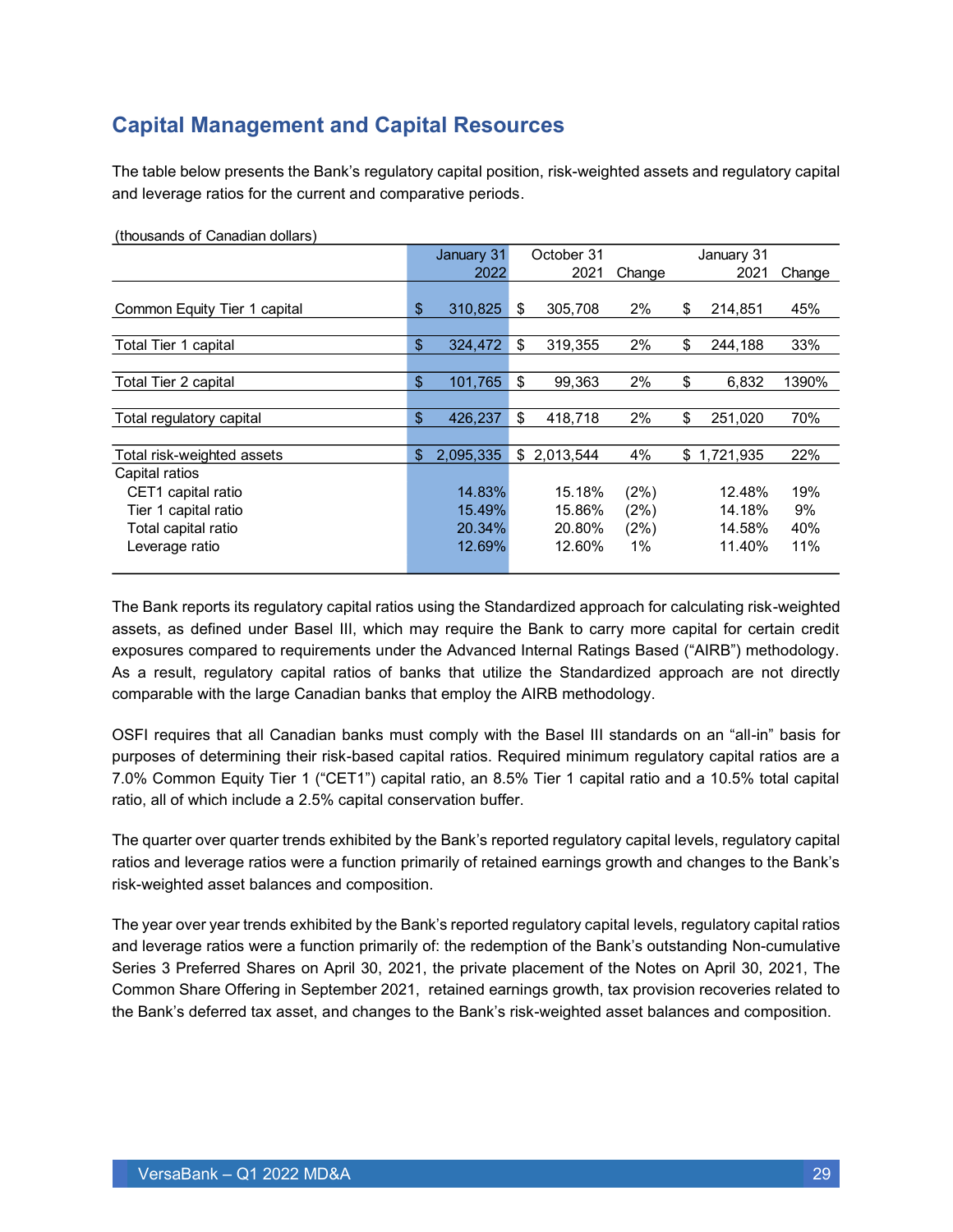For more information regarding capital management, please see note 13 to the Bank's January 31, 2022, interim Consolidated Financial Statements as well as the Capital Management and Capital Resources section of the Bank's MD&A for the year ended October 31, 2021.

#### *Liquidity*

The unaudited Consolidated Statement of Cash Flows for the three months ended January 31, 2022, shows cash used in operations in the amount of \$112.9 million compared to cash used by operations in the amount of \$26.5 million for the same period last year. The current period trend was a function primarily of the Bank using existing liquidity to fund loans. The comparative period trend was a function primarily of cash outflows to fund loans exceeding cash inflows from deposits raised and the use of existing liquidity to fund loans. Based on factors such as liquidity requirements and opportunities for investment in loans and securities, the Bank may manage the amount of deposits it raises and loans it funds in ways that result in the balances of these items giving rise to either negative or positive cash flow from operations. The Bank will continue to fund its operations and meet contractual obligations as they become due using cash on hand and by closely managing its flow of deposits.

#### *Interest Rate Sensitivity*

The table below presents the duration difference between the Bank's assets and liabilities and the potential after-tax impact of a 100 basis point shift in interest rates on the Bank's earnings during a 12 month period and the potential after-tax impact of a 100 basis point shift in interest rates on the Bank's shareholders' equity over a 60 month period if no remedial actions are taken. At January 31, 2022, the duration difference between assets and liabilities was 2.0 months compared to 2.3 months at October 31, 2021, which indicates that the Bank's assets would reprice faster than liabilities in the event of a future change in interest rates.

|                                        |                                     | January 31, 2022 |     |          | October 31, 2021 |          |           |         |  |  |  |  |
|----------------------------------------|-------------------------------------|------------------|-----|----------|------------------|----------|-----------|---------|--|--|--|--|
|                                        |                                     | Increase         |     | Decrease |                  | Increase | Decrease  |         |  |  |  |  |
|                                        | $100$ bps<br>$100$ bps<br>$100$ bps |                  |     |          |                  |          | $100$ bps |         |  |  |  |  |
| Increase (decrease):                   |                                     |                  |     |          |                  |          |           |         |  |  |  |  |
| Impact on projected net interest       |                                     |                  |     |          |                  |          |           |         |  |  |  |  |
| income during a 12 month period        | \$                                  | $3,951$ \$       |     | (3,951)  | \$               | 4,147    | S         | (3,220) |  |  |  |  |
| Impact on reported equity              |                                     |                  |     |          |                  |          |           |         |  |  |  |  |
| during a 60 month period               | \$                                  | 717              | -\$ | (1, 196) | \$               | 1,603    | \$.       | (1,586) |  |  |  |  |
|                                        |                                     |                  |     |          |                  |          |           |         |  |  |  |  |
| Duration difference between assets and |                                     |                  |     |          |                  |          |           |         |  |  |  |  |
| liabilities (months)                   |                                     | 2.0              |     |          |                  | 2.3      |           |         |  |  |  |  |

(thousands of Canadian dollars)

#### *Contractual Obligations*

Contractual obligations as disclosed in the Bank's MD&A and Audited Consolidated Financial Statements for the year ended October 31, 2021, have not changed significantly as at January 31, 2022.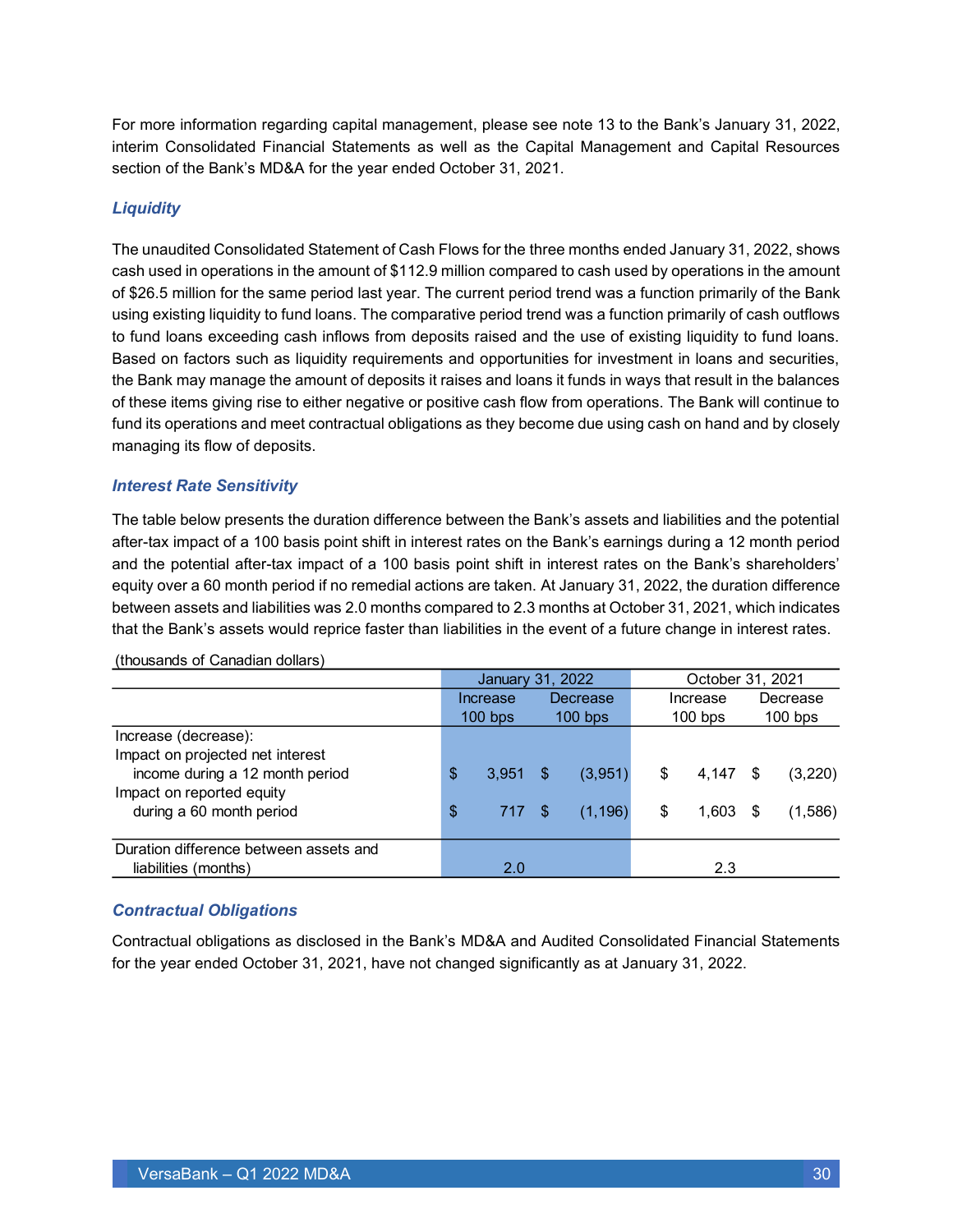## <span id="page-30-0"></span>**Results of Operating Segments**

| (thousands of Canadian dollars)                     |                |                          |                      |                          |                                  |                           |                 |
|-----------------------------------------------------|----------------|--------------------------|----------------------|--------------------------|----------------------------------|---------------------------|-----------------|
| for the three months ended                          |                |                          |                      |                          | January 31, 2022                 |                           |                 |
|                                                     |                | <b>Banking</b>           |                      | Cybersecurity            | Eliminations<br>and Adjustments  |                           | Consolidated    |
| Net interest income                                 | $\mathfrak{s}$ | 16,885                   | $\mathfrak{S}$       |                          | \$<br>$\sim$                     | $\mathfrak{F}$            | 16,885          |
| Non-interest income<br>Total revenue                |                | 16.885                   |                      | 1,422<br>1,422           | (41)<br>(41)                     |                           | 1,381<br>18,266 |
|                                                     |                |                          |                      |                          |                                  |                           |                 |
| Provision for (recovery of) credit losses           |                | $\overline{2}$<br>16,883 |                      | 1,422                    | (41)                             |                           | 2<br>18,264     |
|                                                     |                |                          |                      |                          |                                  |                           |                 |
| Non-interest expenses:                              |                |                          |                      |                          |                                  |                           |                 |
| Salaries and benefits<br>General and administrative |                | 5,440<br>3,482           |                      | 643<br>183               | (41)                             |                           | 6,083<br>3,624  |
| Premises and equipment                              |                | 582                      |                      | 347                      |                                  |                           | 929             |
|                                                     |                | 9,504                    |                      | 1,173                    | (41)                             |                           | 10,636          |
| Income before income taxes                          |                | 7,379                    |                      | 249                      |                                  |                           | 7,628           |
| Income tax provision                                |                | 1,961                    |                      | 101                      |                                  |                           | 2,062           |
| Net income                                          | \$             | 5,418                    | $\mathfrak{S}$       | 148                      | \$                               | \$                        | 5,566           |
|                                                     |                |                          |                      |                          |                                  |                           |                 |
| <b>Total assets</b>                                 | \$             | 2,412,167                | $\mathfrak{S}$       | 23,767                   | $\frac{1}{2}$<br>(20, 588)       | \$                        | 2,415,346       |
| <b>Total liabilities</b>                            | $\mathfrak{S}$ | 2,072,691                | \$                   | 25,147                   | (19, 443)<br>\$                  | $\mathfrak{s}$            | 2,078,395       |
| for the three months ended                          |                |                          |                      |                          | October 31, 2021                 |                           |                 |
|                                                     |                | Banking                  |                      | Cybersecurity            | Eliminations                     |                           | Consolidated    |
| Net interest income                                 | \$             | 16,146                   | \$                   | $\overline{\phantom{a}}$ | and Adjustments<br>\$<br>$\sim$  | \$                        | 16,146          |
| Non-interest income                                 |                | (46)                     |                      | 2,177                    | (41)                             |                           | 2,090           |
| Total revenue                                       |                | 16,100                   |                      | 2,177                    | (41)                             |                           | 18.236          |
| Provision for (recovery of) credit losses           |                | (279)                    |                      |                          |                                  |                           | (279)           |
|                                                     |                | 16,379                   |                      | 2.177                    | (41)                             |                           | 18,515          |
| Non-interest expenses:                              |                |                          |                      |                          |                                  |                           |                 |
| Salaries and benefits                               |                | 4,720                    |                      | 687                      |                                  |                           | 5,407           |
| General and administrative                          |                | 3,704                    |                      | 311                      | (41)                             |                           | 3,974           |
| Premises and equipment                              |                | 628<br>9,052             |                      | 368<br>1,366             | (41)                             |                           | 996<br>10,377   |
|                                                     |                |                          |                      |                          |                                  |                           |                 |
| Income before income taxes                          |                | 7,327                    |                      | 811                      | $\overline{a}$                   |                           | 8,138           |
| Income tax provision                                |                | 1,907                    |                      | 321                      |                                  |                           | 2,228           |
| Net income                                          | \$             | 5,420                    | \$                   | 490                      | \$<br>$\overline{\phantom{a}}$   | \$                        | 5,910           |
| <b>Total assets</b>                                 | \$             | 2,411,790                | \$                   | 22,309                   | $(19,012)$ \$<br>\$              |                           | 2,415,086       |
| <b>Total liabilities</b>                            | \$             | 2,077,643                | \$                   | 23,205                   | \$<br>(17, 868)                  | \$                        | 2,082,980       |
|                                                     |                |                          |                      |                          |                                  |                           |                 |
| for the three months ended                          |                | Banking                  |                      | Cybersecurity            | January 31, 2021<br>Eliminations |                           | Consolidated    |
|                                                     |                |                          |                      |                          | and Adjustments                  |                           |                 |
| Net interest income                                 | \$             | 14,374                   | $\frac{3}{2}$        | $\overline{\phantom{a}}$ | $\mathfrak{S}$<br>$\sim$         | $\mathfrak{S}$            | 14,374          |
| Non-interest income<br>Total revenue                |                | (17)<br>14,357           |                      | 1,093<br>1,093           | (28)<br>(28)                     |                           | 1,048<br>15,422 |
|                                                     |                |                          |                      |                          |                                  |                           |                 |
| Provision for (recovery of) credit losses           |                | 57                       |                      |                          |                                  |                           | 57              |
|                                                     |                | 14.300                   |                      | 1,093                    | (28)                             |                           | 15,365          |
| Non-interest expenses:                              |                |                          |                      |                          |                                  |                           |                 |
| Salaries and benefits<br>General and administrative |                | 4,698                    |                      | 332<br>305               |                                  |                           | 5,030           |
| Premises and equipment                              |                | 2,062<br>570             |                      | 148                      | (28)                             |                           | 2,339<br>718    |
|                                                     |                | 7,330                    |                      | 785                      | (28)                             |                           | 8,087           |
| Income before income taxes                          |                | 6,970                    |                      | 308                      | $\overline{\phantom{m}}$         |                           | 7,278           |
| Income tax provision                                |                | 1,853                    |                      | 135                      |                                  |                           | 1,988           |
|                                                     |                |                          |                      |                          | -                                |                           |                 |
| Net income                                          | \$             | 5,117                    | $\pmb{\mathfrak{P}}$ | 173                      | \$<br>$\blacksquare$             | $\boldsymbol{\mathsf{S}}$ | 5,290           |
| <b>Total assets</b>                                 | \$             | 2,041,784                | \$                   | 20,612                   | $\sqrt{3}$<br>$(17, 420)$ \$     |                           | 2,044,976       |
| <b>Total liabilities</b>                            | $$\mathbb{S}$$ | 1,781,121                | $\frac{3}{2}$        | $20,622$ \$              | $(16, 275)$ \$                   |                           | 1,785,468       |
|                                                     |                |                          |                      |                          |                                  |                           |                 |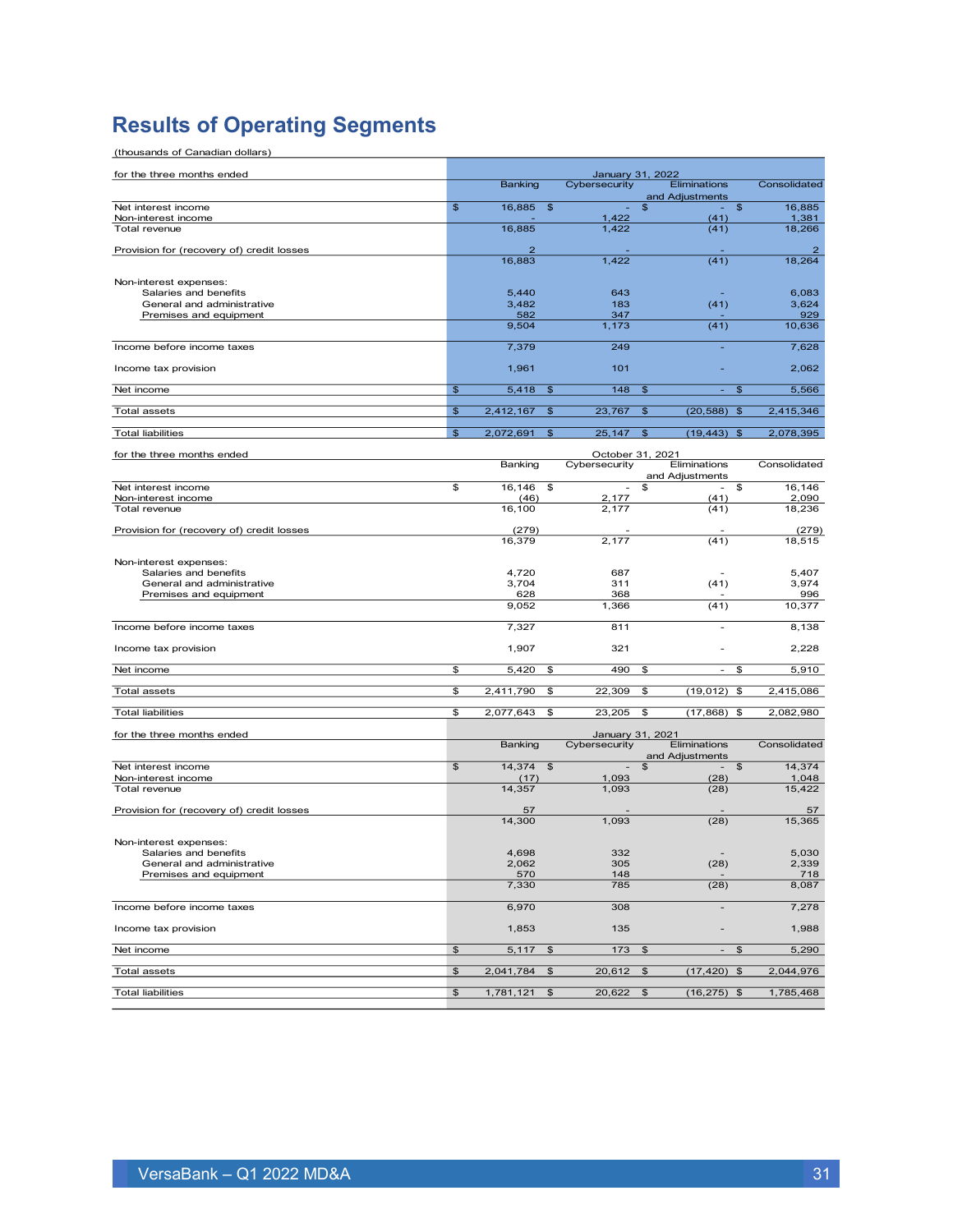### *Banking*

#### **Q1 2022 vs Q4 2021**

Banking net income was down marginally as a function primarily of higher non-interest expense attributable to general annual compensation adjustments and higher insurance premiums resulting from the Bank's listing on the Nasdaq as well as higher provision for credit losses, the latter being relative to a recovery of credit loss provisions in the amount of \$279,000 in the comparative quarter, offset partially by higher net interest income attributable primarily to loan growth.

#### **Q1 2022 vs Q1 2021**

Net income was up 6% as a function primarily of higher net interest income attributable substantially to loan growth, offset partially by higher non-interest expense attributable to general annual compensation adjustments and higher insurance premiums resulting from the Bank's listing on the Nasdaq.

#### *Cybersecurity Services*

#### **Q1 2022 vs Q4 2021**

Cybersecurity Services net income was down 70% to \$148,000 as a function primarily of strong performance in the comparative quarter attributable to engagements that were deferred in early 2021, due to COVID-19, being realized in the comparative quarter and lower seasonal activity in the current quarter. Cybersecurity services revenue and gross profit were down 24% and 35% to \$2.4 million and \$1.4 million respectively as a function of the items set out above. Cybersecurity Services gross profit amounts are included in non-interest income in the Bank's consolidated statements of income and comprehensive income.

#### **Q1 2022 vs Q1 2021**

Cybersecurity Services net income was down 14% as a function primarily of higher non-interest expense partially offset by higher service work volume in the current quarter attributable partially to the comparative period including only two months of operations due to the timing of the Bank's acquisition of DBG on November 30, 2020. Cybersecurity Services revenue and gross profit were up 36% and 30% respectively as a function of the items set out above. Cybersecurity Services gross profit amounts are included in noninterest income in the Bank's consolidated statements of income and comprehensive income.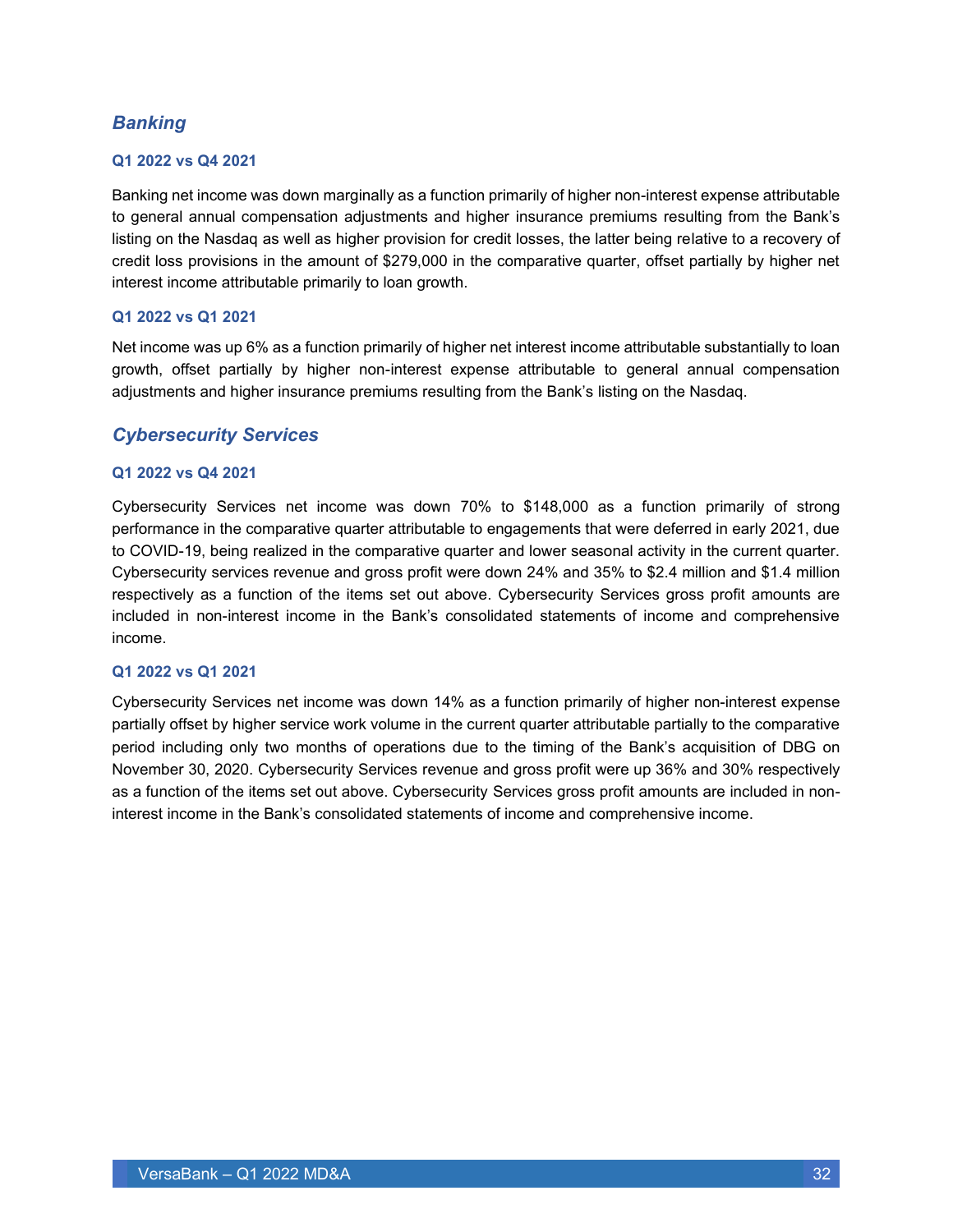### <span id="page-32-0"></span>**Summary of Quarterly Results**

| (thousands of Canadian dollars            |                |                |              |     |        |      |           |                |                |                   |                |                |        |
|-------------------------------------------|----------------|----------------|--------------|-----|--------|------|-----------|----------------|----------------|-------------------|----------------|----------------|--------|
| except per share amounts)                 | 2022           |                |              |     | 2021   |      |           |                |                |                   | 2020           |                |        |
|                                           | Q <sub>1</sub> |                | Q4           |     | Q3     |      | Q2        | Q <sub>1</sub> | Q4             |                   | Q <sub>3</sub> |                | Q2     |
|                                           |                |                |              |     |        |      |           |                |                |                   |                |                |        |
| <b>Results of operations:</b>             |                |                |              |     |        |      |           |                |                |                   |                |                |        |
| Interest income                           | \$<br>24,720   |                | \$<br>23,924 | -\$ | 22,400 | - \$ | 21,649 \$ | 21,515         | \$             | 21,068 \$         | 20,172 \$      |                | 22,688 |
| Yield on assets (%)                       | 4.06%          |                | 4.04%        |     | 4.02%  |      | 4.24%     | 4.28%          |                | 4.33%             | 4.12%          |                | 4.83%  |
| Interest expense                          | 7,835          |                | 7,778        |     | 7,858  |      | 6,554     | 7,141          |                | 7,360             | 7,788          |                | 8,212  |
| Cost of funds (%)                         | 1.29%          |                | 1.31%        |     | 1.41%  |      | 1.28%     | 1.42%          |                | 1.51%             | 1.59%          |                | 1.75%  |
| Net interest income                       | 16,885         |                | 16,146       |     | 14,542 |      | 15,095    | 14,374         |                | 13,708            | 12,384         |                | 14,476 |
| Net interest margin (%)                   | 2.77%          |                | 2.73%        |     | 2.61%  |      | 2.96%     | 2.86%          |                | 2.82%             | 2.53%          |                | 3.08%  |
| Non-interest income                       | 1,381          |                | 2,090        |     | 1,187  |      | 875       | 1,048          |                | 18                | 8              |                | 9      |
| Total revenue                             | 18,266         |                | 18,236       |     | 15,729 |      | 15,970    | 15,422         |                | 13,726            | 12.392         |                | 14,485 |
| Provision for (recovery of) credit losses |                | $\overline{2}$ | (279)        |     | 96     |      | (312)     | 57             |                | (582)             | (44)           |                | 490    |
| Non-interest expenses                     | 10,636         |                | 10,377       |     | 8,200  |      | 8,342     | 8,087          |                | 7,763             | 6,410          |                | 6,899  |
| Efficiency ratio                          |                | 58%            | 57%          |     | 52%    |      | 52%       | 52%            |                | 57%               | 52%            |                | 48%    |
| Income before income taxes                | 7,628          |                | 8,138        |     | 7,433  |      | 7,940     | 7,278          |                | 6,545             | 6,026          |                | 7,096  |
| Tax provision                             | 2,062          |                | 2,228        |     | 1,997  |      | 2,196     | 1,988          |                | 1,799             | 1,657          |                | 1,947  |
| Net income                                | 5,566<br>\$    |                | 5,910<br>-\$ | \$  | 5,436  | \$   | 5,744 \$  | 5,290          | \$             | $4,746$ \$        | $4,369$ \$     |                | 5,149  |
| Income per share                          |                |                |              |     |        |      |           |                |                |                   |                |                |        |
| Basic                                     | 0.19<br>\$     |                | \$<br>0.24   | \$  | 0.25   | \$   | 0.25      | \$<br>0.22     | \$             | 0.20 <sup>5</sup> | $0.18$ \$      |                | 0.22   |
| Diluted                                   | \$<br>0.19     |                | 0.24<br>\$   | \$  | 0.25   | \$   | 0.25      | \$<br>0.22     | $\mathfrak{L}$ | 0.20              | \$<br>0.18     | $\mathfrak{L}$ | 0.22   |
| Return on common equity                   | 6.58%          |                | 8.07%        |     | 8.72%  |      | 9.20%     | 8.26%          |                | 7.46%             | 6.90%          |                | 8.64%  |
| Return on total assets                    | 0.87%          |                | 0.96%        |     | 0.93%  |      | 1.02%     | 0.94%          |                | 0.86%             | 0.78%          |                | 0.98%  |
| Gross impaired loans                      |                |                |              |     |        |      |           |                |                |                   |                |                |        |
| to total loans                            | 0.00%          |                | $0.00\%$     |     | 0.00%  |      | 0.00%     | 0.00%          |                | 0.00%             | 0.43%          |                | 0.41%  |
|                                           |                |                |              |     |        |      |           |                |                |                   |                |                |        |

The financial results for each of the last eight quarters are summarized above. Key drivers of the Bank's quarter over quarter performance trends for the current reporting period were:

- $\triangleright$  Lending asset growth attributable to strong growth in the POS Financing portfolio;
- ➢ Higher NIM as a function of higher yields and lower cost of funds attributable primarily to the Bank redeploying cash into higher yielding lending assets;
- ➢ Lower non-interest income as a function of strong Cybersecurity Services business performance achieved in the comparative quarter attributable to engagements that were deferred in early 2021, due to COVID-19, being realized last quarter and normal course seasonality;
- $\triangleright$  Higher provisions for credit losses attributable primarily to lending asset growth; and,
- ➢ Higher non-interest expense as a function of higher salary and benefits expense attributable to increased staffing levels to support expanded business activity across the Bank and higher insurance premiums attributable to the Bank's listing on the Nasdaq.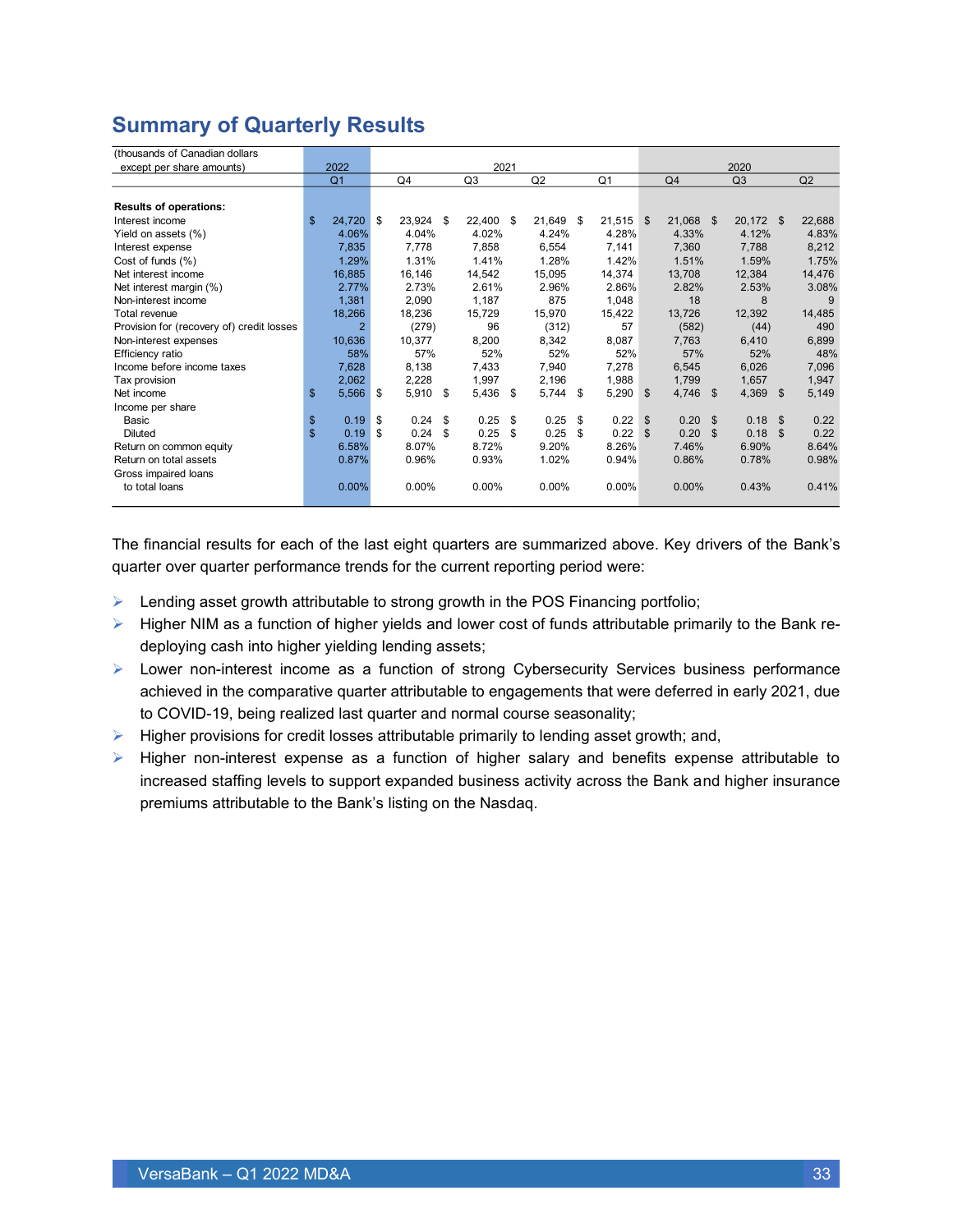### <span id="page-33-0"></span>**Non-GAAP and Other Financial Measures**

Non-GAAP and other financial measures are not standardized financial measures under financial reporting framework used to prepare the financial statements of the Banks to which these measures relate. These measures may not be comparable to similar financial measures disclosed by other issuers. The Bank uses these financial measures to assess its performance and as such believes these financial measures are useful in providing readers with a better understanding of how management assesses the Bank's performance.

#### **Non-GAAP Measures**

*Return on Average Common Equity* is defined as annualized net income less amounts relating to preferred share dividends, divided by average common shareholders' equity which is average shareholders' equity less amounts relating to preferred shares recorded in equity.

|                                 | January 31    |     | October 31 | January 31 |         |  |
|---------------------------------|---------------|-----|------------|------------|---------|--|
| (thousands of Canadian dollars) | 2022          |     | 2021       |            | 2021    |  |
| Return on average common equity |               |     |            |            |         |  |
| Net income                      | \$<br>5.566   | \$. | $5.910$ \$ |            | 5,290   |  |
| Preferred share dividends       | (247)         |     | (247)      |            | (542)   |  |
| Adjusted net income             | 5.319         |     | 5.663      |            | 4.748   |  |
| Annualized adjusted net income  | 21.103        |     | 22.467     |            | 18.837  |  |
| Average common equity           | \$<br>320,882 | \$. | 278.423    | \$         | 228,060 |  |
| Return on average common equity | 6.58%         |     | 8.07%      |            | 8.26%   |  |

*Book Value per Common Share* is defined as Shareholders' Equity less amounts relating to preferred shares recorded in equity, divided by the number of common shares outstanding.

|                                 | January 31  | October 31     | January 31 |
|---------------------------------|-------------|----------------|------------|
| (thousands of Canadian dollars) | 2022        | 2021           | 2021       |
| Book value per common share     |             |                |            |
| Common equity                   | 323.304     | \$.<br>318.459 | 230.170    |
| Shares outstanding              | 27.441.082  | 27.441.082     | 21.123.559 |
| Book value per common share     | \$<br>11.78 | 11.61          | 10.90      |

*Return on Average Total Assets* is defined as annualized net income less amounts relating to preferred share dividends, divided by average total assets.

|                                 |     | January 31 |   | October 31  |    | January 31 |
|---------------------------------|-----|------------|---|-------------|----|------------|
| (thousands of Canadian dollars) |     | 2022       |   | 2021        |    | 2021       |
| Return on average total assets  |     |            |   |             |    |            |
| Net income                      | \$  | 5.566      | S | $5.910$ \$  |    | 5.290      |
| Preferred share dividends       |     | (247)      |   | (247)       |    | (542)      |
| Adjusted net income             |     | 5.319      |   | 5.663       |    | 4.748      |
| Annualized adjusted net income  |     | 21.103     |   | 22.467      |    | 18.837     |
| Average Assets                  | \$. | 2,415,216  |   | \$2,350,429 | S. | 1,994,431  |
| Return on average total assets  |     | 0.87%      |   | 0.96%       |    | 0.94%      |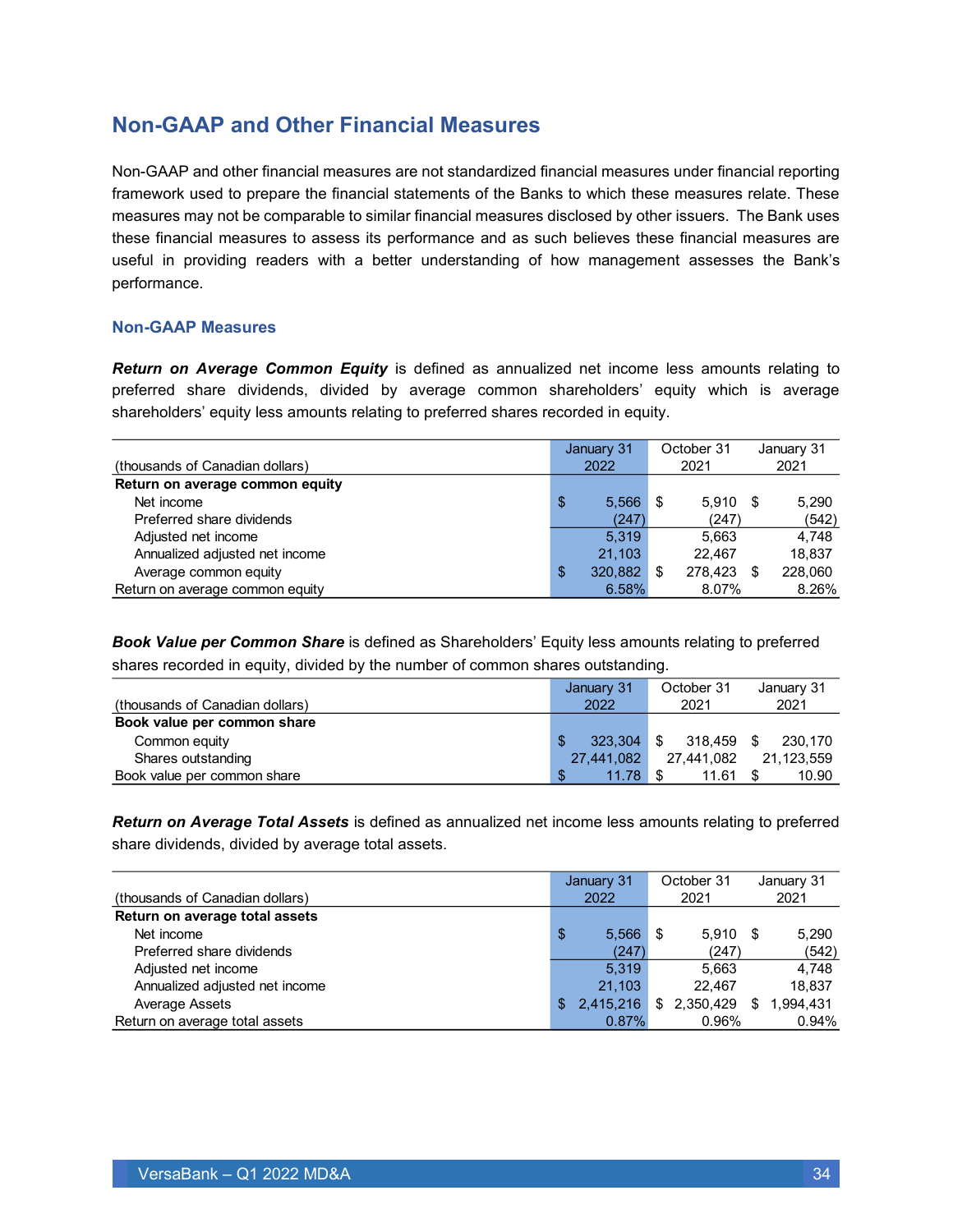#### **Other Financial Measures**

*Yield* is calculated as interest income (as presented in the Consolidated Statements of Comprehensive Income) divided by average total assets. Yield does not have a standardized meaning prescribed by IFRS and, therefore, may not be comparable to similar measures presented by other financial institutions.

*Cost of Funds* is calculated as interest expense (as presented in the Consolidated Statements of Comprehensive Income) divided by average total assets. Cost of funds does not have a standardized meaning prescribed by IFRS and, therefore, may not be comparable to similar measures presented by other financial institutions.

*Net Interest Income and Net Interest Margin or Spread* is calculated as net interest income divided by average total assets. Net interest margin or spread does not have a standardized meaning prescribed by IFRS and, therefore, may not be comparable to similar measures presented by other financial institutions.

*Efficiency Ratio* is calculated as non-interest expenses as a percentage of total revenue (as presented in the interim Consolidated Statements of Comprehensive Income). This ratio does not have a standardized meaning prescribed by IFRS and, therefore, may not be comparable to similar measures presented by other financial institutions.

*Gross Impaired Loans to Total Loans* captures gross impaired loan balances as a percentage of the Bank's loans, net of allowance for credit losses. This percentage does not have a standardized meaning prescribed by IFRS and, therefore, may not be comparable to similar measures presented by other financial institutions.

*Provision for (Recovery of) Credit Losses as a Percentage of Average Total Loans* captures the provision for (recovery of) credit losses (as presented in the interim Consolidated Statements of Comprehensive Income) as a percentage of the Bank's average loans, net of allowance for credit losses. This percentage does not have a standardized meaning prescribed by IFRS and, therefore, may not be comparable to similar measures presented by other financial institutions.

**Basel III Common Equity Tier 1, Tier 1, Total Capital Adequacy and Leverage Ratios** are determined in accordance with guidelines issued by the Office of the Superintendent of Financial Institutions (*Canada*) (OSFI).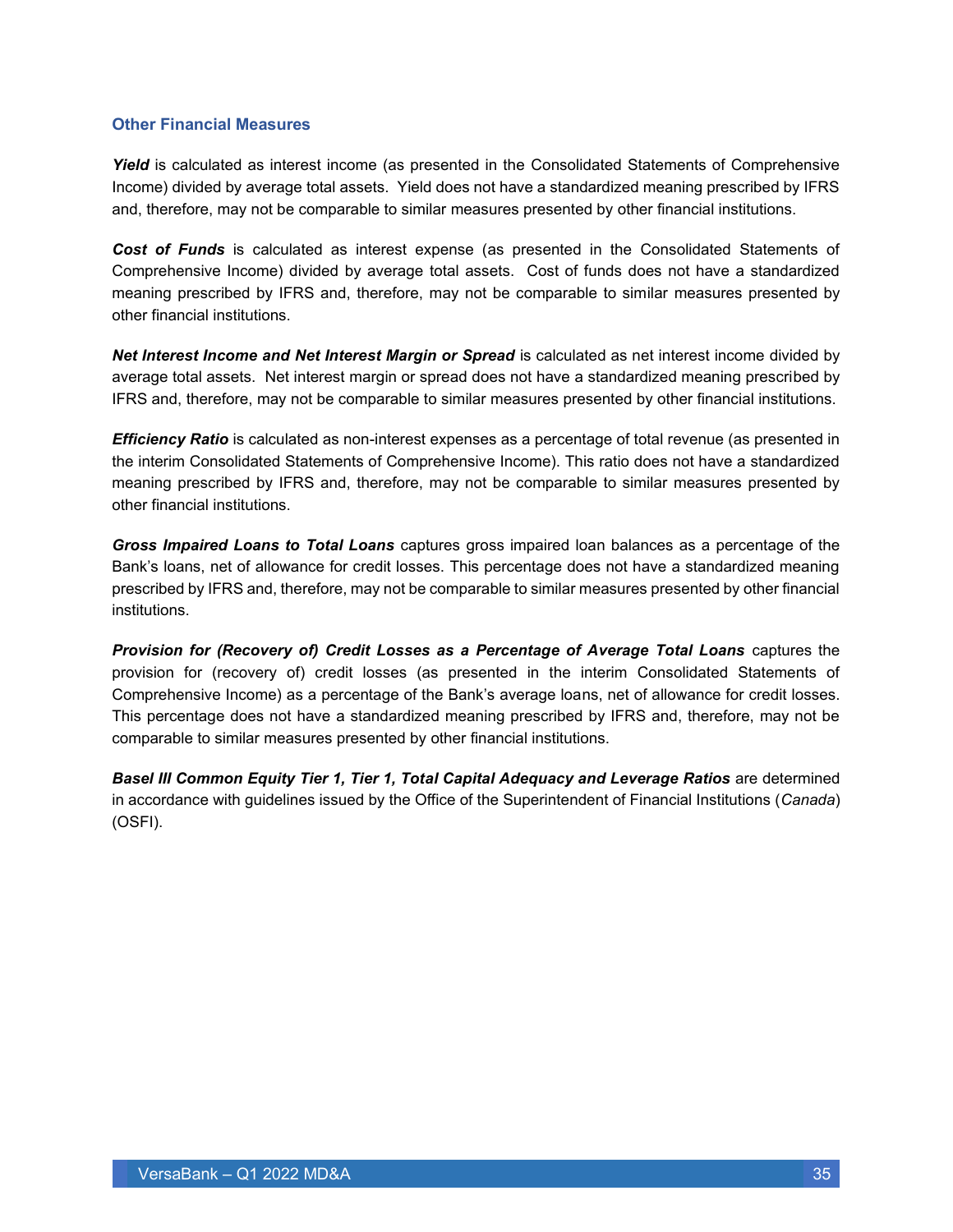### <span id="page-35-0"></span>**Significant Accounting Policies and Use of Estimates and Judgements**

Significant accounting policies and use of estimates and judgements are detailed in note 2 and note 3 of the Bank's 2021 Audited Consolidated Financial Statements. There have been no material changes in accounting policies since October 31, 2021, except as noted below.

During the current quarter the Bank updated or incorporated the following significant accounting policies:

#### *Segment reporting*

Commencing in fiscal 2022, the Bank has opted to adopt presenting segmented information in its Consolidated Financial Statements in accordance with IFRS 8 Segment Reporting. The Bank's management has established two reportable operating segments, those being Banking and Cybersecurity Services.

### <span id="page-35-1"></span>**Controls and Procedures**

During the quarter ended January 31, 2022, there were no changes in the Bank's internal controls over financial reporting, that have materially affected, or are reasonably likely to materially affect, the Bank's internal controls over financial reporting.

#### **FOR FURTHER INFORMATION PLEASE CONTACT:**

LodeRock Advisors: Lawrence Chamberlain (416) 519-4196, [lawrence.chamberlain@loderockadvisors.com](mailto:lawrence.chamberlain@loderockadvisors.com)

Visit our website at: [www.versabank.com](http://www.versabank.com/)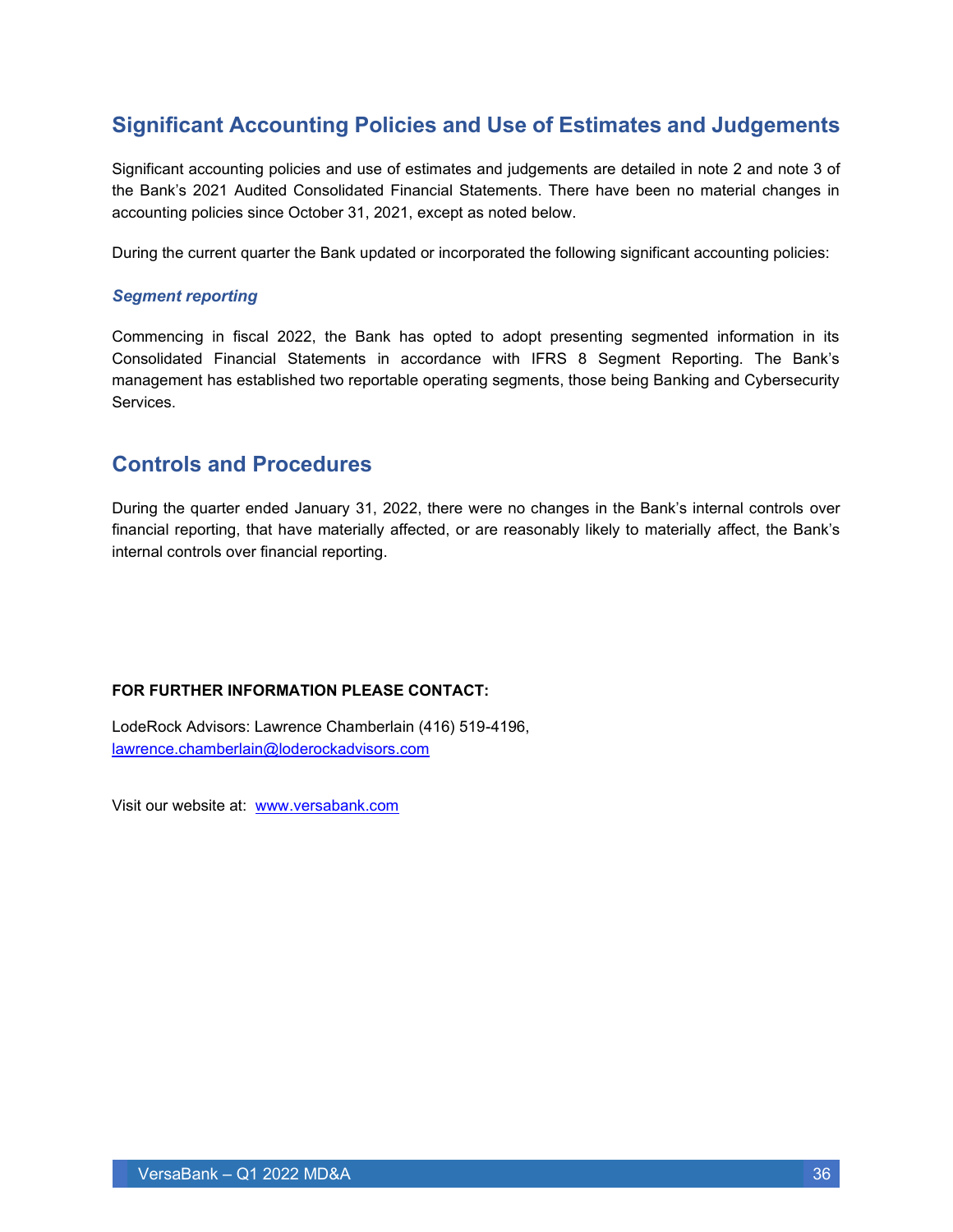#### **CORPORATE INFORMATION**

#### **DIRECTORS**

**The Honourable Thomas A. Hockin, P.C., B.A, M.P.A., Ph.D., ICD.D** Chairman of the Board Retired, former Executive Director of the International Monetary Fund

**Gabrielle Bochynek, B.A. CHRL** Principal, Human Resources and Labour Relations, The Osborne Group

**Robbert-Jan Brabander, M.Sc. and B.Sc. (Economics)** Managing Director of Bells & Whistles Communications, Inc.

**David A. Bratton, B.A.(Hons), M.B.A., CHRL, FCMC** Retired, former President of Bratton Consulting Inc.

**R.W. (Dick) Carter, FCPA, FCA, C. Dir (Recused until January 31, 2022)** Retired, former Chief Executive Officer of the Crown Investments Corporation of Saskatchewan

**Peter M. Irwin, B.A. (Hons.)** Retired, former Managing Director, CIBC Worlds Markets Inc.

**Art Linton, JD** Barrister & Solicitor

**Susan T. McGovern, B.Sc.** Vice-President, External Relations and Advancement Ontario Tech University

**Paul G. Oliver, FCPA, FCA, ICD.D.** Retired, former partner of PricewaterhouseCoopers LLP

**David R. Taylor, B.Sc. (Hons), M.B.A., F.I.C.B.** President & Chief Executive Officer, VersaBank

#### **OFFICERS AND SENIOR MANAGEMENT**

**David R. Taylor, B.Sc. (Hons), M.B.A., F.I.C.B.** President & Chief Executive Officer

**Shawn Clarke, M.Eng., P.Eng., M.B.A.** Chief Financial Officer

**Michael Dixon, B.Comm., M.B.A.** Senior Vice President, Point of Sale Finance

**Ross P. Duggan** Senior Vice President, Commercial Lending

**Aly Lalani, B.A., M.B.A., CPA, CA**  Senior Vice President

**Nick Kristo, B.Comm., M.B.A.** Chief Credit Officer

**Tammie Ashton, B.A., LL.B** Chief Risk Officer

**Steve Creery, B.A. (Economics)** Vice President, Credit

**Barbara Hale, LL.B.** Chief Anti-Money Laundering Officer

**Brent T. Hodge, HBA, JD, CIPP/C** Vice President, General Counsel & Corporate Secretary, Chief Compliance Officer

 **Saad Inam, B.Comm., M.B.A.** Vice President, Credit

**Joanne Johnston, B.Comm., CPA, CA, CIA** Chief Internal Auditor

**Wooi Koay, B.Comm., B.Sc.** Chief Information Officer

**Tel Matrundola, Hons. B.A., M.A., Ph,D.** Chief Strategist, Cybersecurity

**Nancy McCutcheon, HBA, MA, CPA, CGA** Vice President, TIB Business Development

**Andy Min, B.A., CPA, CA** Vice President, Finance & Corporate Accounting

**Scott A. Mizzen, B.A., LL.B.** Vice President, Commercial Lending

**Gurpreet Sahota, CISSP, CCSP.** Chief Architect, Cybersecurity

**Dylan Steuart, M.B.A., CFA Treasurer** 

**Jonathan F.P. Taylor, B.B.A., CHRL** Chief Human Resources Executive

**David Thoms, B.A., M.B.A.** Vice President, Structured Finance

**Barbara Todres, B.Comm Hons.** Vice President, Deposit Services

**Terri Wilson** Vice President, Investment & Risk Control